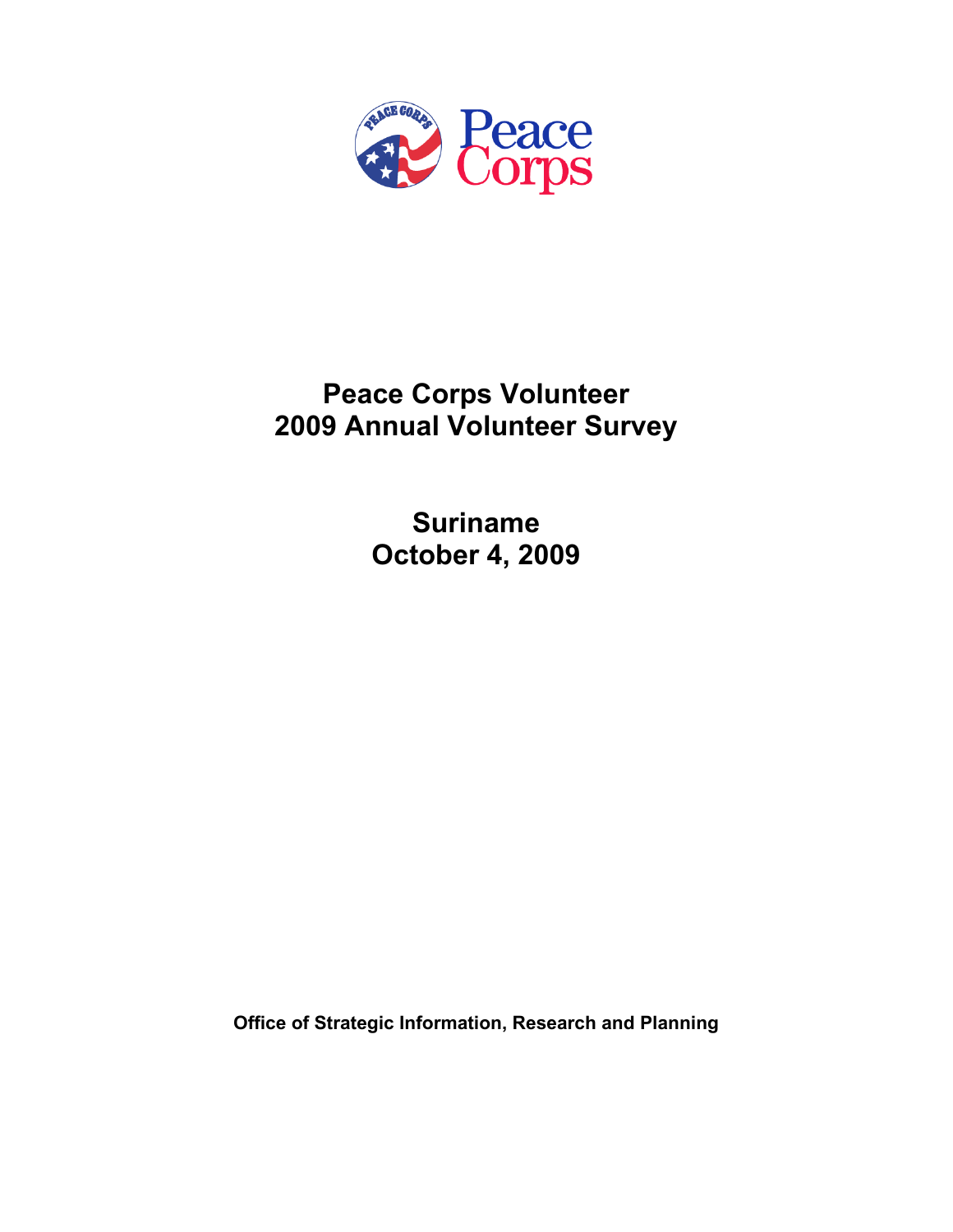# **Table of Contents**

| Introduction to the 2009 Annual Volunteer Survey Report 3 |     |
|-----------------------------------------------------------|-----|
| Overview of the Post's 2009 Volunteer Survey Respondents4 |     |
|                                                           |     |
|                                                           |     |
|                                                           |     |
|                                                           |     |
|                                                           |     |
|                                                           | .25 |
|                                                           |     |
|                                                           |     |
|                                                           |     |
| J. Overall Assessment of Peace Corps Service47            |     |
|                                                           |     |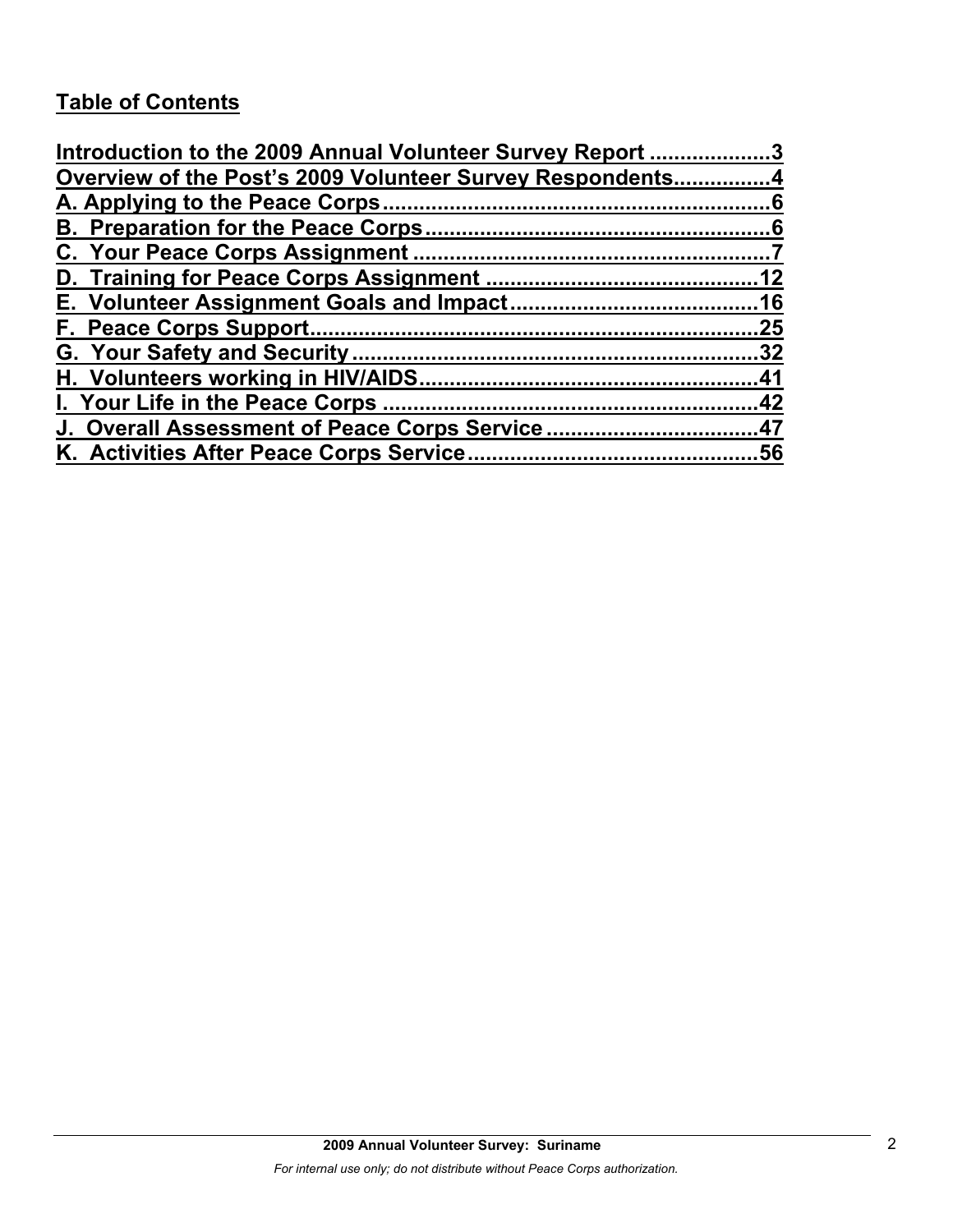# **Introduction to the 2009 Annual Volunteer Survey Report**

This country report contains the tables and charts from the Volunteers in your country who completed the 2009 Annual Volunteer Survey (AVS). The results provide a picture of the activities, experiences and views of Peace Corps Volunteers in 2009. The results show areas where Volunteers' needs are met and identify areas where improvements may be needed. The survey was fielded from May through August 2009.

A core set of questions was asked of all Volunteers. For the first time, Volunteers were also asked a series of questions relevant to their time in country:

- Volunteers in country 8 or less months were asked about applying to and preparing for the Peace Corps.
- Volunteers in country 18 or less months were asked about the effectiveness of their preservice training (PST).
- Volunteers in country 19 or more months were asked about their post-service plans, as well as the Peace Corps' resources for their post-service transition.

Tables and graphs are labeled by survey section and the survey question. The tables show the percent of post respondents that selected each choice and the total number of post respondents that answered the question. The number of responses for each question will vary, depending on:

- whether the question was asked of all Volunteers or only the Volunteers in-country a certain number of months and
- how many of the Volunteers who were "eligible" to answer the question did respond.

Most survey questions asked respondents to select only one from a set of choices. The percentages for the "select one" responses add up to 100 percent. Other questions asked Volunteers to "mark all that apply" in situations, for example, where it is likely that respondents are involved in more than one secondary activity. The percentages of the "mark all that apply" responses will total more than 100 percent; each percentage equals the number of respondents selecting that choice divided by the number of respondents who answered the question.

Posts are encouraged to compare these 2009 results with the 2006 and 2008 survey results to note trends and changes over time. Because questions are revised from one survey to the next, a crosswalk between the 2008 and 2009 questions is posted on the OSIRP intranet page under 2009 AVS Reports "Reference Documents." The earlier 2008 survey global, regional and post reports are also posted on the OSIRP Intranet page.

Volunteers' extensive narrative responses to the 29 open-ended questions on the survey are in the post's 2009 Annual Volunteer Survey Open Ended Reponses report. All Volunteers' narrative responses to key questions will be analyzed for global themes and presented in a later report.

The number of surveys for each post includes surveys submitted online by Volunteers and completed paper surveys sent to the Peace Corps headquarters for hand-entry into the online survey system. The final count may include mostly completed partial surveys added to the final dataset after the survey closed.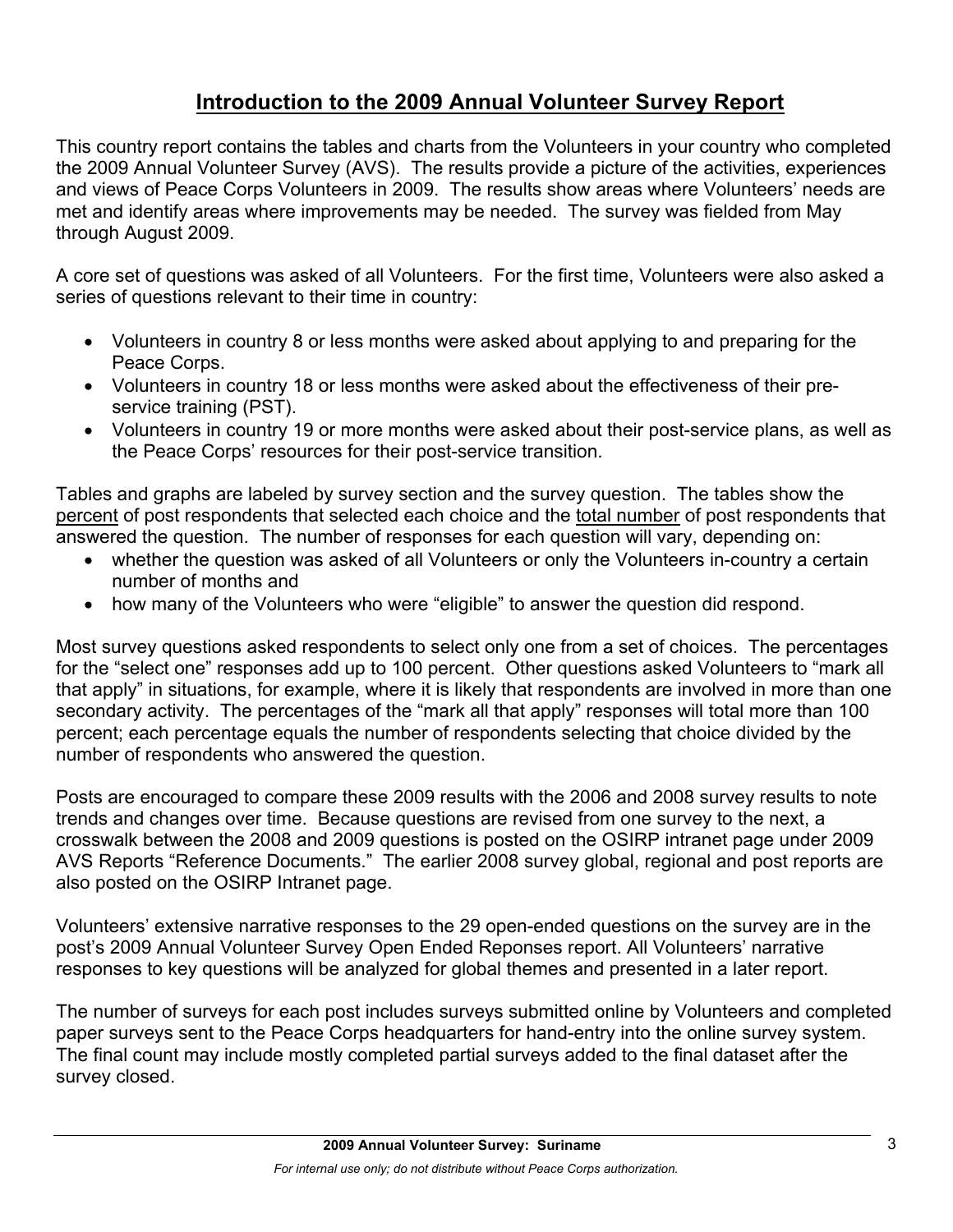## **Overview of the Post's 2009 Volunteer Survey Respondents**

This overview presents basic information about the characteristics of Volunteers who completed the 2009 Annual Volunteer Survey at post.

|            | 8 months or less |         | 9 to 18 months  |         | 19 months or more |         | Total  |         |
|------------|------------------|---------|-----------------|---------|-------------------|---------|--------|---------|
|            | Number           | Percent | Number          | Percent | Number            | Percent | Number | Percent |
| Months3grp |                  |         | 22 <sub>1</sub> | 67%     |                   | 33%     | 33     | 100%    |

### **Completed Surveys by Months in Country**

### **L1: What is your age?**

|         | $20 - 29$ | 30-49 | $50+$ | Total |
|---------|-----------|-------|-------|-------|
| AGE3grp | 83%       | 3%    | 13%   | 301   |

### **L2: What is your gender?**

|                 | Female | Male | Total |
|-----------------|--------|------|-------|
| <b>I</b> GENDER | 52%    | 48%  |       |

### **Completed surveys by project.**

|                                             | Count | Column N % |
|---------------------------------------------|-------|------------|
| Community Health Education                  | 17    | 55%        |
| Micro-Enterprise and Tourism<br>Development | 12    | 39%        |
| Other. Please specify                       | 2     | 6%         |
| `otal                                       | 31    | 100%       |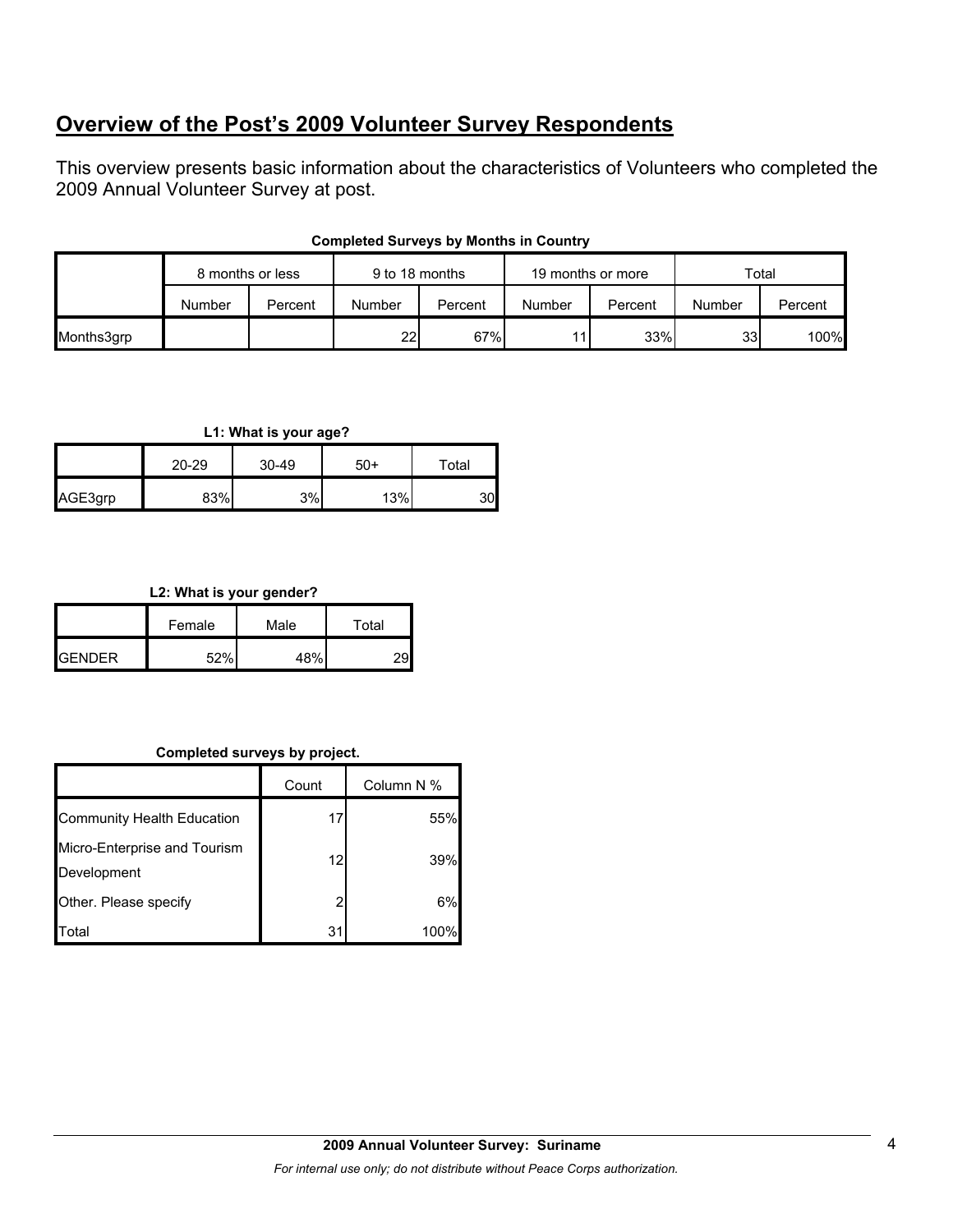|                |                                                 | Percent | Number                  |
|----------------|-------------------------------------------------|---------|-------------------------|
| C <sub>2</sub> | Business education/advising                     | 21%     | 7                       |
|                | Community development                           | 18%     | $6\phantom{1}6$         |
|                | Water sanitation                                | 15%     | 5                       |
|                | Health extension                                | 15%     | 5                       |
|                | Other: Please specify                           | 9%      | 3                       |
|                | Youth development                               | 6%      | $\overline{\mathbf{c}}$ |
|                | <b>HIV/AIDS</b>                                 | 6%      | $\overline{\mathbf{c}}$ |
|                | English teaching                                | 3%      | 1                       |
|                | NGO development                                 | 3%      | 1                       |
|                | Agriculture/fish/livestock                      | $3%$    | 1                       |
|                | Urban & regional planning/municipal development |         |                         |
|                | Forestry/parks                                  |         |                         |
|                | Environmental education                         |         |                         |
|                | Other education                                 |         |                         |
|                | Teacher training                                |         |                         |
|                | Math/science teaching                           |         |                         |
|                | Agroforestry                                    |         |                         |
|                | Information & communications technology (ICT)   |         |                         |
|                | Total                                           | 100%    | 33                      |

#### **C2: Which best describes the focus of your primary assignment/work?**

## **C2.TEXT: Which of the following initiatives does your primary work include? Other (specify)**

|                      |                                                | PERCENT | <b>NUMBER</b> |
|----------------------|------------------------------------------------|---------|---------------|
| C <sub>2</sub> .TEXT | Open-ended results. Not responsive to request. |         |               |
|                      |                                                |         |               |
|                      |                                                |         |               |
|                      |                                                |         |               |
|                      |                                                |         |               |
|                      | Total                                          | 100%    | 33            |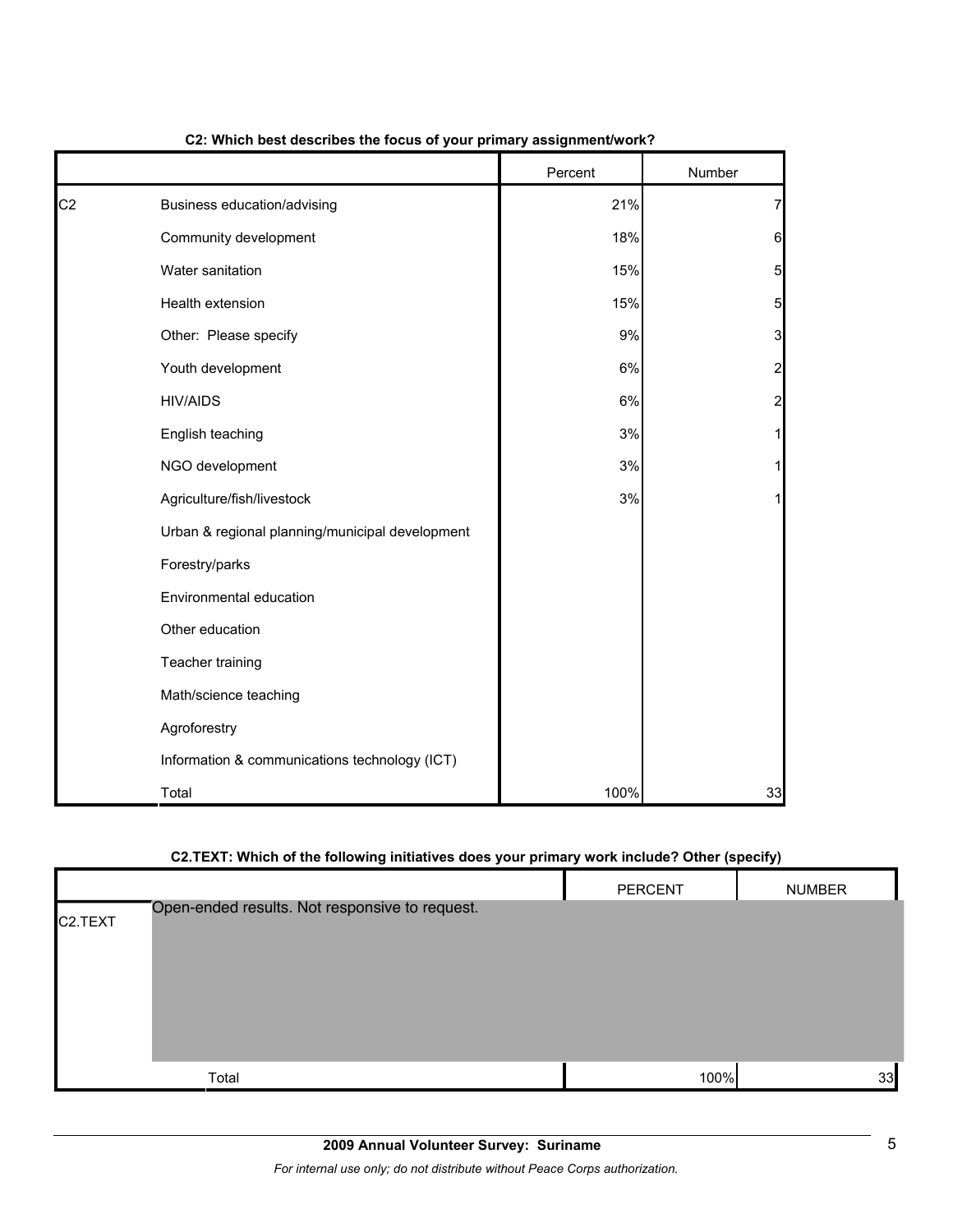# **A. Applying to the Peace Corps**

*This section reports Volunteers' motivations in applying and accepting a Peace Corps assignment.* 

## **B. Preparation for the Peace Corps**

*This section reports on Volunteers' assessment of the materials and information available before their service.* 

*Sections A and B are only completed by Volunteers who have been in country less than 9 months. No Volunteers in Fiji reported they had been in country 8 months or less.*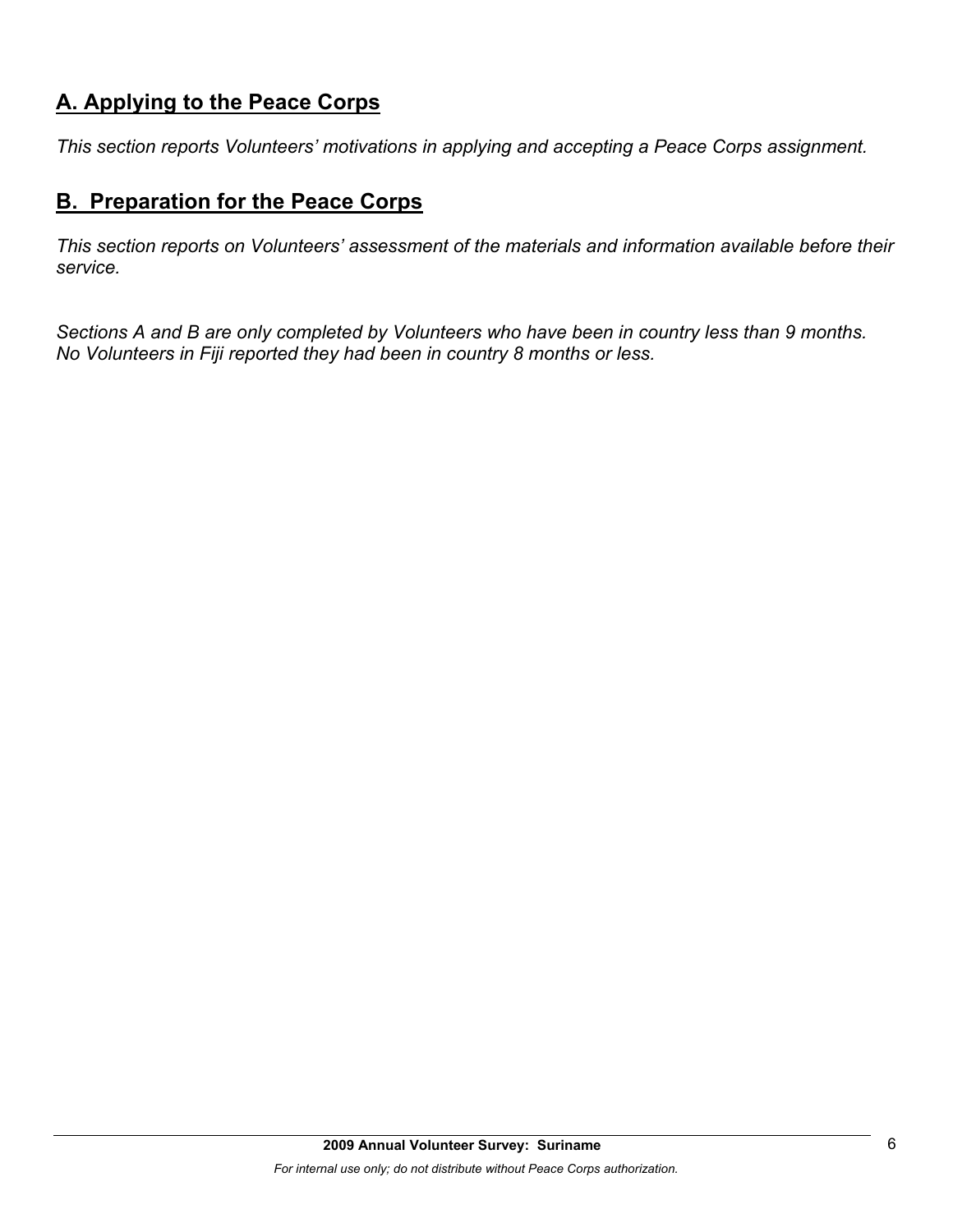# **C. Your Peace Corps Assignment**

*This section reports Volunteers' primary assignment work and secondary activities. The term "primary assignment" refers to the Volunteers' assignment which is part of an overall project plan designed by your host country partners and in-country Peace Corps staff.* 

|            |                                                       | apply.               |               |                   |
|------------|-------------------------------------------------------|----------------------|---------------|-------------------|
|            |                                                       |                      | % Involved in | <b>Total PCVs</b> |
|            |                                                       | <b>PCV Responses</b> | Initiative    | Responding        |
| \$C3PrmAct | Water and sanitation                                  | 18                   | 55%           |                   |
|            | Nutrition education                                   | 15                   | 45%           |                   |
|            | <b>HIV/AIDS</b>                                       | 13                   | 39%           |                   |
|            | <b>Business advertising</b>                           | 12                   | 36%           |                   |
|            | Income generation                                     | 10                   | 30%           |                   |
|            | Microenterprise development                           | 10                   | 30%           |                   |
|            | Working with NGO(s)                                   | 10                   | 30%           |                   |
|            | Sports/fitness                                        | 7                    | 21%           |                   |
|            | Rural development                                     | 7                    | 21%           |                   |
|            | English teaching                                      | 6                    | 18%           |                   |
|            | Working with youth                                    | 6                    | 18%           |                   |
|            | Community food security<br>(production/marketing)     | 5                    | 15%           |                   |
|            | Environment work                                      | 5                    | 15%           |                   |
|            | Household food security                               | 5                    | 15%           |                   |
|            | Child survival                                        | 3                    | 9%            |                   |
|            | Information and<br>communications technology<br>(ICT) | 3                    | 9%            |                   |
|            | WID/GAD                                               | 3                    | 9%            |                   |
|            | Girls' education                                      | 2                    | 6%            |                   |
|            | Natural resources management                          | 2                    | 6%            |                   |
|            | Other: Please specify                                 | $\overline{c}$       | 6%            |                   |
|            | Arts                                                  | 1                    | 3%            |                   |

### **C3: Which of the following activities does your primary assignment/work include? Mark all that**

**2009 Annual Volunteer Survey: Suriname**  *For internal use only; do not distribute without Peace Corps authorization.*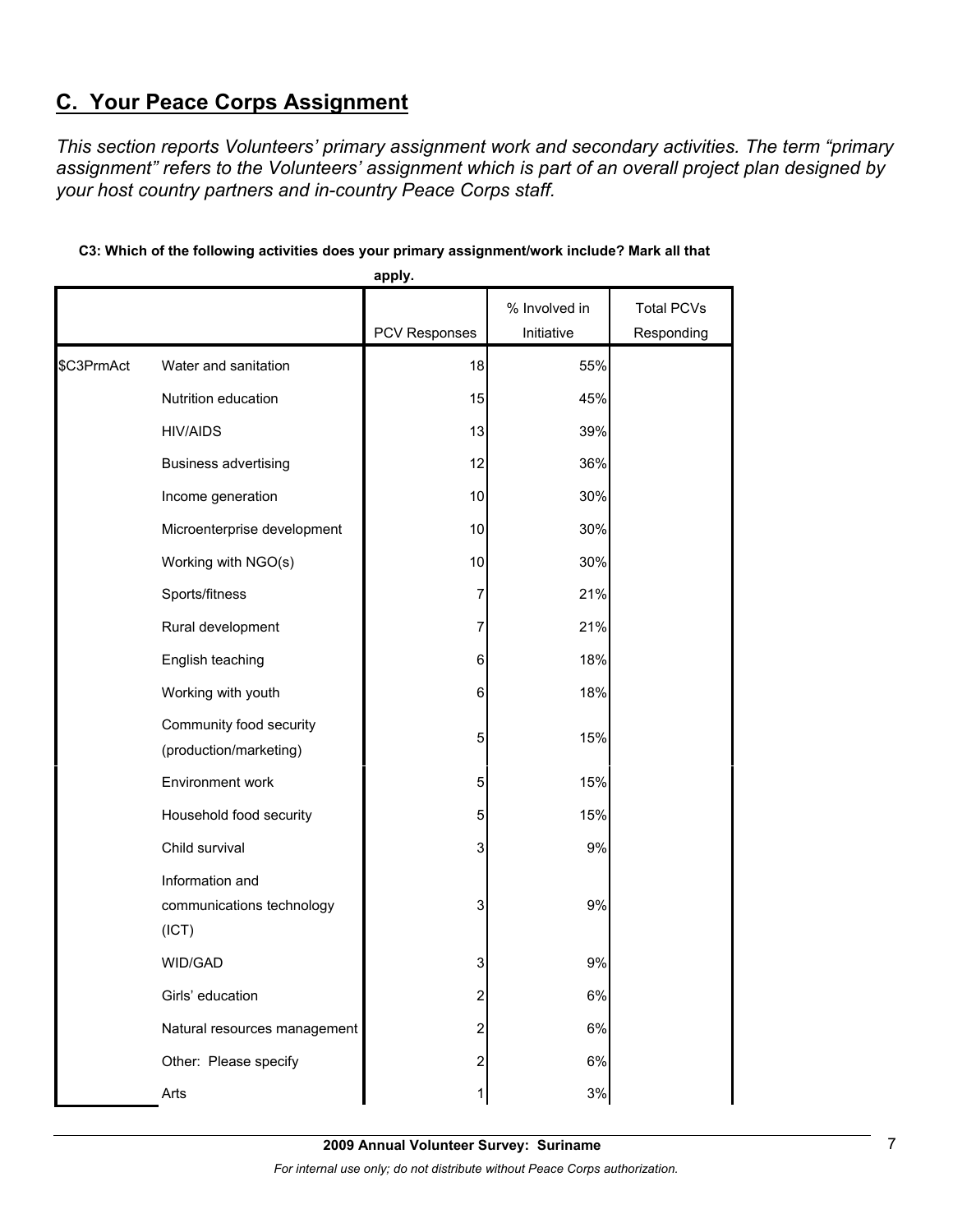| Library development                                                                     | 3% |    |
|-----------------------------------------------------------------------------------------|----|----|
| Literacy                                                                                | 3% |    |
| Mobilize host country nationals<br>(HCNs) to volunteer                                  | 3% |    |
| Working with special groups<br>(e.g., disabled, elderly, ethnic<br>minorities, orphans) | 3% |    |
| Biodiversity conservation                                                               |    |    |
| Urban development/municipal<br>development                                              |    |    |
| World Wise Schools/<br>Correspondence Match                                             |    |    |
| Total                                                                                   |    | 33 |

Percents may total to more than 100% since Volunteers were asked to "Mark all that apply."

### **C3: Which of the following activities does your primary assignment/work include? Other**

| (specify)     |                                                |            |       |         |  |  |  |
|---------------|------------------------------------------------|------------|-------|---------|--|--|--|
|               |                                                | Column N % | Count | Row N % |  |  |  |
| C3.OTHER.TEXT | Open-ended results. Not responsive to request. |            |       |         |  |  |  |
|               | Total                                          |            | 33    | 100%    |  |  |  |

#### **C4: Hours Spent on Primary Assignment During Average Work Week**

|           | None | 1-10 hrs | 11-20 hrs | 21-30 hrs | 31-40 hrs | More than 40 hrs | Total |
|-----------|------|----------|-----------|-----------|-----------|------------------|-------|
| C4Hrs6grp | 3%   | 50%      | 16%       | 22%       | 6%l       | 3%               | 32    |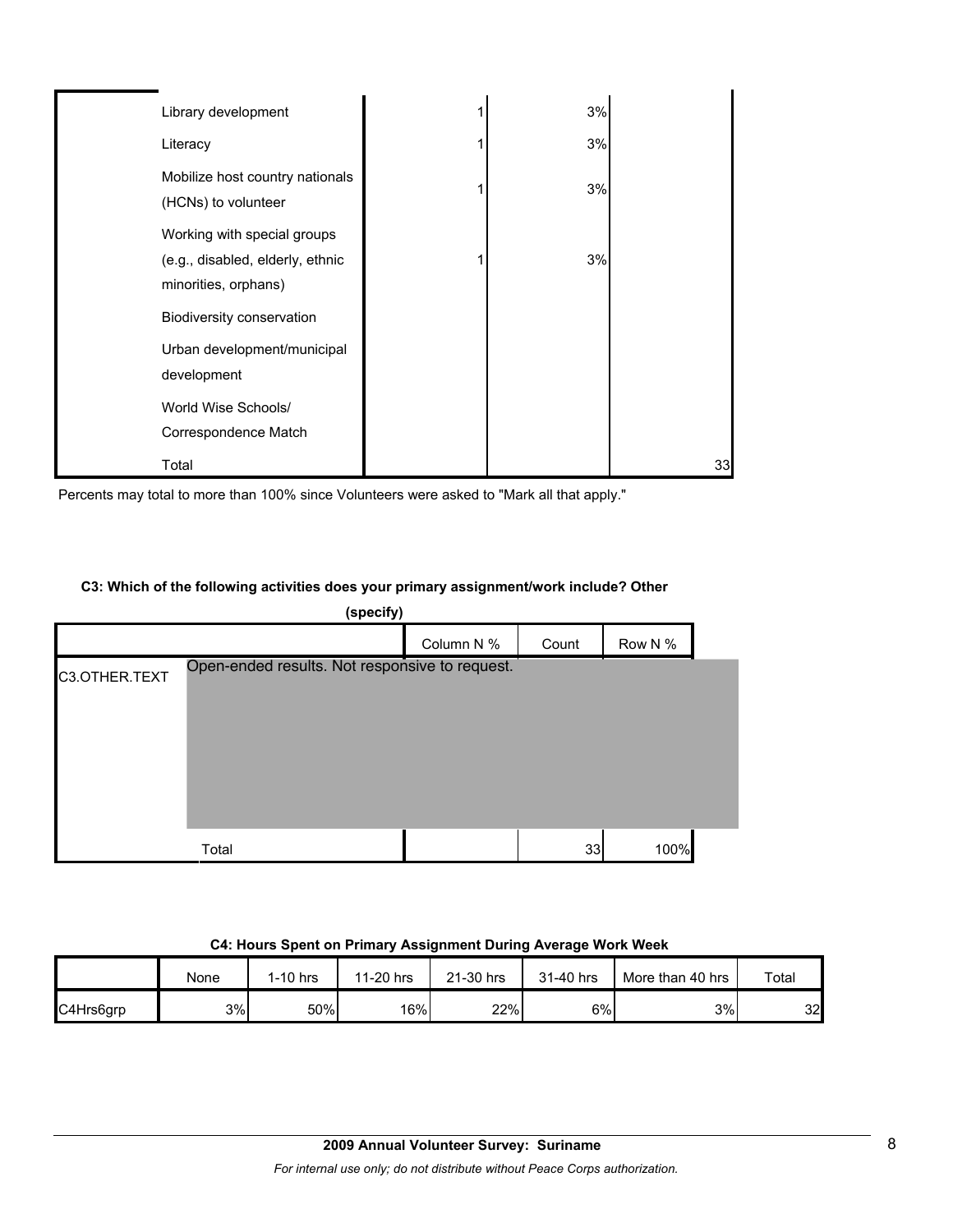#### **C4: How many hours do you spend on your primary assignment during an average work**

**week?**

|     | All Volunteers | Average | Lowest reported | Highest reported | Did not answer |
|-----|----------------|---------|-----------------|------------------|----------------|
| IC4 | つつ<br>၁၁၊      | 14.81   |                 | 45.              |                |

## **C5: Which of the following do your secondary activities (other than your primary assignment work) include? Mark all that apply.**

|            |                                                       | PCV Responses           | % Involved in<br>Initiative | <b>Total PCVs</b><br>Responding |
|------------|-------------------------------------------------------|-------------------------|-----------------------------|---------------------------------|
|            |                                                       |                         |                             |                                 |
| \$C5SecAct | English teaching                                      | 15                      | 48%                         |                                 |
|            | Working with youth                                    | 11                      | 35%                         |                                 |
|            | Sports/fitness                                        | 10                      | 32%                         |                                 |
|            | <b>HIV/AIDS</b>                                       | 8                       | 26%                         |                                 |
|            | Working with NGO(s)                                   | 8                       | 26%                         |                                 |
|            | Library development                                   | 6                       | 19%                         |                                 |
|            | Literacy                                              | 5                       | 16%                         |                                 |
|            | Other: Please specify                                 | 5                       | 16%                         |                                 |
|            | Nutrition education                                   | 4                       | 13%                         |                                 |
|            | Rural development                                     | 4                       | 13%                         |                                 |
|            | World Wise Schools/<br>Correspondence Match           | 4                       | 13%                         |                                 |
|            | Arts                                                  | 3                       | 10%                         |                                 |
|            |                                                       |                         |                             |                                 |
|            | Environment work                                      | 3                       | 10%                         |                                 |
|            | Girls' education                                      | 3                       | 10%                         |                                 |
|            | Income generation                                     | 3                       | 10%                         |                                 |
|            | <b>Business advertising</b>                           | 2                       | 6%                          |                                 |
|            | Community food security<br>(production/marketing)     | $\overline{\mathbf{c}}$ | 6%                          |                                 |
|            | Information and<br>communications technology<br>(ICT) | $\boldsymbol{2}$        | 6%                          |                                 |
|            | <b>WID/GAD</b>                                        | $\overline{\mathbf{c}}$ | 6%                          |                                 |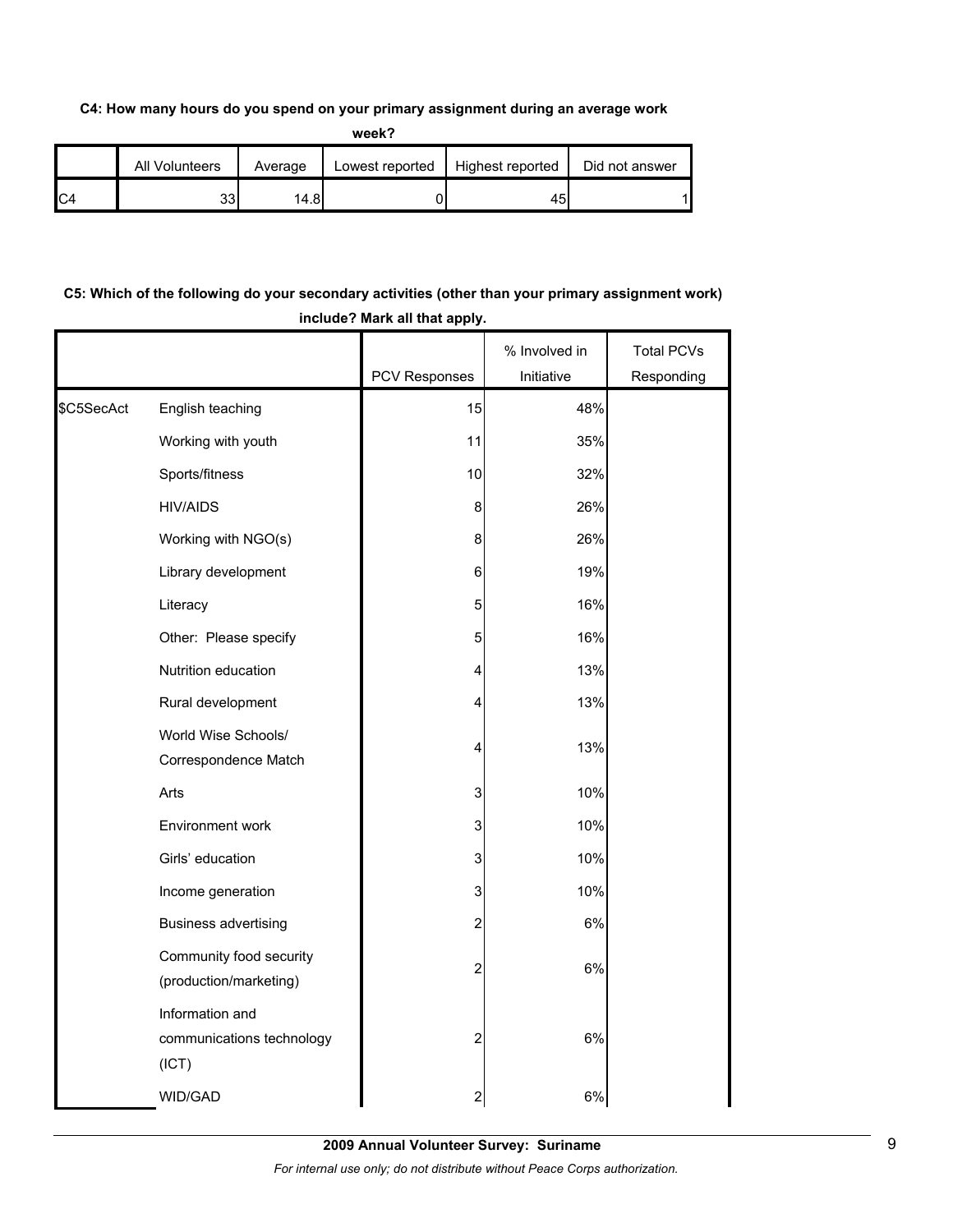| Biodiversity conservation        | 3% |    |
|----------------------------------|----|----|
| Microenterprise development      | 3% |    |
| Water and sanitation             | 3% |    |
| Child survival                   |    |    |
| Household food security          |    |    |
| Mobilize host country nationals  |    |    |
| (HCNs) to volunteer              |    |    |
| Natural resources management     |    |    |
| Urban development/municipal      |    |    |
| development                      |    |    |
| Working with special groups      |    |    |
| (e.g., disabled, elderly, ethnic |    |    |
| minorities, orphans)             |    |    |
| Total                            |    | 31 |

Percents may total to more than 100% since Volunteers were asked to "Mark all that apply."



#### **C5: Which of the following do your secondary activities include? Other (specify)**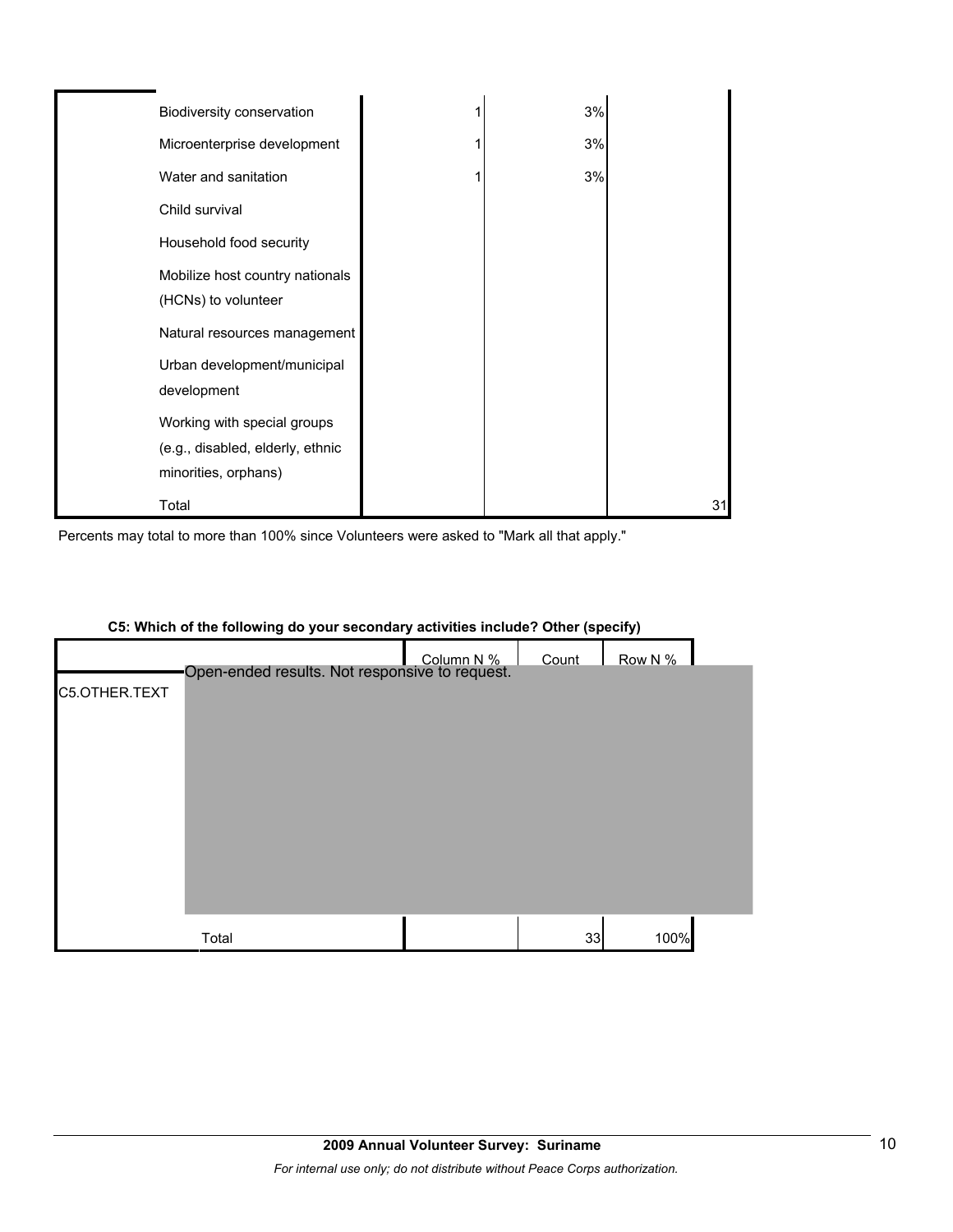#### **C5: No Secondary Activities**

|         |       | Percent | Number |
|---------|-------|---------|--------|
| C5.NONE | No    | 97%     | 32     |
|         | Yes   | 3%      |        |
|         | Total | 100%    | 33     |

## **C6: Hours Spent on Secondary Activities During Average Work Week**

|           | None | $1-10$ hrs | 11-20 hrs | 21-30 hrs | 31-40 hrs | More than 40 hrs | Total |
|-----------|------|------------|-----------|-----------|-----------|------------------|-------|
| C6Hrs6grp |      | 66%        | 34%       |           |           |                  | 32    |

### **C6. How many hours do you spend on secondary activities during an average work week?**

|     | All Volunteers | Average | Lowest reported | Highest reported | Did not answer |
|-----|----------------|---------|-----------------|------------------|----------------|
| IC6 | 33             | 8.9I    |                 | า∩<br>۷J         |                |

**C7: How personally satisfying is your--?**

|                              | Not at all 1 |     |     |     | Exceptionally 5 | Total |
|------------------------------|--------------|-----|-----|-----|-----------------|-------|
| <b>Primary assignment</b>    | 18%          | 12% | 39% | 24% | 6%              | 33    |
| Secondary project/activities | 6%           | 12% | 36% | 33% | $12\%$          | 33    |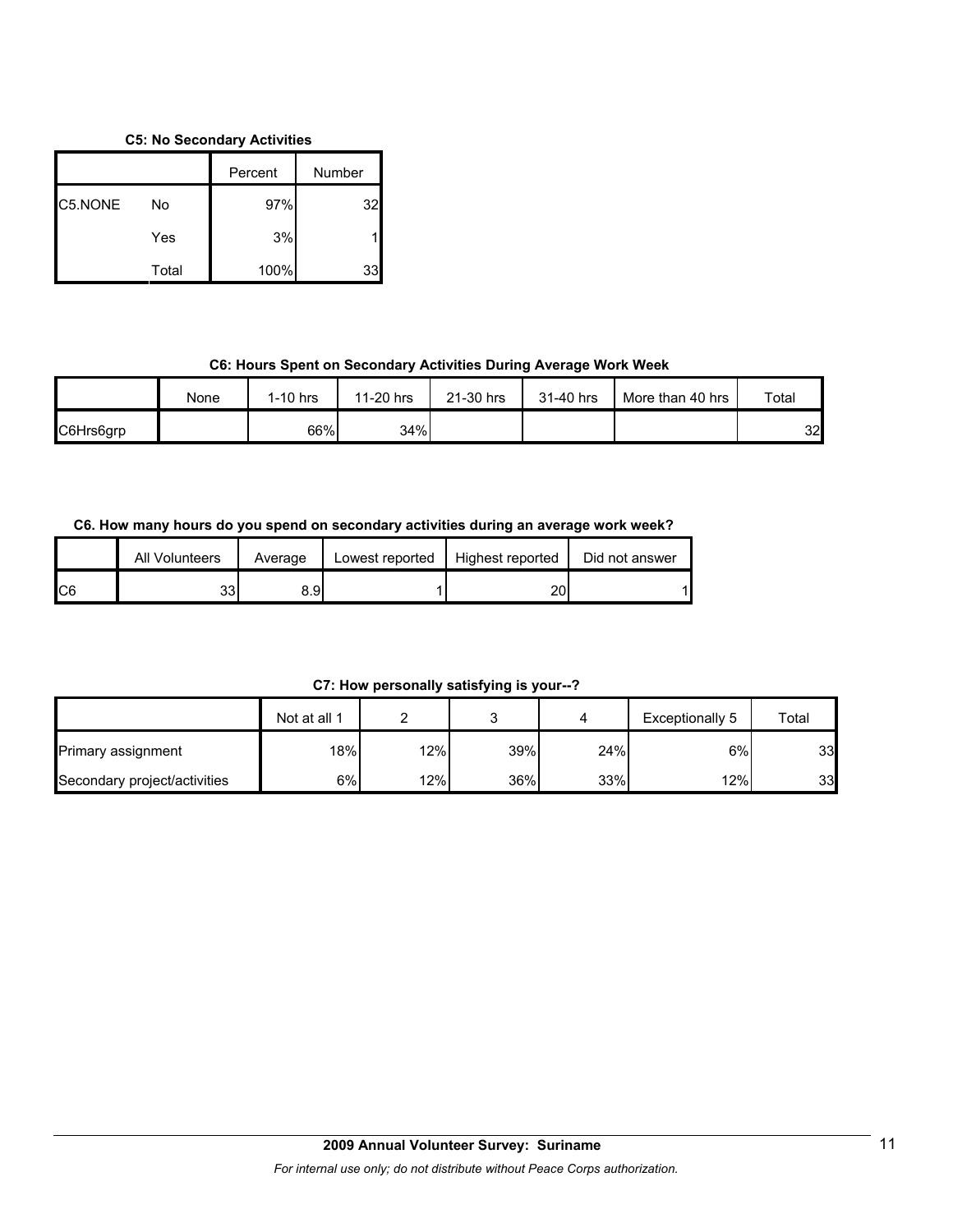# **D. Training for Peace Corps Assignment**

*This section reports Volunteers' assessments of the effectiveness of their Pre-Service Training and In-Service Training at post. In-Service Training (IST) includes: Reconnect; Technical IST; Mid-Service and Close of Service conferences; project management/leadership conferences; and other post-sponsored training sessions.* 

|                               | Not effective | Poor | Adequate | Effective | Very Effective | NA/No training | Total |
|-------------------------------|---------------|------|----------|-----------|----------------|----------------|-------|
| Manage cultural differences   |               |      | 41%      | 45%       | 14%            |                | 22    |
| Deal with adjustment issues   | 5%            | 5%   | 36%      | 36%       | 18%            |                | 22    |
| Work with                     |               |      |          |           |                |                |       |
| counterparts/community        | 9%            | 41%  | 41%      | 9%        |                |                | 22    |
| partners                      |               |      |          |           |                |                |       |
| Use language needed in        |               | 9%   | 32%      | 32%       | 27%            |                | 22    |
| work and social interactions  |               |      |          |           |                |                |       |
| Perform technical aspects of  | 9%            | 50%  | 36%      | 5%        |                |                | 22    |
| your work                     |               |      |          |           |                |                |       |
| Work on your project goals    | 5%            | 41%  | 36%      | 14%       |                | 5%             | 22    |
| and objectives                |               |      |          |           |                |                |       |
| Conduct a participatory       |               |      |          |           |                |                |       |
| community needs               |               | 14%  | 45%      | 32%       | 9%             |                | 22    |
| assessment (e.g., PACA)       |               |      |          |           |                |                |       |
| Monitor your project goals    | 5%            | 18%  | 45%      | 23%       |                | 9%             | 22    |
| and outcomes                  |               |      |          |           |                |                |       |
| Maintain your physical health |               | 5%   | 14%      | 43%       | 38%            |                | 21    |
| Maintain your                 |               |      |          |           |                |                | 21    |
| mental/emotional health       |               | 5%   | 19%      | 48%       | 29%            |                |       |
| Maintain your personal safety |               |      |          |           |                |                |       |
| and security                  |               | 5%   | 36%      | 36%       | 23%            |                | 22    |

**D1: (PCVs at post 18 months or less) How effective was your Pre-Service Training (PST) in preparing you to--**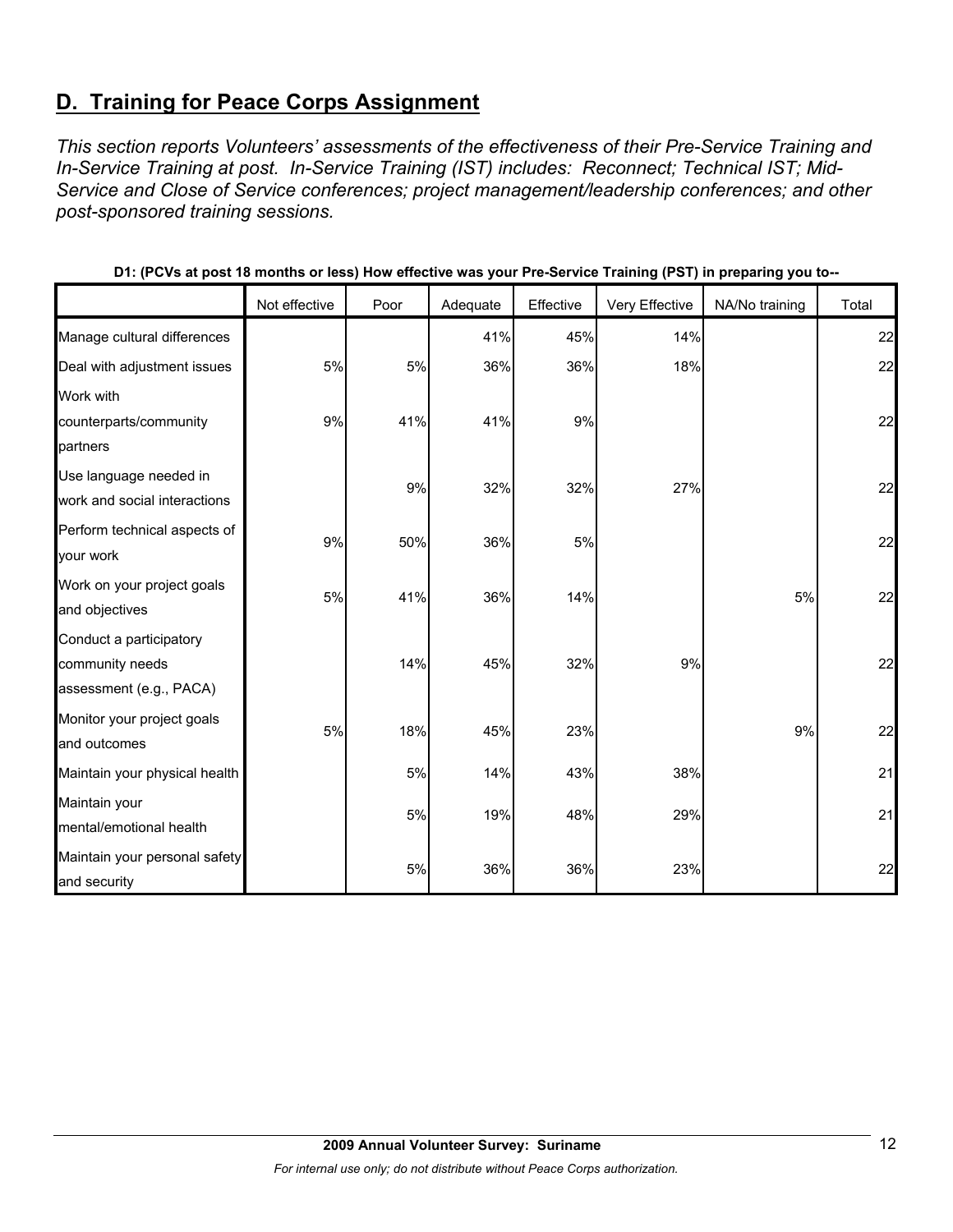|                                                                                          | Not effective | Poor | Adequate | Effective | Very Effective | NA/No training | Total |
|------------------------------------------------------------------------------------------|---------------|------|----------|-----------|----------------|----------------|-------|
| Manage cultural differences                                                              | 3%            | 19%  | 41%      | 28%       | 3%             | 6%             | 32    |
| Deal with adjustment issues                                                              |               | 12%  | 47%      | 25%       | 3%             | 12%            | 32    |
| Build and strengthen working<br>relationships with<br>counterparts/community<br>partners | 9%            | 41%  | 34%      | 9%        |                | 6%             | 32    |
| Use language needed in<br>work and social interactions                                   | 3%            | 10%  | 39%      | 19%       | 6%             | 23%            | 31    |
| Perform technical aspects of<br>your work                                                | 16%           | 26%  | 42%      | 16%       |                |                | 31    |
| Work on your project goals<br>and objectives                                             | 10%           | 26%  | 45%      | 19%       |                |                | 31    |
| Conduct a participatory<br>community needs<br>assessment (e.g., PACA)                    | 9%            | 25%  | 34%      | 19%       |                | 12%            | 32    |
| Monitor project goals and<br>outcomes                                                    | 9%            | 22%  | 50%      | 19%       |                |                | 32    |
| Maintain your physical health                                                            |               | 9%   | 19%      | 38%       | 22%            | 12%            | 32    |
| Maintain your<br>mental/emotional health                                                 | 3%            | 9%   | 25%      | 34%       | 12%            | 16%            | 32    |
| Maintain your personal safety<br>and security                                            | 3%            | 9%   | 44%      | 19%       | 19%            | 6%             | 32    |

## **D5: How effective was your In-Service Training (IST) in preparing you to--**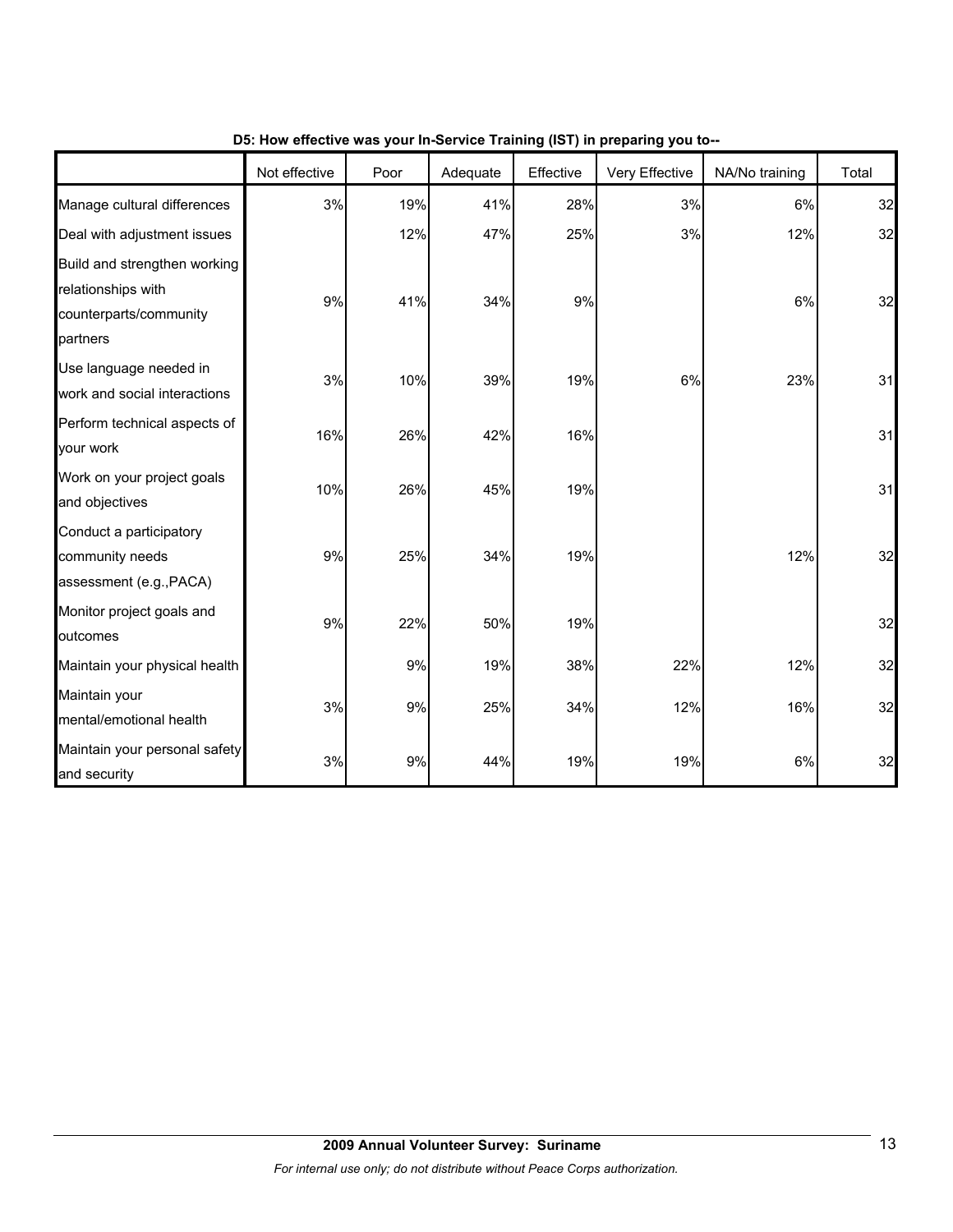|  |  |  | D8: Did you have this skill before joining the Peace Corps? |  |  |
|--|--|--|-------------------------------------------------------------|--|--|
|  |  |  |                                                             |  |  |

|                                                  | No/ No answer | Yes | Total |
|--------------------------------------------------|---------------|-----|-------|
| Skills specific to my assignment                 | 12            | 20  | 32    |
| Assessing community needs                        | 24            | 8   | 32    |
| Organizing/implementing<br>community activities  | 13            | 19  | 32    |
| Building capacity of local<br>organizations      | 27            | 5   | 32    |
| Monitoring, reporting, and<br>evaluating my work | 13            | 19  | 32    |
| Designing and implementing<br>training sessions  | 14            | 18  | 32    |

## **D8: Is the skill needed for your Peace Corps work?**

|                                                  | No/ No answer  | Yes | Total |
|--------------------------------------------------|----------------|-----|-------|
| Skills specific to my assignment                 | 6              | 25  | 31    |
| Assessing community needs                        | $\overline{2}$ | 29  | 31    |
| Organizing/implementing<br>community activities  | 6              | 25  | 31    |
| Building capacity of local<br>organizations      | 4              | 27  | 31    |
| Monitoring, reporting, and<br>evaluating my work | 5              | 26  | 31    |
| Designing and implementing<br>training sessions  | 5              | 27  | 32    |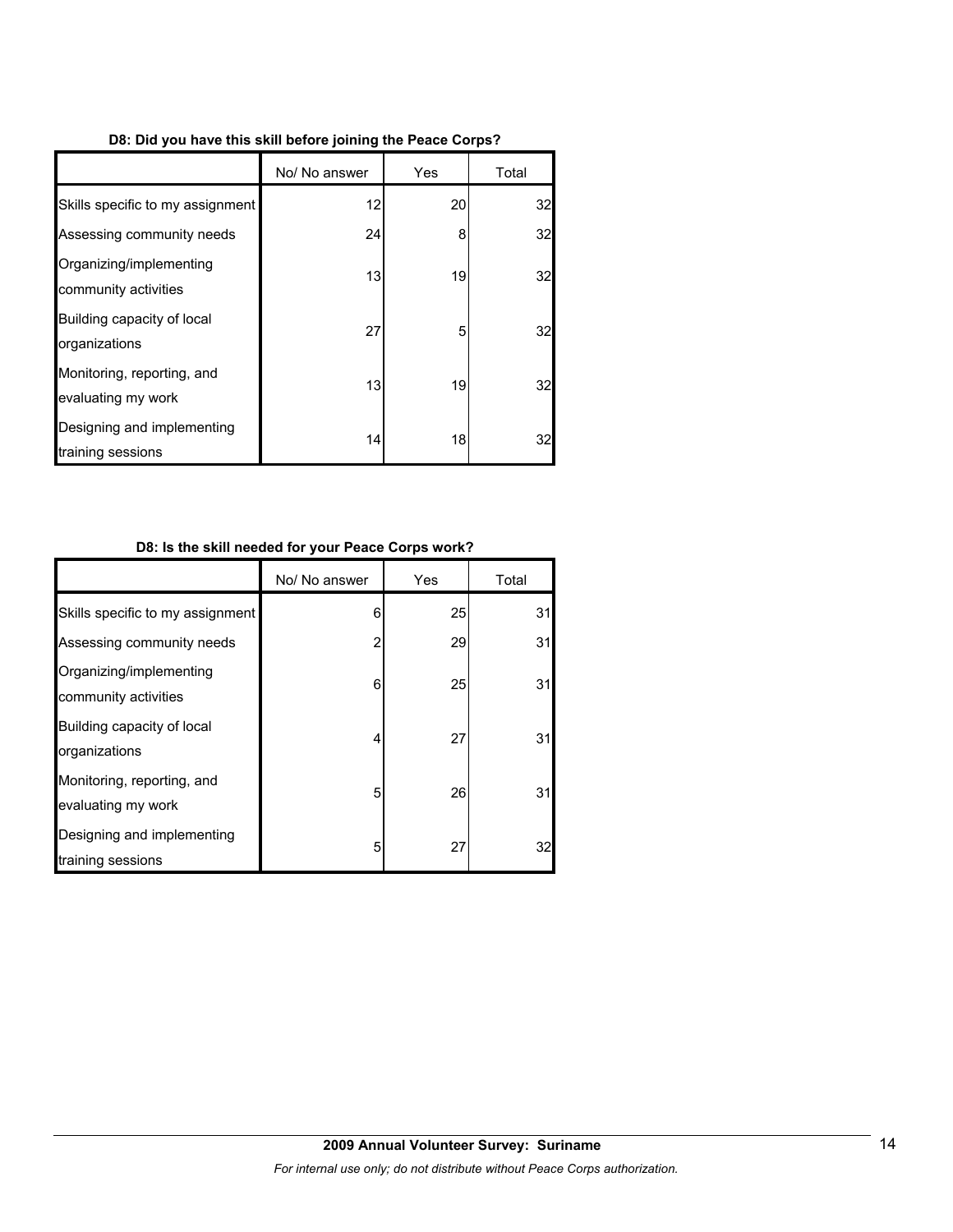## **D8: Have you had adequate Peace Corps training to acquire the skill?**

|                                                  | No/ No answer | Yes | Total |
|--------------------------------------------------|---------------|-----|-------|
| Skills specific to my assignment                 | 16            | 9   | 25    |
| Assessing community needs                        | 3             | 27  | 30    |
| Organizing/implementing<br>community activities  | 12            | 16  | 28    |
| Building capacity of local<br>organizations      | 14            | 14  | 28    |
| Monitoring, reporting, and<br>evaluating my work | 10            | 20  | 30    |
| Designing and implementing<br>training sessions  | 14            | 14  | 28    |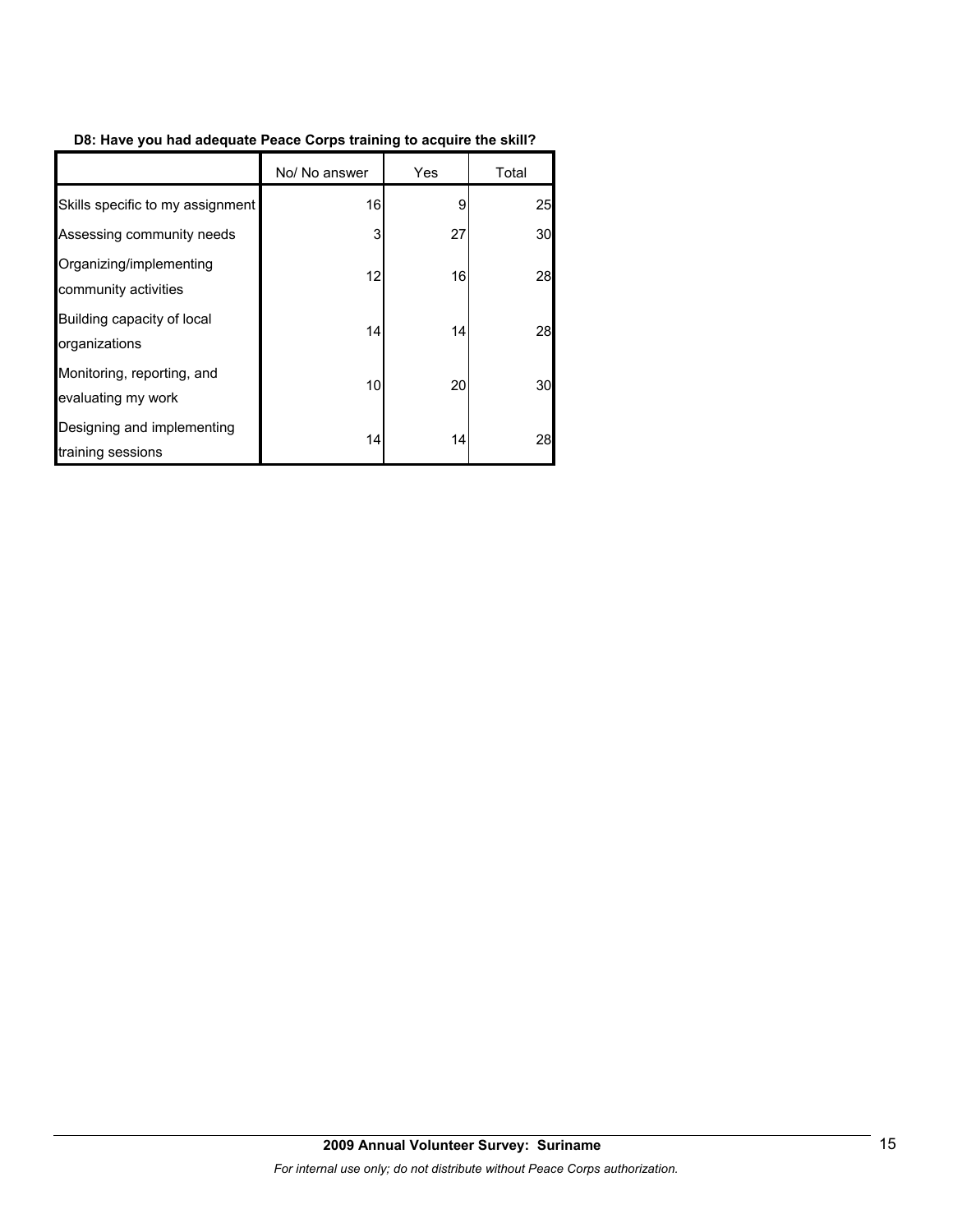# **E. Volunteer Assignment Goals and Impact**

*This section reports Volunteers' self-assessments of their impact on the individuals and organizations in the communities in which they serve. At the end of this section, Volunteers' third goal activities, participation in Coverdell World Wise School/Correspondence Match (CWWS/CM) and use of Peace Corps resources to support their work are reported in questions.* 

|                                                                                                       | Not at all 1 | $\overline{c}$ | 3   | 4   | Exceptionally 5 | <b>NA</b> | Total |
|-------------------------------------------------------------------------------------------------------|--------------|----------------|-----|-----|-----------------|-----------|-------|
| Meets the objectives of the<br>project plan                                                           | 15%          | 12%            | 45% | 18% | 9%              |           | 33    |
| Builds local capacity for<br>sustainability                                                           | 12%          | 15%            | 39% | 27% | 6%              |           | 33    |
| Involves local people in<br>planning and implementing<br>activities                                   | 9%           | 12%            | 39% | 30% | 9%              |           | 33    |
| Complements other local<br>development activities                                                     | 18%          | 15%            | 39% | 18% | 6%              | 3%        | 33    |
| Transfers skills to host country<br>individuals and organizations                                     | 6%           | 15%            | 33% | 30% | 15%             |           | 33    |
| Mobilizes host country<br>nationals (HCNs) to volunteer                                               | 24%          | 33%            | 33% | 6%  | 3%              |           | 33    |
| Helps promote a better<br>understanding of Americans<br>on the part of the peoples<br>served (goal 2) | 3%           | 12%            | 33% | 18% | 33%             |           | 33    |
| Helps promote a better<br>understanding of other<br>peoples on the part of<br>Americans (goal 3)      | 3%           | 12%            | 33% | 15% | 36%             |           | 33    |

**E1: To what extent does your Volunteer work assignment address the following?**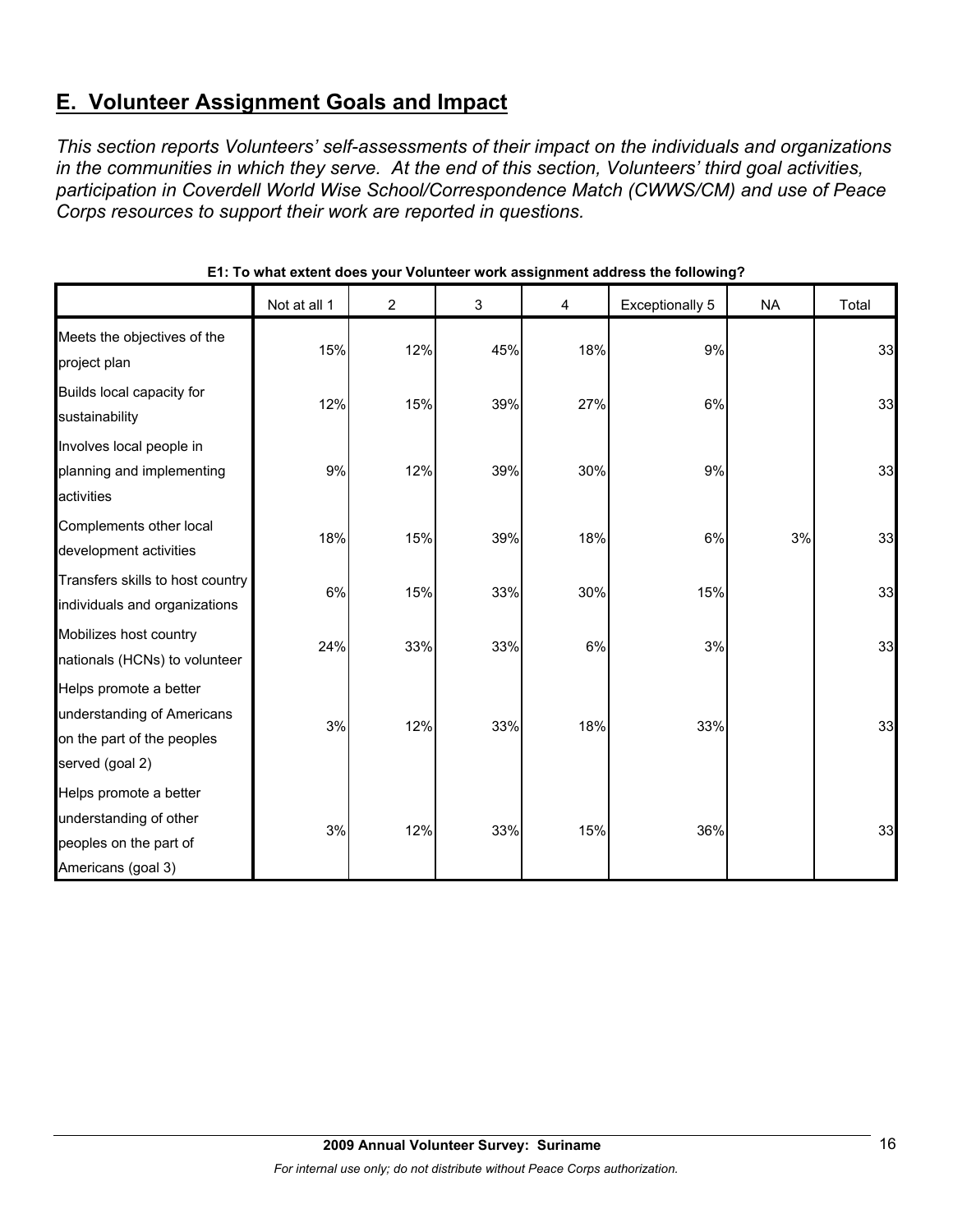|                                          | Not at all 1 | ົ   | ◠<br>c | 4   | Exceptionally 5 | <b>NA</b> | Total |
|------------------------------------------|--------------|-----|--------|-----|-----------------|-----------|-------|
| Need the assistance that you<br>provided | 18%          | 18% | 18%    | 36% | 9%              |           | 11    |
| Want the assistance that you<br>provided | 18%          | 9%  | 18%    | 45% | 9%              |           | 11    |

**E2: To what extent does your host community--?**

#### **E3: How much impact does your assignment have on the capacities of your host counterparts/community partners?**

|                                                                  | None 1 | 2   | 3   | 4   | Exceptional 5 | <b>NA</b> | Total |
|------------------------------------------------------------------|--------|-----|-----|-----|---------------|-----------|-------|
| Ability to access information<br>(e.g., library, Internet, etc.) | 39%    | 9%  | 30% | 12% | 3%            | 6%        | 33    |
| Leadership skills                                                | 12%    | 6%  | 44% | 31% | 3%            | 3%        | 32    |
| Planning and management                                          | 12%    | 12% | 33% | 36% | 3%            | 3%        | 33    |
| Problem solving/critical thinking                                | 9%     | 18% | 42% | 24% | 3%            | 3%        | 33    |
| Self-esteem                                                      | 21%    | 12% | 27% | 18% | 12%           | 9%        | 33    |
| <b>Technical skills</b>                                          | 15%    | 21% | 33% | 30% |               |           | 33    |
| Use of local resources                                           | 18%    | 3%  | 42% | 21% | 12%           | 3%        | 33    |
| Use of external resources (e.g.,<br>grants, international NGOs)  | 21%    | 12% | 33% | 21% | 9%            | 3%        | 33    |
| Better understanding of<br>Americans                             | 12%    | 3%  | 24% | 27% | 33%           |           | 33    |
| Other: Please specify below                                      | 7%     |     | 13% |     | 7%            | 73%       | 15    |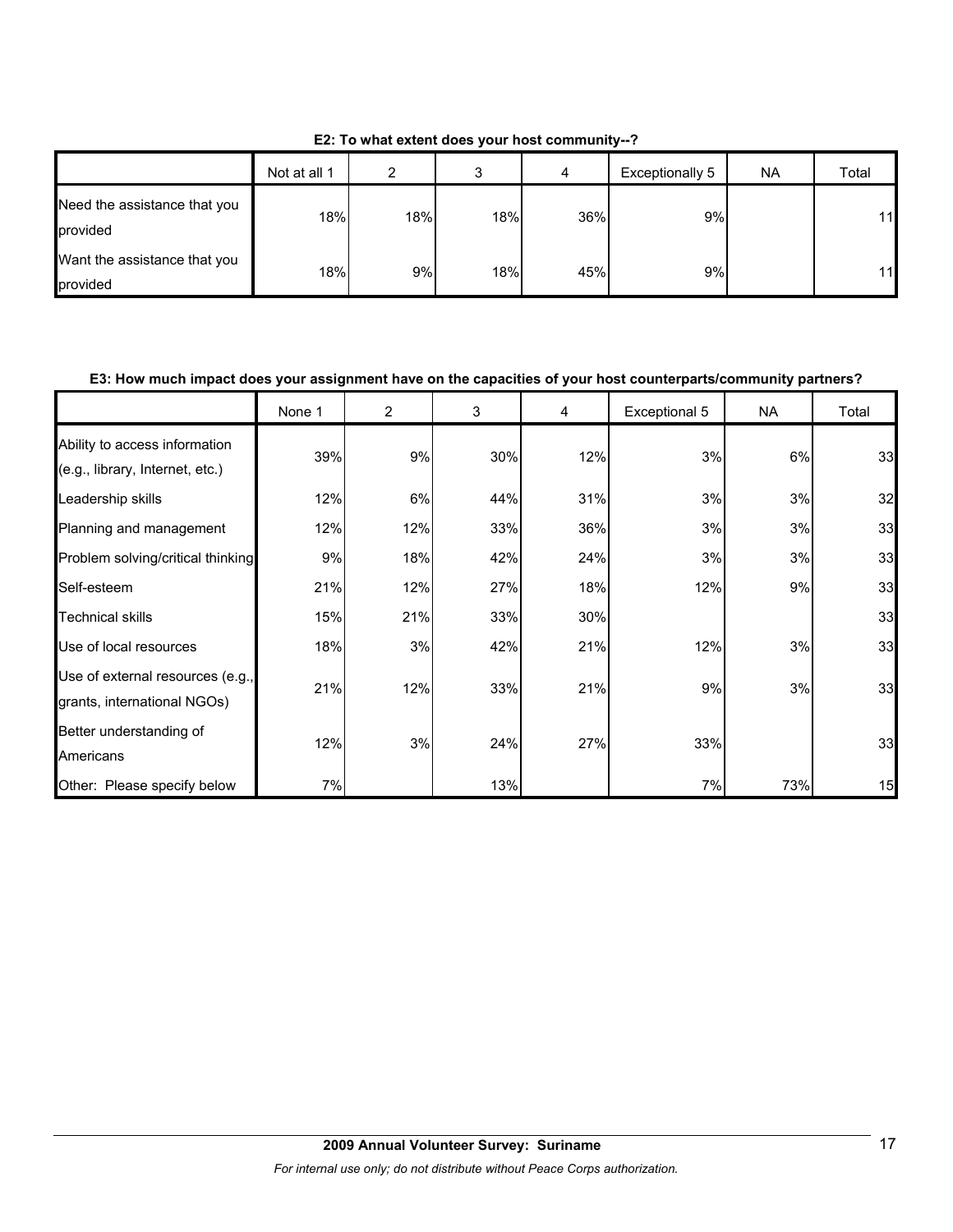#### **E3: How much impact does your assignment have on the capacities of your host**

|          | $\frac{1}{2}$                                  |            |       |         |
|----------|------------------------------------------------|------------|-------|---------|
|          |                                                | Column N % | Count | Row N % |
| E3_OTHER | Open-ended results. Not responsive to request. |            |       |         |
|          | Total                                          |            | 33    | 100%    |

### **counterparts/community partners? Other (specify)**

#### **E4: How much impact does your assignment have on the capacities of your host individuals with whom you work?**

|                                                                  | None 1 | $\overline{2}$ | 3   | 4   | Exceptional 5 | <b>NA</b> | Total |
|------------------------------------------------------------------|--------|----------------|-----|-----|---------------|-----------|-------|
| Ability to access information<br>(e.g., library, Internet, etc.) | 42%    | 15%            | 30% | 6%  |               | 6%        | 33    |
| Leadership skills                                                | 12%    | 15%            | 45% | 18% | 6%            | 3%        | 33    |
| Planning and management                                          | 12%    | 27%            | 42% | 9%  | 6%            | 3%        | 33    |
| Problem solving/critical thinking                                | 9%     | 24%            | 45% | 12% | 6%            | 3%        | 33    |
| Self-esteem                                                      | 6%     | 18%            | 42% | 12% | 18%           | 3%        | 33    |
| <b>Technical skills</b>                                          | 6%     | 30%            | 42% | 18% | 3%            |           | 33    |
| Use of local resources                                           | 12%    | 15%            | 39% | 18% | 12%           | 3%        | 33    |
| Use of external resources (e.g.,<br>grants, international NGOs)  | 18%    | 21%            | 45% | 9%  | 3%            | 3%        | 33    |
| Better understanding of<br>Americans                             | 15%    | 3%             | 27% | 18% | 36%           |           | 33    |
| Other: Please specify below                                      |        |                | 18% |     |               | 82%       | 11    |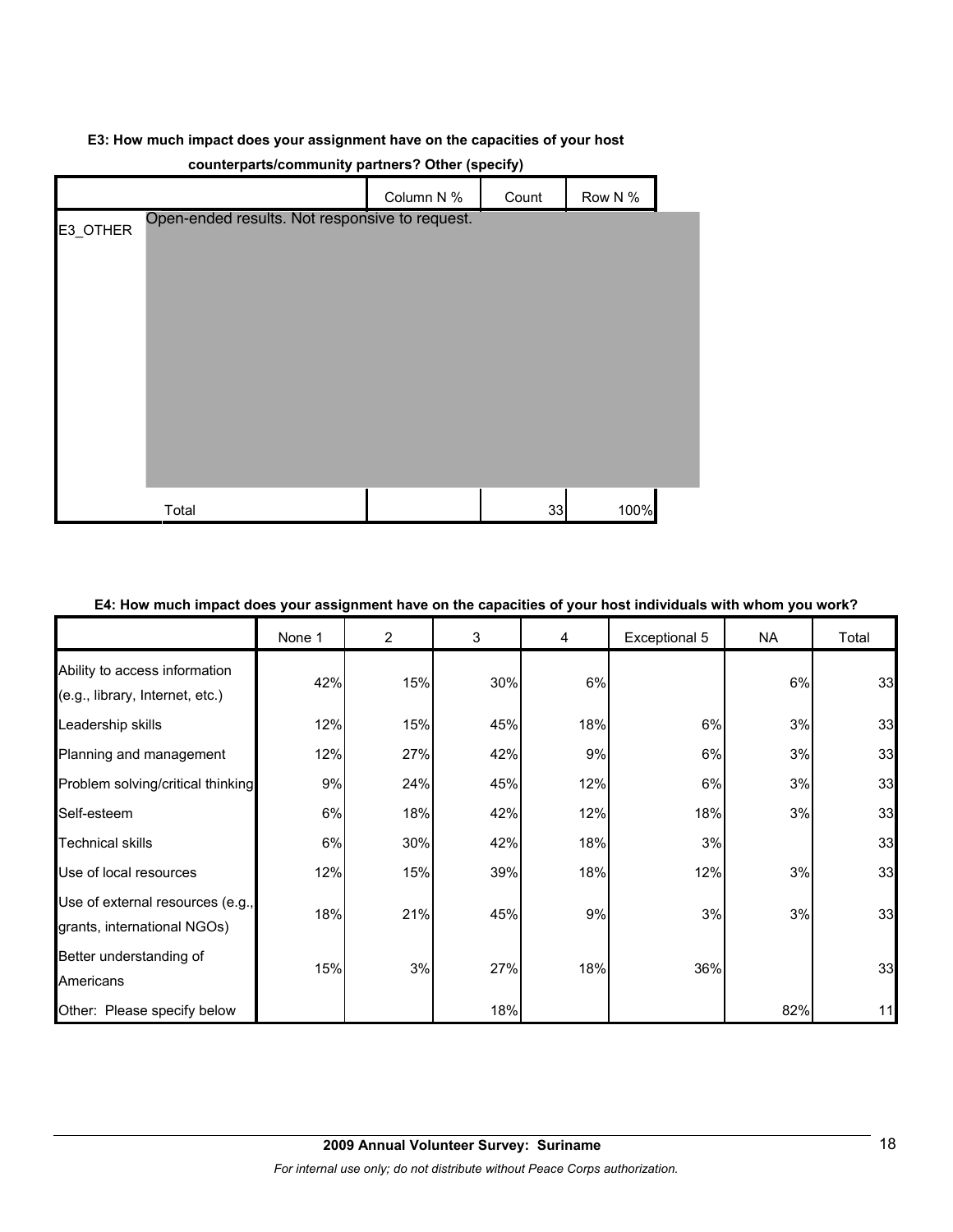#### **E4: How much impact does your assignment have on the capacities**

|                  | Column N % |      | Count           | Row N % |
|------------------|------------|------|-----------------|---------|
| <b>IE4 OTHER</b> |            | 100% | 33              |         |
| Total            |            |      | 33 <sup>°</sup> | 100%    |

#### **of your host individuals with whom you work? Other (specify)**

#### **E5: To what extent does your assignment enhance the capacities of organizations with whom you work?**

|                                                              | None 1 | $\overline{2}$ | 3   | 4   | Exceptional 5 | NA. | Total |
|--------------------------------------------------------------|--------|----------------|-----|-----|---------------|-----|-------|
| Identifying and prioritizing<br>organizational needs         | 12%    | 24%            | 21% | 12% | 9%            | 21% | 33    |
| Leadership                                                   | 12%    | 30%            | 15% | 12% | 6%            | 24% | 33    |
| Management                                                   | 12%    | 27%            | 24% | 12% | 3%            | 21% | 33    |
| Monitoring and evaluation                                    | 12%    | 21%            | 30% | 12% | 3%            | 21% | 33    |
| Planning and implementing<br>organizational activities       | 6%     | 21%            | 36% | 12% | 3%            | 21% | 33    |
| Teamwork/participatory<br>decision-making                    | 3%     | 27%            | 33% | 6%  | 9%            | 21% | 33    |
| Use of local resources                                       | 9%     | 18%            | 24% | 12% | 15%           | 21% | 33    |
| Ability to mobilize, manage,<br>and sustain local volunteers | 12%    | 24%            | 24% | 12% | 6%            | 21% | 33    |
| Other: Please specify below                                  | 7%     | 7%             | 13% |     |               | 73% | 15    |

#### **E5: To what extent does your assignment enhance the capacities of organizations with**

| whom you work? Other (specify) |  |
|--------------------------------|--|
|                                |  |

|                                                         | Column N % | Count | Row N % |  |
|---------------------------------------------------------|------------|-------|---------|--|
| E5_OTHER Open-ended results. Not responsive to request. |            |       |         |  |
|                                                         |            |       |         |  |
|                                                         |            |       |         |  |
|                                                         |            |       |         |  |
|                                                         |            |       |         |  |
|                                                         |            |       |         |  |
| Total                                                   |            | 33    | 100%    |  |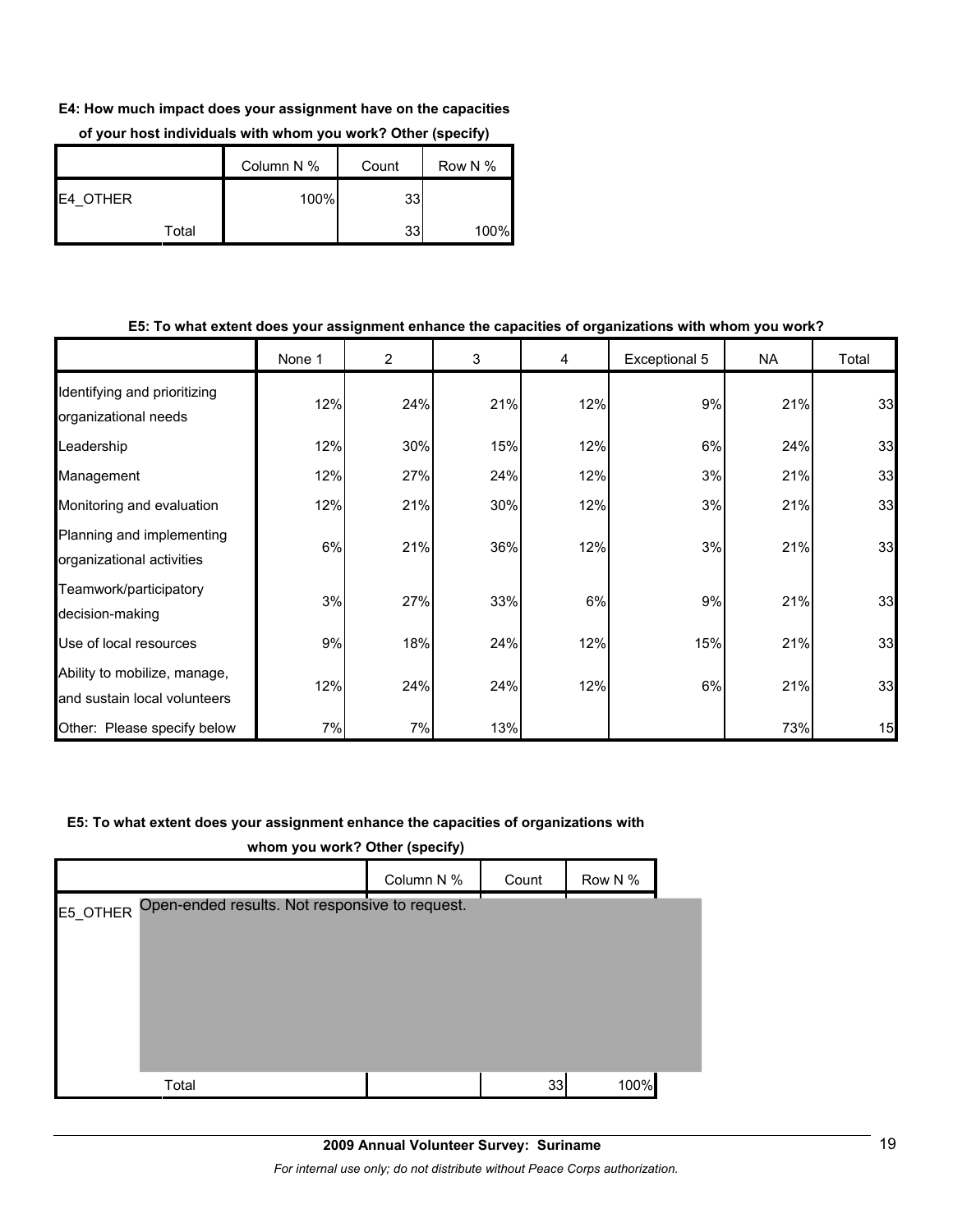|                                       | Not at all 1 | 2   | 3   | 4   | Exceptionally 5 | <b>NA</b> | Total           |
|---------------------------------------|--------------|-----|-----|-----|-----------------|-----------|-----------------|
| Your counterpart/community<br>partner | 12%          | 9%  | 34% | 38% | 6%              |           | 32              |
| Another institution/organization      | 16%          | 16% | 28% | 22% | 6%              | 12%       | 32              |
| Members of your host<br>community     | 6%           | 9%  | 50% | 19% | 16%             |           | 32              |
| Other: Please specify below           |              |     | 27% |     |                 | 73%       | 11 <sub>h</sub> |

**E6: How effective have you been in transferring knowledge and skills to help the following persons or groups build their capacities?**

**E7: To what extent have HC individuals gained a better understanding of Americans? Includes "Too early to tell."**

|    | Not at all | Minimally | Moderately | Considerablv | Exceptionally | Too early to tell | Total |
|----|------------|-----------|------------|--------------|---------------|-------------------|-------|
| E7 | 0%l        | 0%l       | 33%        | 58%          | 6%            | 3%                | 33    |

### **E7: To what extent have HC individuals gained a better understanding of Americans? Excludes**

**"Too early to tell."**

|     | Not at all | Minimally | Moderately | Considerably | Exceptionally | $\tau$ otal |
|-----|------------|-----------|------------|--------------|---------------|-------------|
| IE7 |            |           | 34%        | 59%          | 6%            | 32          |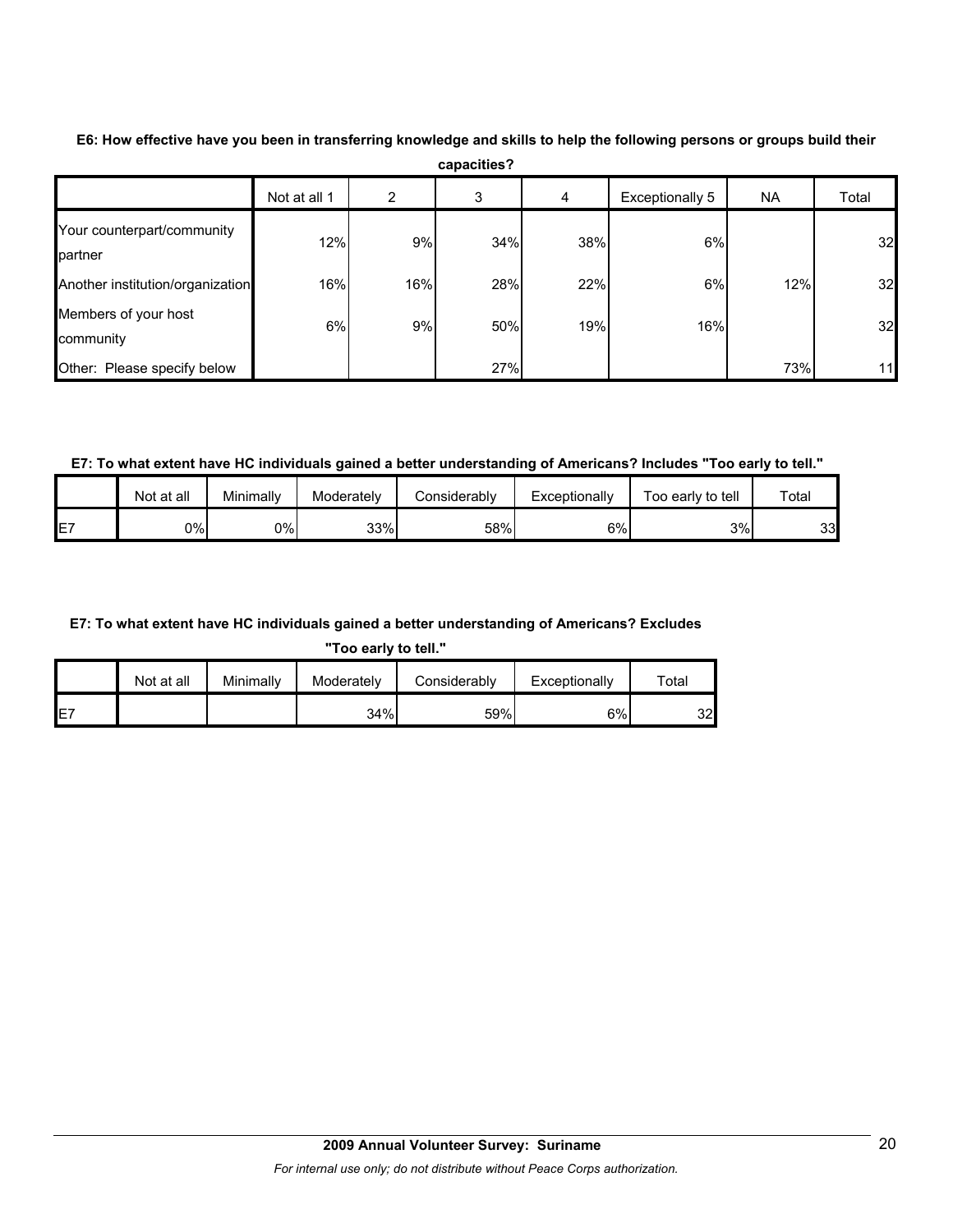|               |                                                              |               |              | <b>Total PCVs</b> |
|---------------|--------------------------------------------------------------|---------------|--------------|-------------------|
|               |                                                              | PCV Responses | % Doing This | Responding        |
| \$E9Goal3Acts | Electronic updates                                           | 28            | 88%          |                   |
|               | Hard copy/paper update                                       | 15            | 47%          |                   |
|               | <b>Hosting American visitors</b>                             | 15            | 47%          |                   |
|               | Enrollment in the CWWS/CMS<br>program                        | 10            | 31%          |                   |
|               | Pen pal program/letter<br>exchange                           | 8             | 25%          |                   |
|               | While on home leave, spoke at<br>a school or community group | 8             | 25%          |                   |
|               | Personal website or blog                                     | 6             | 19%          |                   |
|               | Podcasted/created a slide show<br>or video posted online     | 2             | 6%           |                   |
|               | Other please specify                                         | 2             | 6%           |                   |
|               | Peace Corps Week activities                                  |               | 3%           |                   |
|               | Total                                                        |               |              | 32                |

### **E9. In which of the following third goal activities have you participated during your PC service?**

#### **E9: When asked about third goal activities, Volunteer answered "No**

**involvement in third goal activities."** 

|                                                                                                                                                                                                                                                                                       | Have done third<br>goal activities | No third goal<br>activities | Total |
|---------------------------------------------------------------------------------------------------------------------------------------------------------------------------------------------------------------------------------------------------------------------------------------|------------------------------------|-----------------------------|-------|
| Peace Corps' third goal is to<br>"help promote a better<br>understanding of other peoples<br>on the part of Americans." In<br>which of the following third goal<br>activities, including your contact<br>with family and friends, have<br>you participated during your<br>Peace Corps | 100%                               |                             | 33    |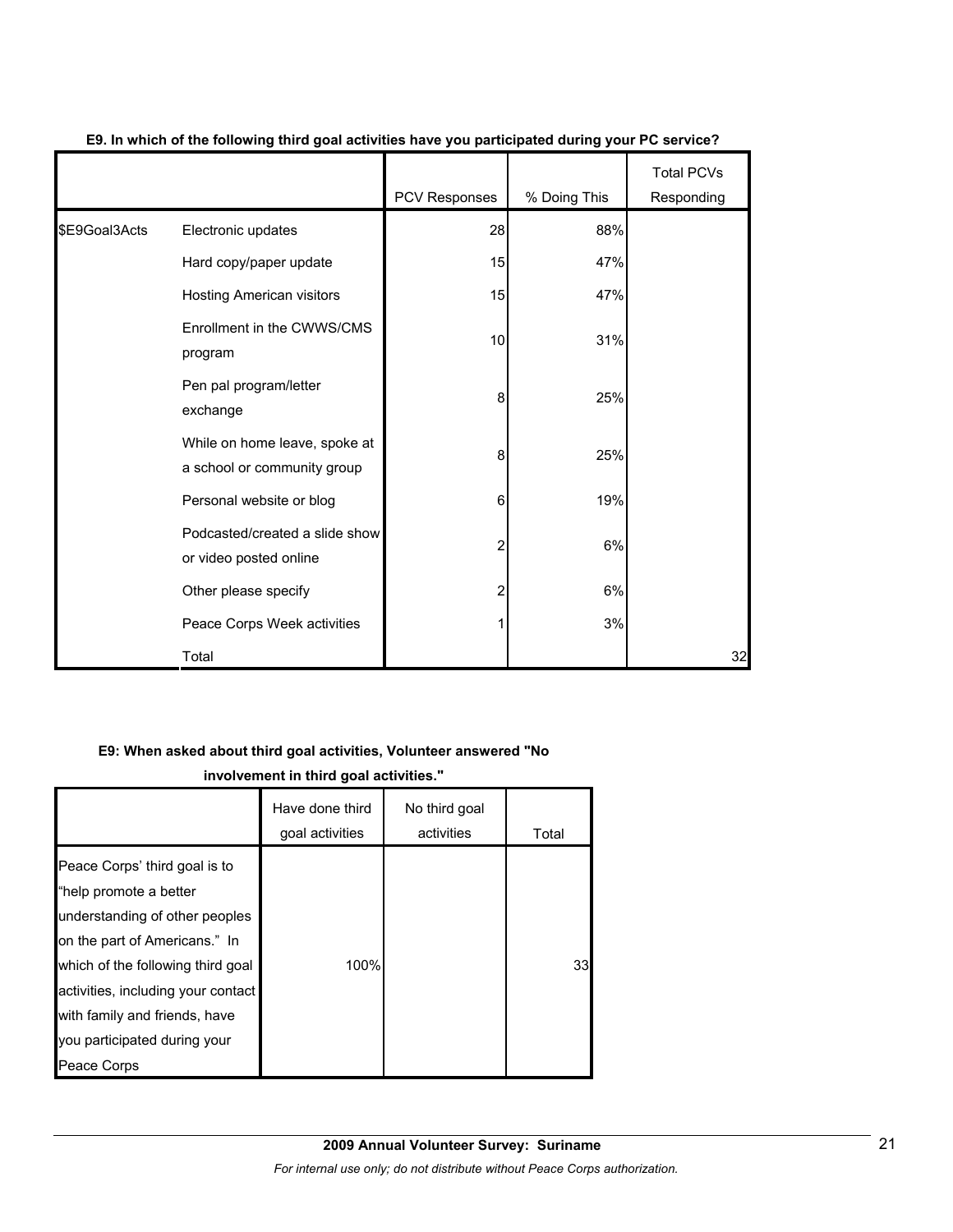|                 | I have not participated in | I have participated in<br>CWWS/CM & would | I have participated in<br>CWWS/CM and would |       |
|-----------------|----------------------------|-------------------------------------------|---------------------------------------------|-------|
|                 | CWWS/CM.                   | recommend it                              | NOT recommend it                            | Total |
| E <sub>10</sub> | 68%                        | 32%                                       |                                             | 31    |

**E10: Would you recommend participation in the CWWS CMS to other Volunteers?**

**E11: To what extent have Americans gained a better understanding of HCNs? Includes "Too early to tell."**

|     | Not at all | Minimally | Moderately | Considerably | Exceptionally | -<br>Too early to tell | $\tau$ otal |
|-----|------------|-----------|------------|--------------|---------------|------------------------|-------------|
| E11 | 0%l        | 2%        | 25%        | 34%          | 28%           | 0%l                    | 32          |

## **E11: To what extent have Americans gained a better understanding of HCNs? Excludes "Too early**

| to tell." |            |           |            |              |               |       |  |  |
|-----------|------------|-----------|------------|--------------|---------------|-------|--|--|
|           | Not at all | Minimally | Moderately | Considerably | Exceptionally | Total |  |  |
| E11       |            | 12%       | 25%        | 34%          | 28%           | 32    |  |  |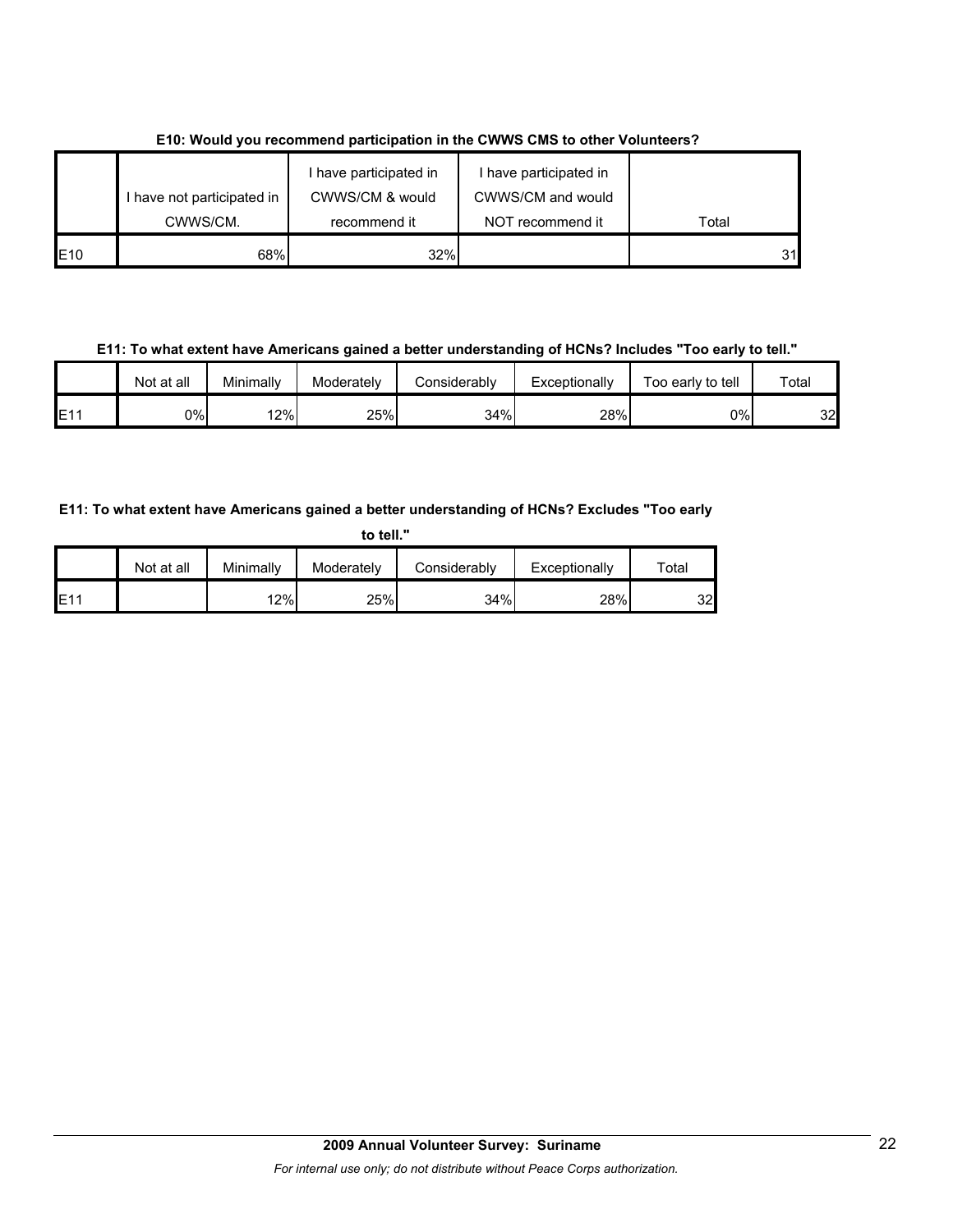|                                                                                | Yes             |
|--------------------------------------------------------------------------------|-----------------|
| Coverdell World Wise Schools staff (Useful)                                    | 5               |
| Contact with other Peace Corps staff in Washington, D.C. (Useful)              | 4               |
| Information at staging (Useful)                                                | 6               |
| Information from your post sent to you before departure (Useful)               | 13              |
| Internet (Useful)                                                              | 24              |
| Invitation kits (Useful)                                                       | 8               |
| Material in staging packet (Useful)                                            | 10              |
| Peace Corps staff at post (e.g., World Wise School contact) (Useful)           | 9               |
| Recruiting (Useful)                                                            | $5\overline{a}$ |
| Resources available from Coverdell World Wise Schools (Useful)                 | $5\overline{)}$ |
| Resources available on Peace Corps website (e.g., third goal section) (Useful) | $5\overline{)}$ |
| Training on third goal (Useful)                                                | 6               |
| Other: Please specify below (Useful)                                           | $\overline{2}$  |

### **E12: Which of the following resources have been useful to you in your third goal activities?**

#### **E12: Which of the following resources would/will be helpful to you in your third goal activities?**

|                                                                                 | Yes |
|---------------------------------------------------------------------------------|-----|
| Coverdell World Wise Schools staff (Would be helpful)                           | 6   |
| Contact with other Peace Corps staff in Washington, D.C. (Would be helpful)     |     |
| Information at staging (Would be helpful)                                       | 8   |
| Information from your post sent to you before departure (Would be helpful)      |     |
| Internet (Would be helpful)                                                     | 5   |
| Invitation kits (Would be helpful)                                              | 6   |
| Material in staging packet (Would be helpful)                                   | 5   |
| Peace Corps staff at post (e.g., World Wise School contact) (Would be helpful)  | 8   |
| Recruiting (Would be helpful)                                                   | 6   |
| Resources available from Coverdell World Wise Schools (Would be helpful)        | 5   |
| Resources available on Peace Corps website (e.g., third goal section) (Would be | 8   |
| helpful)                                                                        |     |
| Training on third goal (Would be helpful)                                       | 6   |
| Other: Please specify below (Would/will be helpful)                             |     |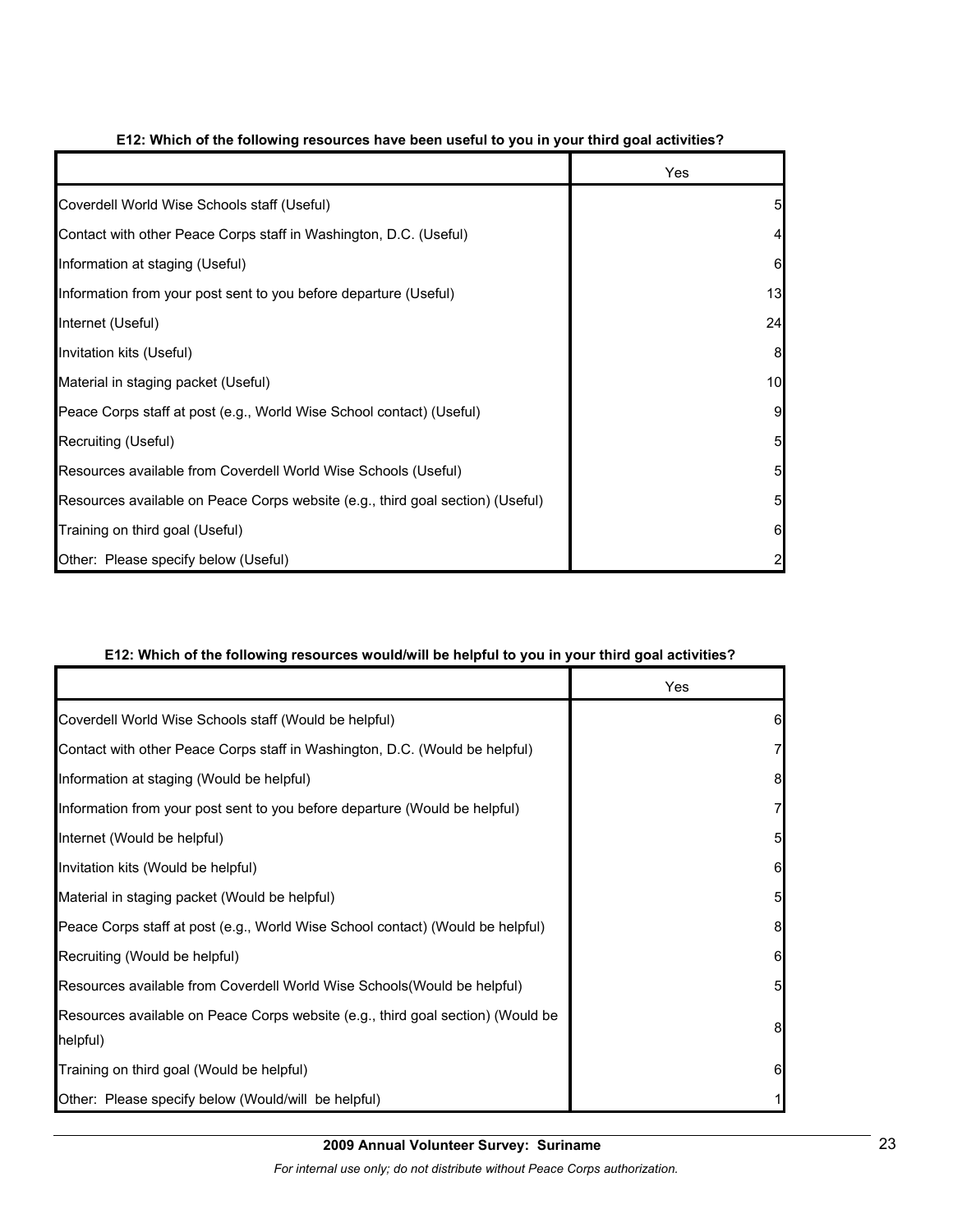## **E12: Other useful/helpful resources? Other (specify)**

|           |                                                | Column N % | Count | Row N % |  |
|-----------|------------------------------------------------|------------|-------|---------|--|
| E12_OTHER | Open-ended results. Not responsive to request. |            |       |         |  |
|           |                                                |            |       |         |  |
|           |                                                |            |       |         |  |
|           |                                                |            |       |         |  |
|           |                                                |            |       |         |  |
|           | Total                                          |            | 33    | 100%    |  |

## **E13: Do you know about the Peace Corps Partnership Program (PCPP)?**

|     | No | Yes, but I haven't used it. | Yes, I have used it. | Total |  |
|-----|----|-----------------------------|----------------------|-------|--|
| E13 | 3% | 79%                         | 18%                  | 33    |  |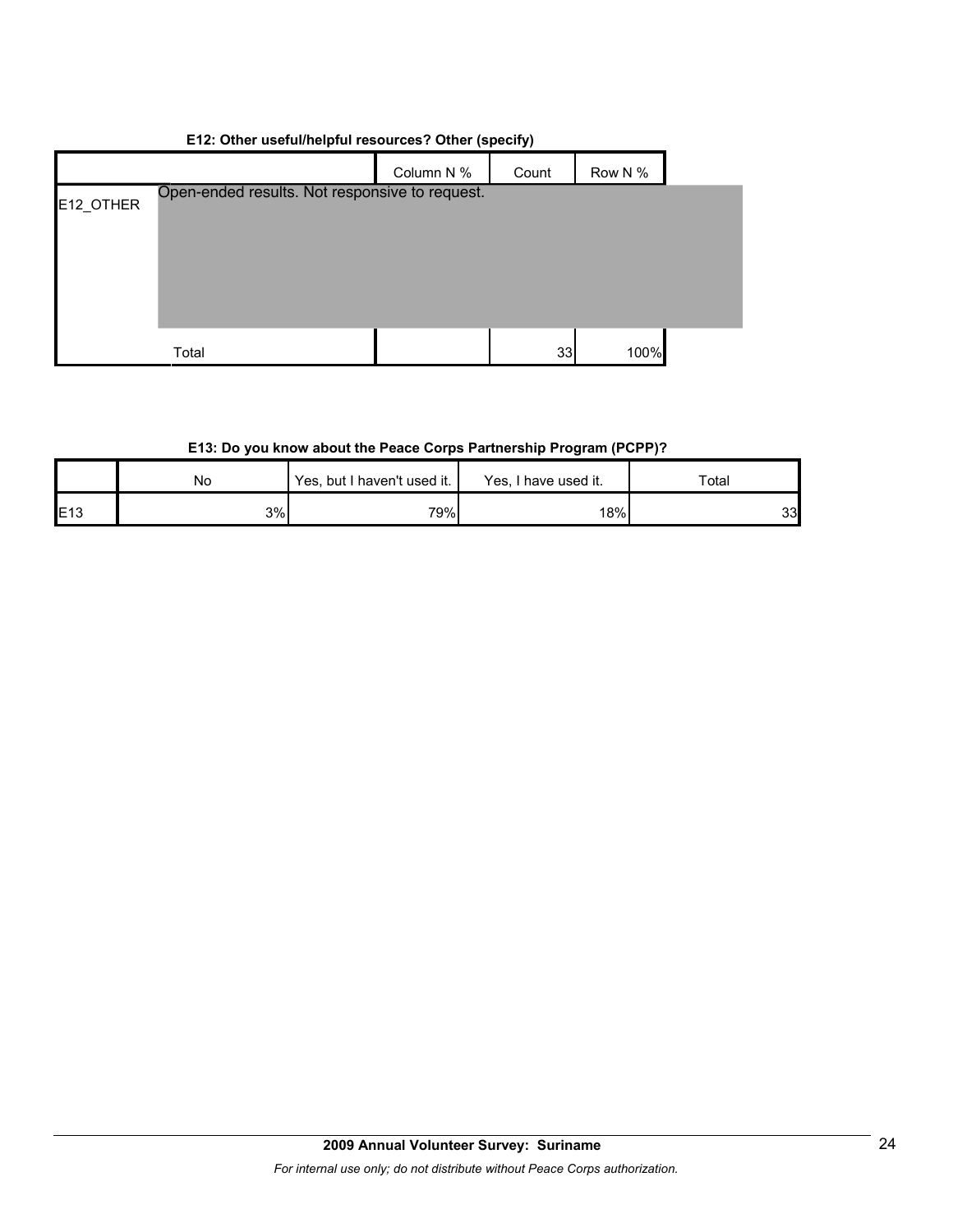# **F. Peace Corps Support**

*This section reports Volunteers' assessments of in-country Peace Corps.* 

|                | Not at all | Minimally | Adeauatelv | Considerablv | Exceptionally | Not Used | Total |  |  |  |  |
|----------------|------------|-----------|------------|--------------|---------------|----------|-------|--|--|--|--|
| F <sub>2</sub> |            | 3%l       | 9%         | 30%          | 58%           |          | 33    |  |  |  |  |

**F2: How satisfied are you with the health care you received from your PCMO(s)?**

| F3: How satisfied are you with the following support provided by in-country PC staff? |              |     |     |     |              |           |       |  |  |
|---------------------------------------------------------------------------------------|--------------|-----|-----|-----|--------------|-----------|-------|--|--|
|                                                                                       | Not at all 1 | 2   | 3   | 4   | Completely 5 | <b>NA</b> | Total |  |  |
| Administrative/logistical                                                             | 13%          | 29% | 35% | 16% | 6%           |           | 31    |  |  |
| Cross-cultural                                                                        | 3%           | 39% | 30% | 18% | 3%           | 6%        | 33    |  |  |
| Emotional                                                                             | 6%           | 24% | 39% | 21% | 3%           | 6%        | 33    |  |  |
| Feedback on my work reports                                                           | 39%          | 24% | 21% | 15% |              |           | 33    |  |  |
| Job assignment                                                                        | 15%          | 33% | 24% | 21% | 6%           |           | 33    |  |  |
| Language learning                                                                     | 3%           | 9%  | 42% | 24% | 21%          |           | 33    |  |  |
| Medical                                                                               |              | 3%  | 9%  | 27% | 61%          |           | 33    |  |  |
| Safety and security                                                                   | 9%           | 9%  | 39% | 30% | 12%          |           | 33    |  |  |
| Site selection/preparation                                                            | 27%          | 30% | 24% | 12% | 6%           |           | 33    |  |  |
| <b>Technical skills</b>                                                               | 12%          | 42% | 39% | 6%  |              |           | 33    |  |  |

#### **F3: How satisfied are you with the following support provided by in-country PC staff?**

### **F4: How satisfied are you with the PC time and resources allocated to mental health/adjustment**

**issues?**

|     | Not at all satisfied |     |     |     | Completely  |       |
|-----|----------------------|-----|-----|-----|-------------|-------|
|     |                      |     |     |     | satisfied 5 | Total |
| IF4 | 3%                   | 18% | 39% | 21% | 18%         | 33    |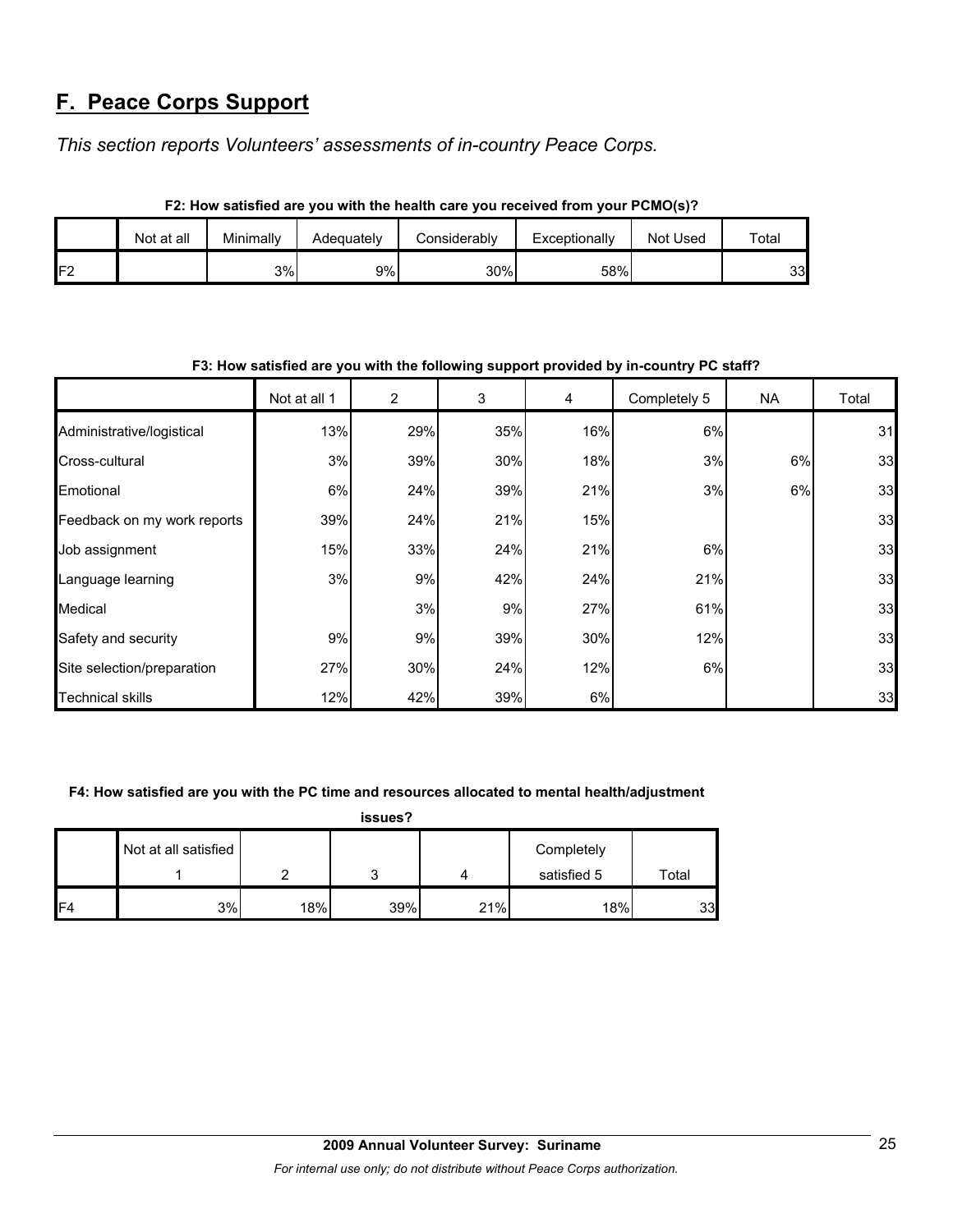## **F5: What level of PC support have you received to help cope with stress from issues such as HIV/AIDS, food insecurity, etc. in your community? (Including PCVs w/no need for support)**

|                   |    | Minimal support | Adequate support | support | support | need for support | Total |
|-------------------|----|-----------------|------------------|---------|---------|------------------|-------|
| No support<br>IF5 | 3% | 27%             | 27%              | 9%      |         | 33%              | 33    |

## **F5: What level of PC support have you received to help cope with stress from issues such as HIV/AIDS, food insecurity, etc. in your community? (Excluding PCVs w/no need for support)**

|     | No support | Minimal support | Adequate support | Considerable<br>support | Exceptional<br>support | Total |
|-----|------------|-----------------|------------------|-------------------------|------------------------|-------|
| IF5 | 5%         | 41%             | 41%              | 14%                     | 0%                     | 22    |

### **F6: How would you rate your interaction with the Country Director in**

| terms of the following?               |              |          |       |  |  |
|---------------------------------------|--------------|----------|-------|--|--|
|                                       | Not adequate | Adequate | Total |  |  |
| Responsiveness to my issues           | 16%          | 84%      | 32    |  |  |
| Informative content                   | 31%          | 69%      | 32    |  |  |
| My comfort level discussing<br>issues | 6%           | 94%      | 32    |  |  |
| Adequacy of visits                    | 25%          | 75%      | 32    |  |  |

### **F6: How would you rate your interaction with the PTO/SRPTC in terms of**

**the following?**

|                                       | Not adequate | Adequate | Total |  |
|---------------------------------------|--------------|----------|-------|--|
| Responsiveness to my issues           | 31%          | 69%      | 32    |  |
| Informative content                   | 50%          | 50%      | 32    |  |
| My comfort level discussing<br>issues | 38%          | 62%      | 32    |  |
| Adequacy of visits                    | 25%          | 75%      | 32    |  |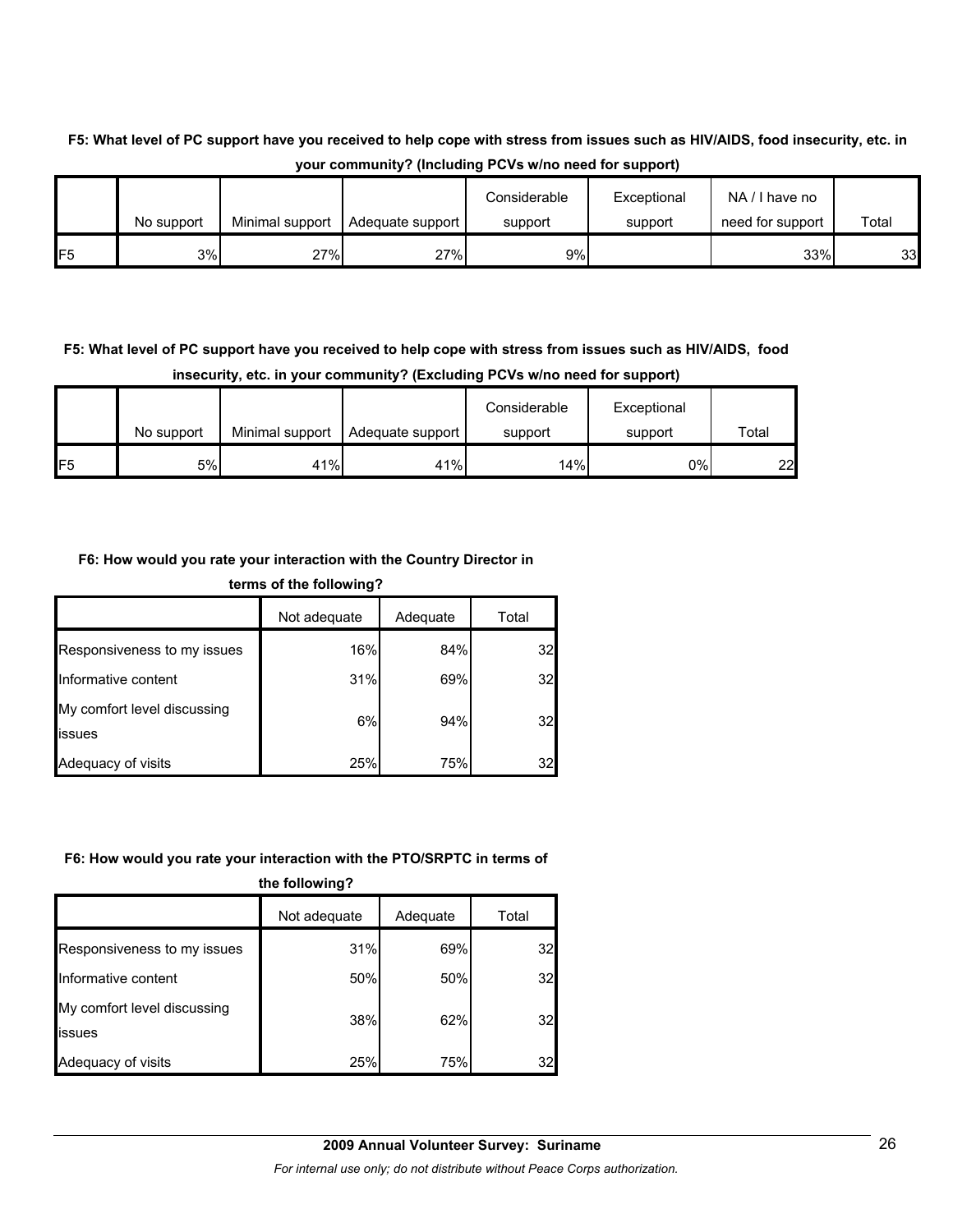# **F6: How would you rate your interaction with the APCD/Program Manager**

|                                              | Not adequate | Adequate | Total |  |
|----------------------------------------------|--------------|----------|-------|--|
| Responsiveness to my issues                  | 47%          | 53%      | 32    |  |
| Informative content                          | 53%          | 47%      | 32    |  |
| My comfort level discussing<br><b>issues</b> | 38%          | 62%      | 32    |  |
| Adequacy of visits                           | 31%          | 69%      | 32    |  |

#### **in terms of the following?**

### **F6: How would you rate your interaction with the PCMO in terms of the**

| .                                     |              |          |       |  |  |  |
|---------------------------------------|--------------|----------|-------|--|--|--|
|                                       | Not adequate | Adequate | Total |  |  |  |
| Responsiveness to my issues           | 3%           | 97%      | 32    |  |  |  |
| Informative content                   | 6%           | 94%      | 32    |  |  |  |
| My comfort level discussing<br>issues | 0%           | 100%     | 32    |  |  |  |
| Adequacy of visits                    | 16%          | 84%      | 31    |  |  |  |

## **following?**

## **F6: How would you rate your interaction with the Safety and Security Coordinator in terms of the following?**

|                                       | Not adequate | Adequate | Total |
|---------------------------------------|--------------|----------|-------|
| Responsiveness to my issues           | 38%          | 62%      | 32    |
| Informative content                   | 38%          | 62%      | 32    |
| My comfort level discussing<br>issues | 19%          | 81%      | 32    |
| Adequacy of visits                    | 47%          | 53%      | 32    |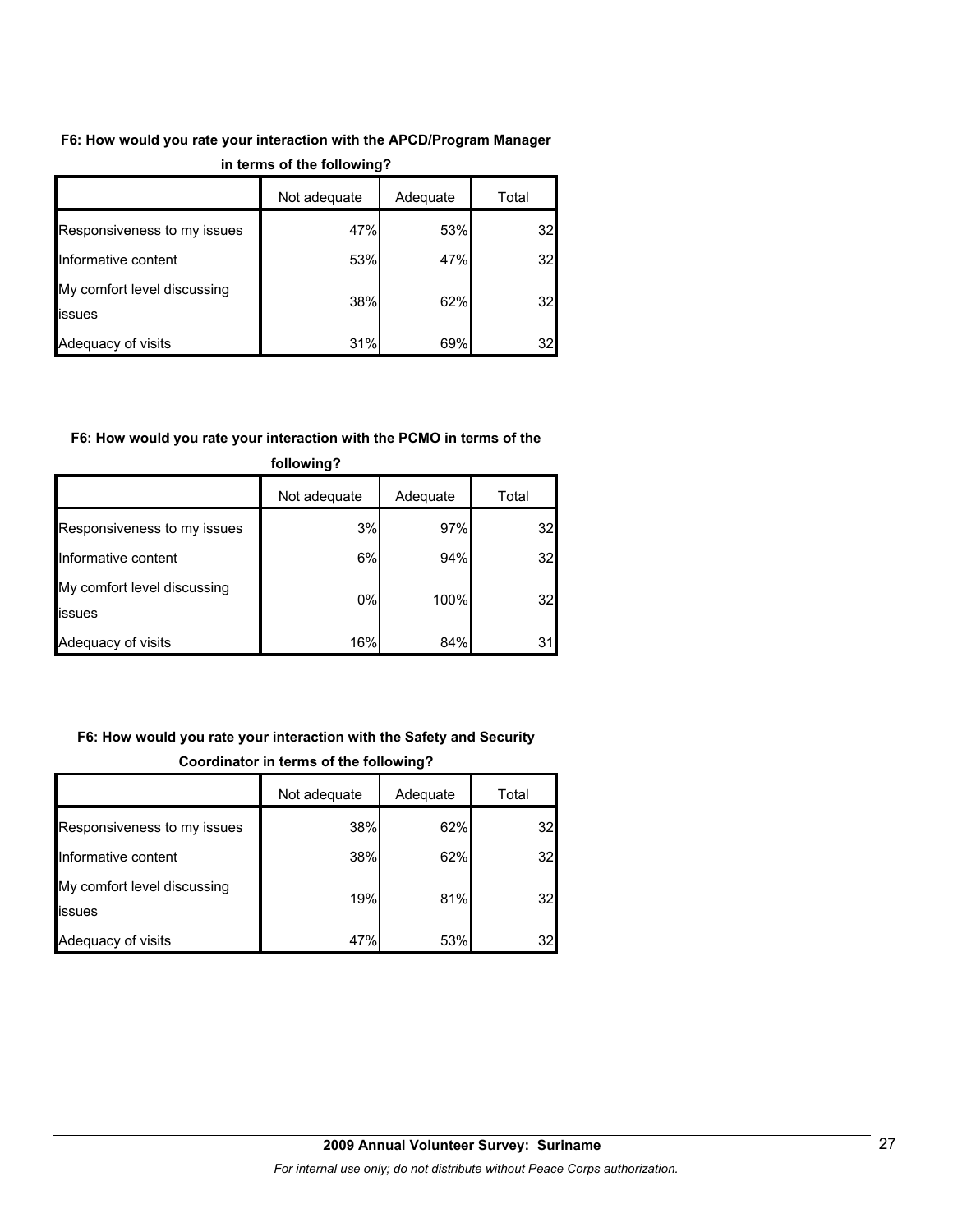## **F6: How would you rate your interaction with the Training Manager in**

|                                       | Not adequate | Adequate | Total |  |
|---------------------------------------|--------------|----------|-------|--|
| Responsiveness to my issues           | 29%          | 71%      | 31    |  |
| Informative content                   | 58%          | 42%      | 31    |  |
| My comfort level discussing<br>issues | 42%          | 58%      | 31    |  |
| Adequacy of visits                    | 48%          | 52%      | 31    |  |

#### **terms of the following?**

## **F6: How would you rate your interaction with administrative staff in terms**

|                                              | Not adequate | Adequate | Total           |  |
|----------------------------------------------|--------------|----------|-----------------|--|
| Responsiveness to my issues                  | 10%          | 90%      | 30 <sub>l</sub> |  |
| Informative content                          | 32%          | 68%      | 31              |  |
| My comfort level discussing<br><b>issues</b> | 19%          | 81%      | 31              |  |
| Adequacy of visits                           | 32%          | 68%      |                 |  |

### **of the following?**

## **F6: How would you rate your interaction with other post staff (please**

|                                       | Not adequate | Adequate | Total |
|---------------------------------------|--------------|----------|-------|
| Responsiveness to my issues           | 43%          | 57%      | 7     |
| Informative content                   | 33%          | 67%      | 9     |
| My comfort level discussing<br>issues | 38%          | 62%      | 8     |
| Adequacy of visits                    | 44%          | 56%      | 9     |

### **specify) in terms of the following?**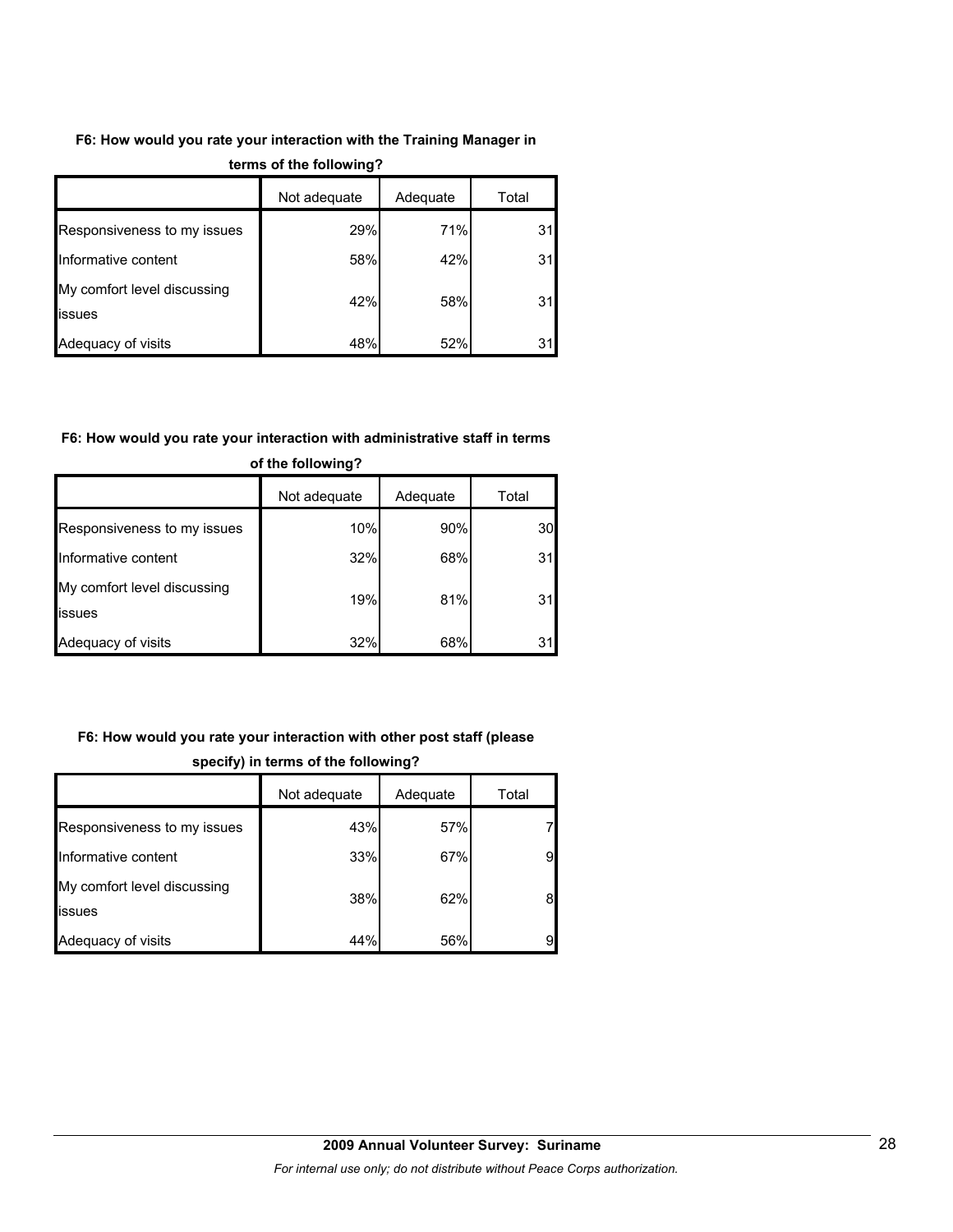|                 | Not at all | Minimally | Adequately | Considerably | Completelv | $\tau$ otal |
|-----------------|------------|-----------|------------|--------------|------------|-------------|
| IF <sub>7</sub> | 13%        | 16%       | 32%        | 32%          | 6%         | 31l         |

**F7: To what extent is your CD aware of Volunteer issues and concerns through interactions with Volunteers?**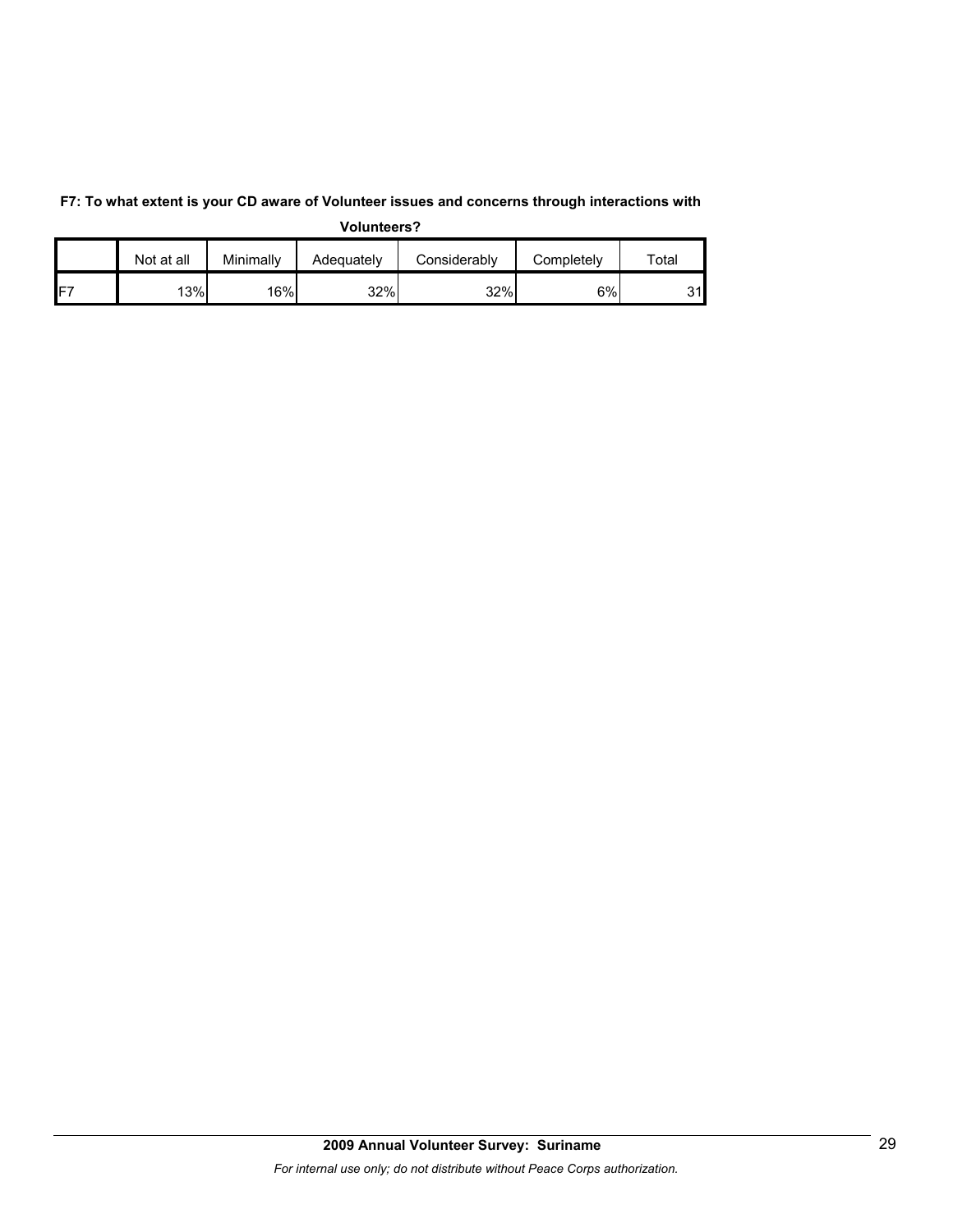| Most effective | In-person visits     | 36% | 12 |
|----------------|----------------------|-----|----|
|                | Cellphone (voice)    | 36% | 12 |
|                | Othar Dlagaa anaaifu | 00/ | ◠  |

**F8: What is the most effective way you use to communicate with PC staff?**

| Cellphone (voice)                     | 36%  | 12             |
|---------------------------------------|------|----------------|
| Other. Please specify                 | 9%   | 3              |
| Text messaging                        | 6%   | $\overline{2}$ |
| Email/ Internet                       | 6%   | $\overline{2}$ |
| Telephone not at residence or<br>work | 3%   | 1              |
| CB radio                              | 3%   | 1              |
| Telephone at residence or work        |      |                |
| Letters                               |      |                |
| Total                                 | 100% | 33             |

### **F8: What is the second most effective way you use to communicate with PC staff?**

| Second most effective | In-person visits                      | 35%  | 11 |
|-----------------------|---------------------------------------|------|----|
|                       | Cellphone (voice)                     | 26%  | 8  |
|                       | Telephone at residence or work        | 13%  |    |
|                       | Text messaging                        | 10%  | 3  |
|                       | Email/ Internet                       | 10%  | 3  |
|                       | CB radio                              | 6%   |    |
|                       | Other. Please specify                 |      |    |
|                       | Telephone not at residence or<br>work |      |    |
|                       | Letters                               |      |    |
|                       | Total                                 | 100% | 31 |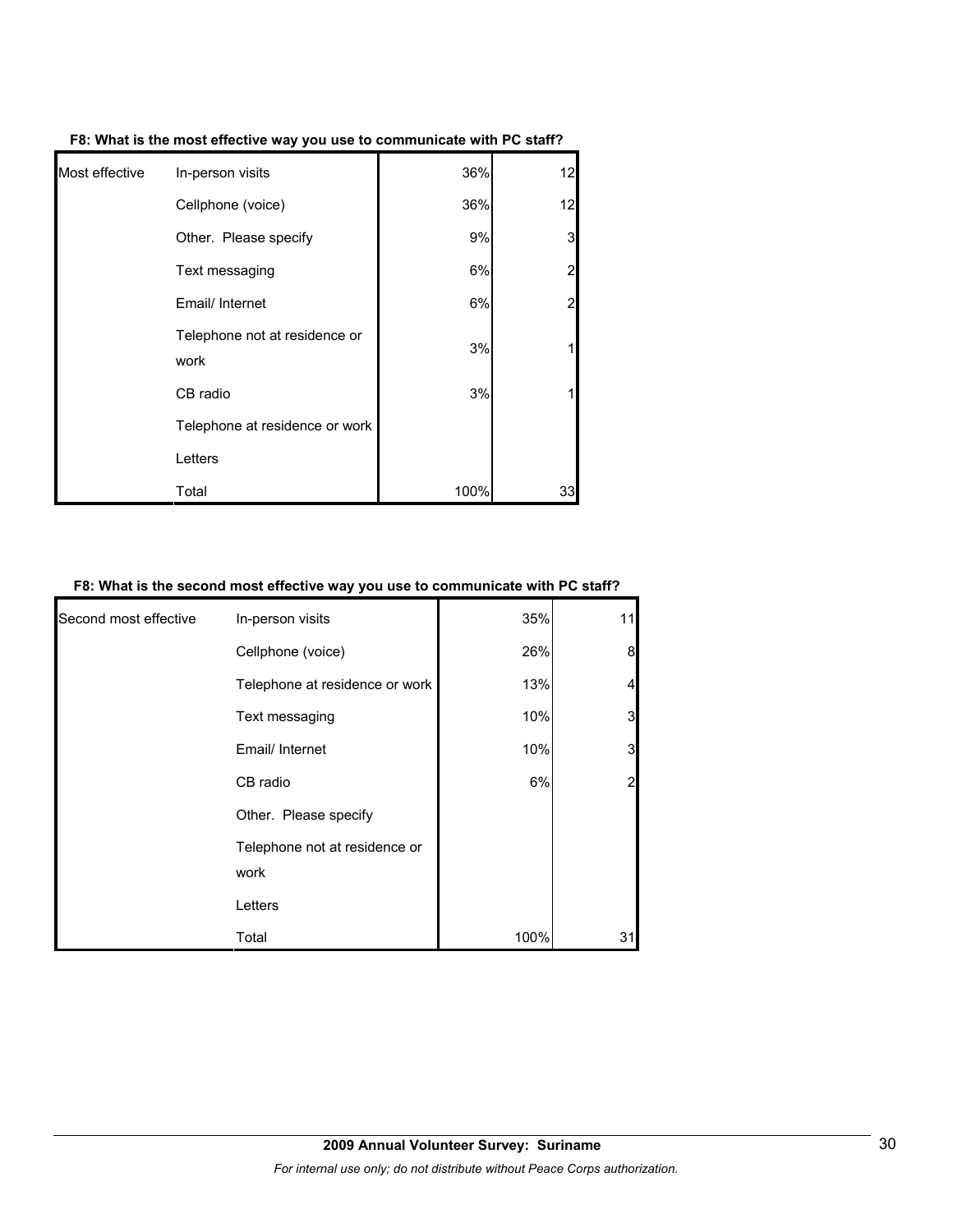| (C11_THREE) Third most | Email/ Internet                       | 40%  | 12 |
|------------------------|---------------------------------------|------|----|
| effective              | Text messaging                        | 27%  | 8  |
|                        | Cellphone (voice)                     | 13%  |    |
|                        | In-person visits                      | 10%  | 3  |
|                        | Letters                               | 7%   |    |
|                        | CB radio                              | 3%   |    |
|                        | Other. Please specify                 |      |    |
|                        | Telephone not at residence or<br>work |      |    |
|                        | Telephone at residence or work        |      |    |
|                        | Total                                 | 100% | 30 |

#### **F8: What is the third most effective way you use to communicate with PC staff?**

## **F9: How do you rate the effectiveness of your communication resources for contacting in-country PC staff?**

|                 | Very poor | Poor | Adequate | Good | Excellent | Total |
|-----------------|-----------|------|----------|------|-----------|-------|
| IF <sub>9</sub> | 9%        | 27%  | 33%      | 18%  | 12%       | 33    |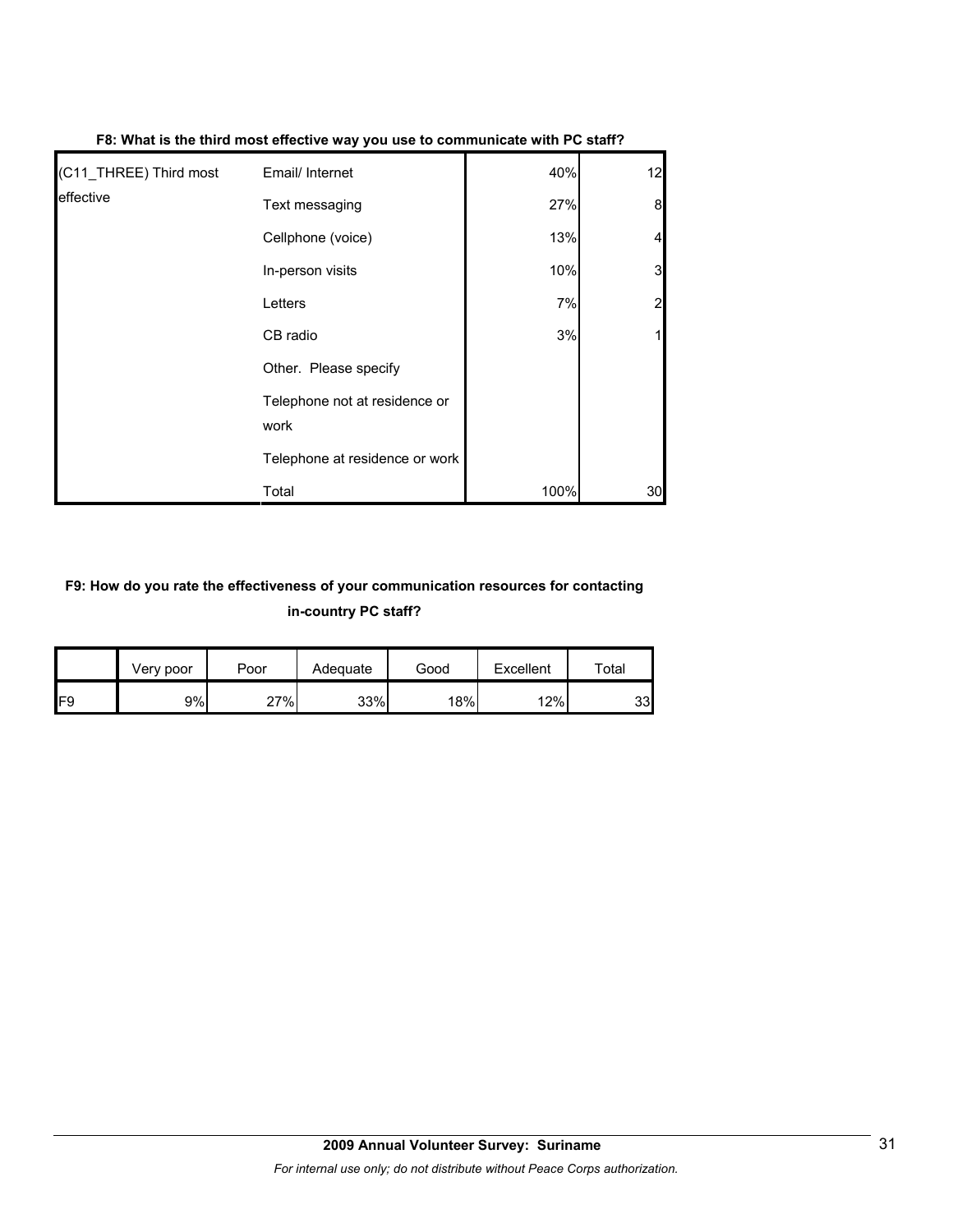# **G. Your Safety and Security**

*This section reports on how safe and informed about their safety Volunteers feel. Their experiences with reported and unreported crimes are summarized.* 

| OT. TOW SAIG UD YOU IGGI!                        |                 |            |                    |                     |           |       |  |  |  |
|--------------------------------------------------|-----------------|------------|--------------------|---------------------|-----------|-------|--|--|--|
|                                                  | Not at All Safe | Often Safe | Adequately<br>Safe | <b>Usually Safe</b> | Very Safe | Total |  |  |  |
| Where you live                                   |                 | 9%         | 6%                 | 38%                 | 47%       | 32    |  |  |  |
| Where you work                                   |                 |            | 9%                 | 31%                 | 59%       | 32    |  |  |  |
| When you travel in-country                       |                 | 9%         | 47%                | 31%                 | 12%       | 32    |  |  |  |
| City where main Peace Corps<br>office is located |                 | 25%        | 28%                | 28%                 | 19%       | 32    |  |  |  |

## G1: How safe do you feel.<sup>2</sup>

#### **G2: Please indicate the number of times you experienced the following types of discrimination/harassment.**

|                    | Never  | Once  | 2-5 times | 6-10 times | 11-25 times | $26+$ times | Total |
|--------------------|--------|-------|-----------|------------|-------------|-------------|-------|
| Age                | 78.9%  |       | 15.8%     |            |             | 5.3%        | 19    |
| Anti-American      | 50.0%  | 5.0%  | 25.0%     | 5.0%       | 15.0%       |             | 20    |
| <b>Disability</b>  | 100.0% |       |           |            |             |             | 19    |
| Gender             | 88.9%  |       |           |            |             | 11.1%       | 18    |
| Racial/color       | 61.9%  |       | 9.5%      | 14.3%      | 4.8%        | 9.5%        | 21    |
| Religious          | 84.2%  | 5.3%  | 5.3%      |            |             | 5.3%        | 19    |
| Sexual (verbal)    | 57.1%  | 9.5%  | 9.5%      | 9.5%       |             | 14.3%       | 21    |
| Sexual (physical)  | 73.7%  | 10.5% | 15.8%     |            |             |             | 19    |
| Sexual orientation | 94.7%  |       |           | 5.3%       |             |             | 19    |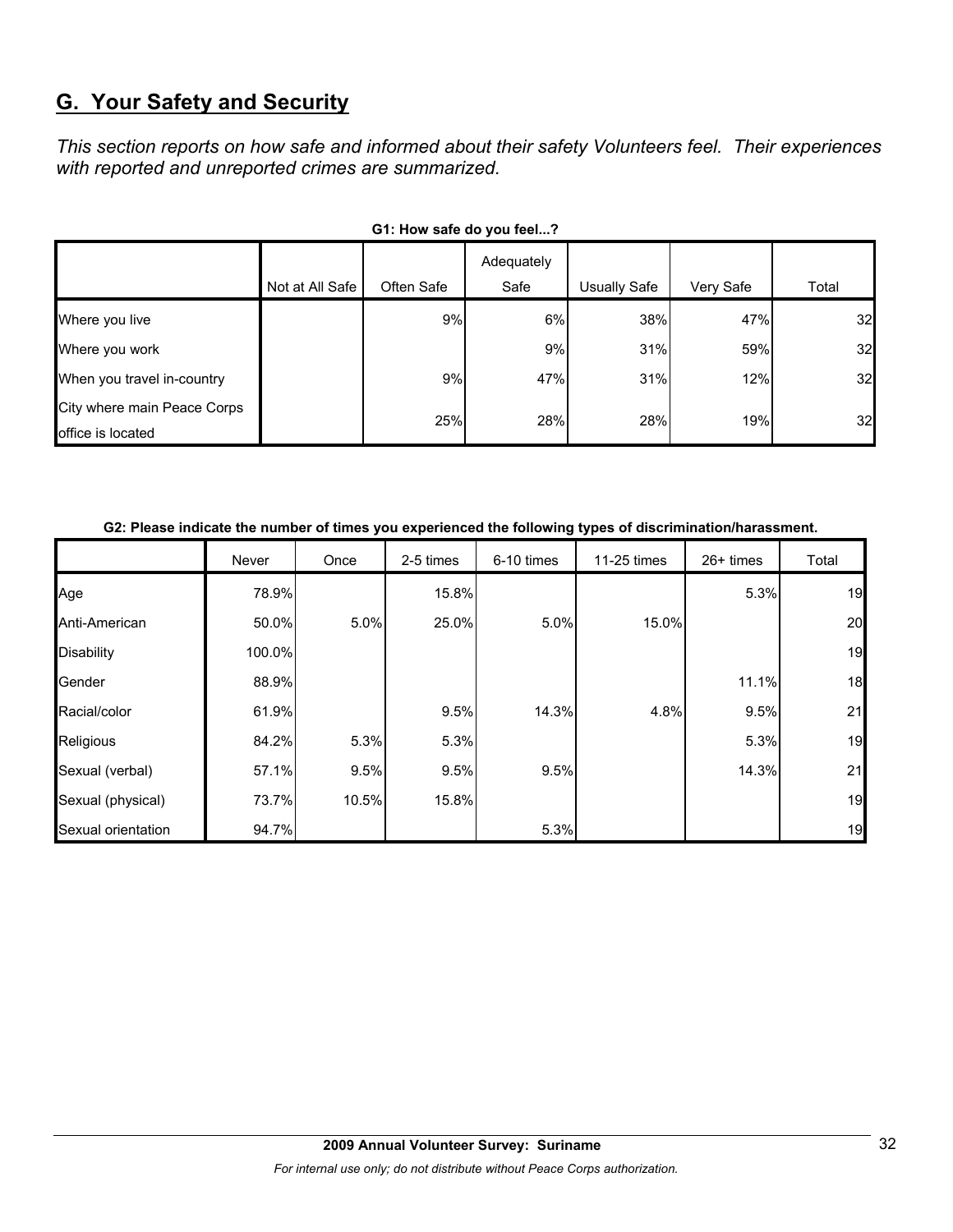|                   | Never  | Once  | 2-5 times | 6-10 times | 11-25 times | 26+ times | Total           |
|-------------------|--------|-------|-----------|------------|-------------|-----------|-----------------|
| Age               | 75.0%  |       | 25.0%     |            |             |           | $\overline{4}$  |
| Anti-American     | 100.0% |       |           |            |             |           | 9               |
| Gender            | 100.0% |       |           |            |             |           | $\overline{2}$  |
| Racial/color      | 71.4%  | 28.6% |           |            |             |           | $\mathbf{z}$    |
| Religious         | 100.0% |       |           |            |             |           | 3 <sup>l</sup>  |
| Sexual (verbal)   | 83.3%  |       | 16.7%     |            |             |           | $6\phantom{.}6$ |
| Sexual (physical) | 100.0% |       |           |            |             |           | 5 <sub>5</sub>  |

**G2: Please indicate the number of times you reported discrimination/harassment events to PC.**

**G3: Please indicate the number of times you experienced the following types of crimes.**

|                    | Never  | Once  | 2-5 times | 6-10 times | 11-25 times | $26+$ times | Total |
|--------------------|--------|-------|-----------|------------|-------------|-------------|-------|
| <b>Burglary</b>    | 73.9%  | 17.4% | 8.7%      |            |             |             | 23    |
| Theft              | 73.9%  | 17.4% | 8.7%      |            |             |             | 23    |
| Robbery            | 90.9%  | 9.1%  |           |            |             |             | 22    |
| Physical assault   | 95.7%  | 4.3%  |           |            |             |             | 23    |
| Aggravated assault | 95.7%  |       | 4.3%      |            |             |             | 23    |
| Sexual assault     | 85.7%  | 9.5%  | 4.8%      |            |             |             | 21    |
| Rape               | 100.0% |       |           |            |             |             | 21    |

### **G3: Please indicate the number of times you reported the following crimes to Peace Corps.**

|                    | Never  | Once   | 2-5 times | 6-10 times | 11-25 times | 26+ times | Total          |
|--------------------|--------|--------|-----------|------------|-------------|-----------|----------------|
| <b>Burglary</b>    | 16.7%  | 66.7%  | 16.7%     |            |             |           | 6              |
| Theft              | 50.0%  | 50.0%  |           |            |             |           | 6              |
| Robbery            |        | 100.0% |           |            |             |           | $\overline{2}$ |
| Physical assault   |        | 100.0% |           |            |             |           |                |
| Aggravated assault |        |        | 100.0%    |            |             |           | 1              |
| Sexual assault     | 100.0% |        |           |            |             |           | 3              |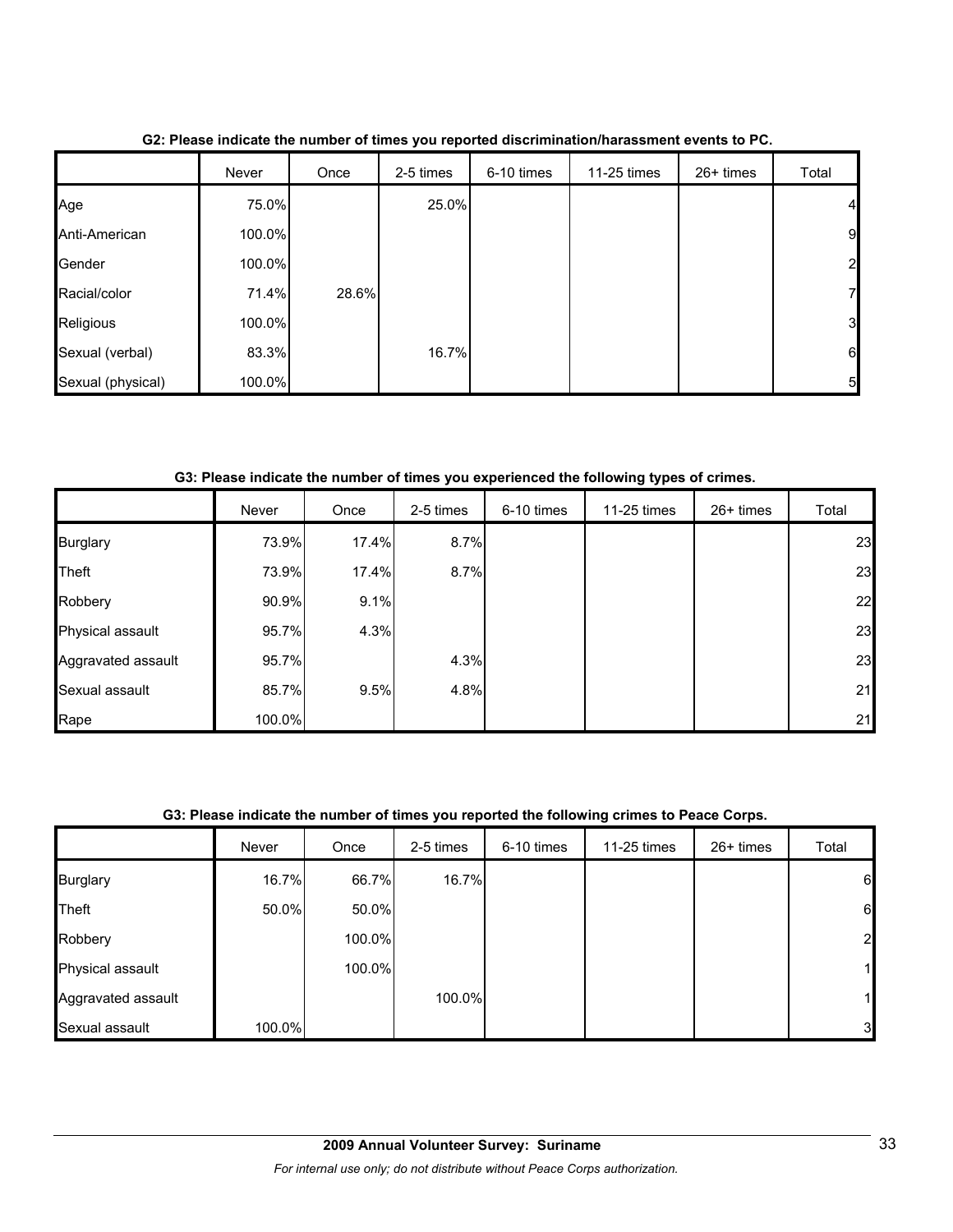|            |                                                             | PCV Responses | % Reason Not<br>Rptd | <b>Total PCVs</b><br>Responding |
|------------|-------------------------------------------------------------|---------------|----------------------|---------------------------------|
| \$NoRpBurg | I did not think the PC could help                           | 2             | 100%                 |                                 |
|            | I felt it was too minor or<br>common to report              | 2             | 100%                 |                                 |
|            | I believed it could result in<br>changing sites             |               | 50%                  |                                 |
|            | It might hurt my relationship<br>with the community         |               | 50%                  |                                 |
|            | Concerns of a possible breach<br>in confidentiality         |               |                      |                                 |
|            | Reporting might result in<br>disciplinary action against me |               |                      |                                 |
|            | Other                                                       |               |                      |                                 |
|            | Total                                                       |               |                      | 2                               |

## **G4: If you did not report your experience with burglary, please your reason(s) for not reporting.**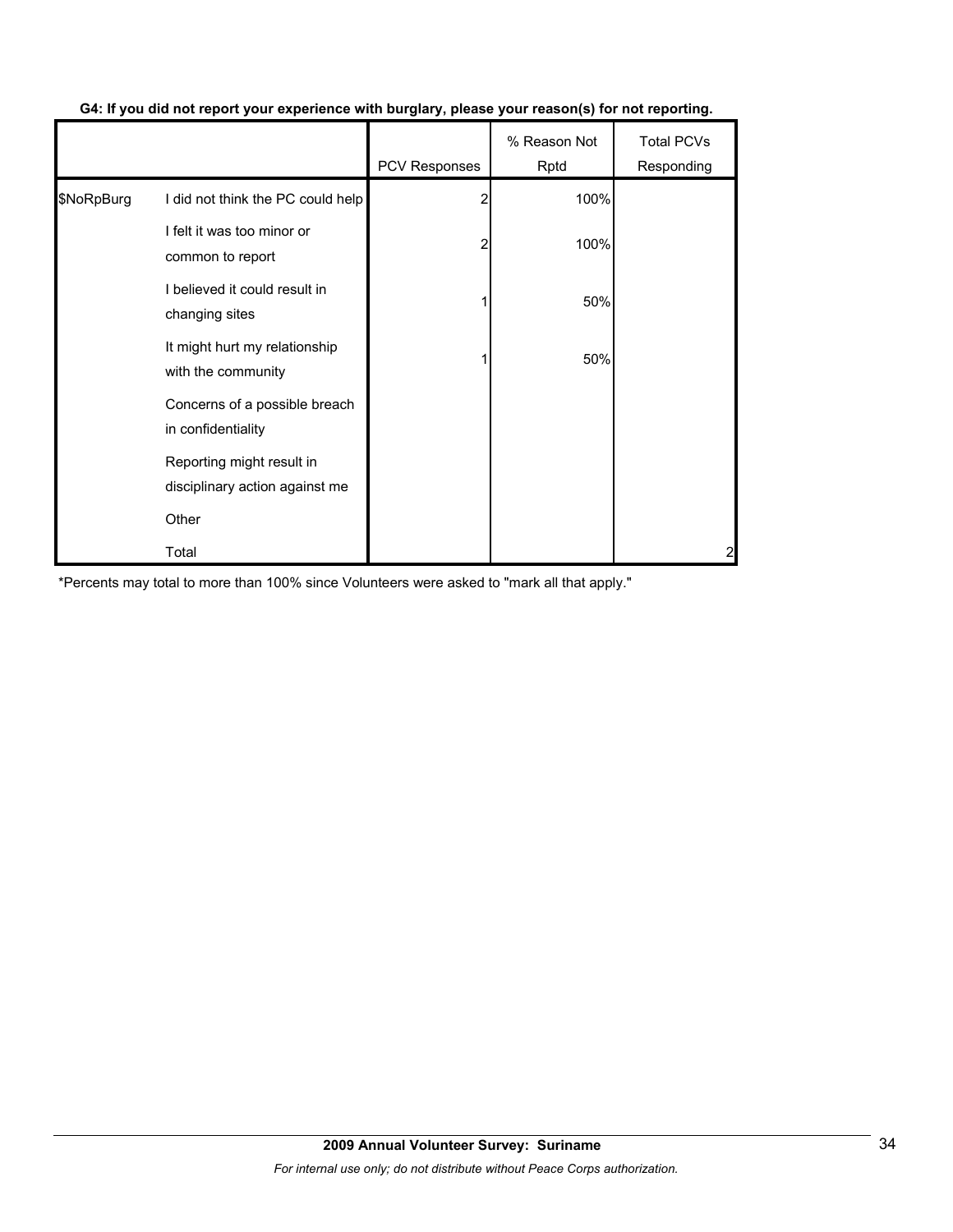|             |                                                             | <b>PCV Responses</b> | % Reason Not<br>Rptd | <b>Total PCVs</b><br>Responding |
|-------------|-------------------------------------------------------------|----------------------|----------------------|---------------------------------|
| \$NoRpTheft | I felt it was too minor or<br>common to report              | 3                    | 60%                  |                                 |
|             | Other                                                       | 3                    | 60%                  |                                 |
|             | I did not think the PC could help                           |                      |                      |                                 |
|             | I believed it could result in<br>changing sites             |                      |                      |                                 |
|             | Concerns of a possible breach<br>in confidentiality         |                      |                      |                                 |
|             | Reporting might result in<br>disciplinary action against me |                      |                      |                                 |
|             | It might hurt my relationship<br>with the community         |                      |                      |                                 |
|             | Total                                                       |                      |                      | 5                               |

### **G4: If you did not report your experience with theft, please your reason(s) for not reporting.**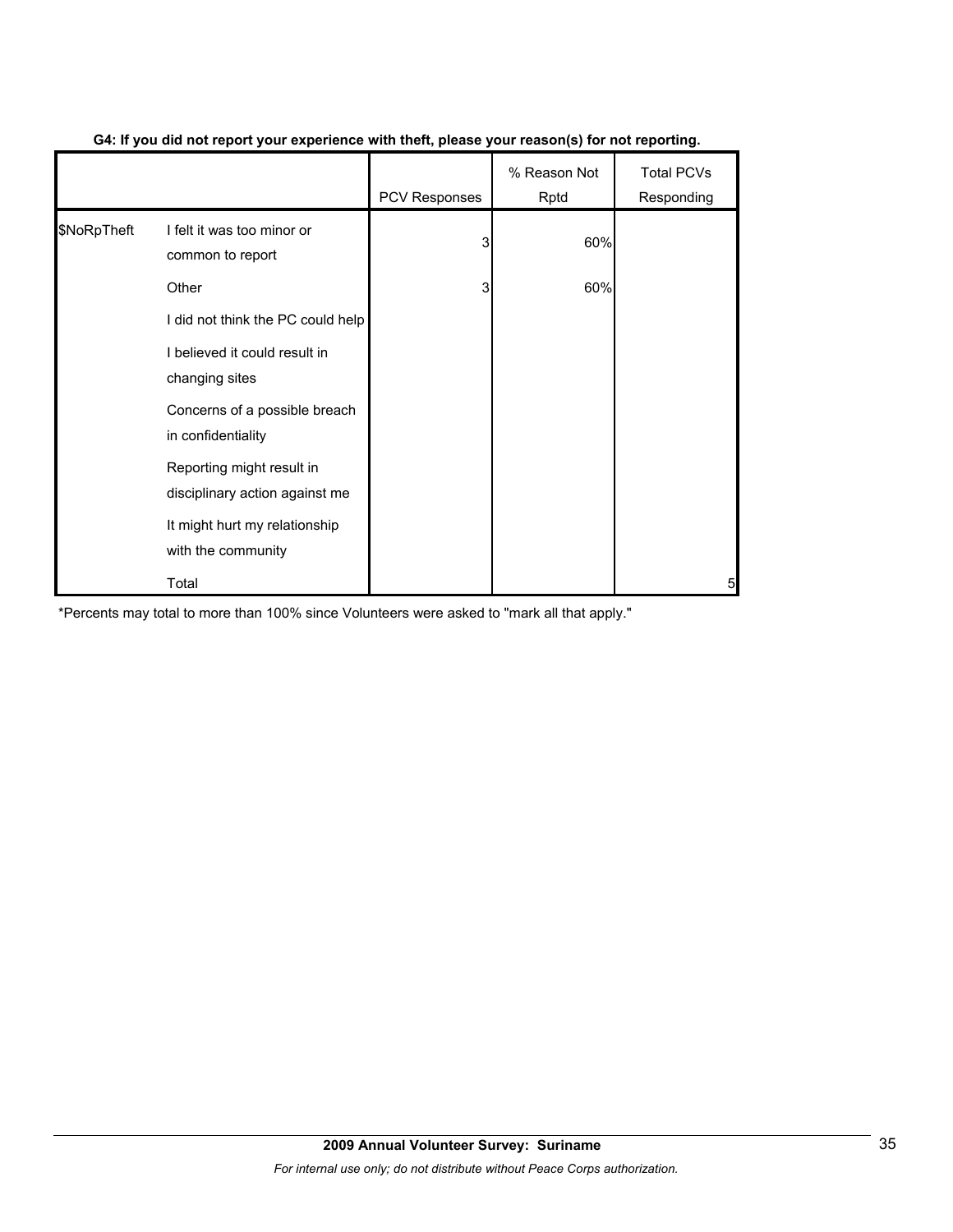|            |                                                             | <b>PCV Responses</b> | % Reason Not<br>Rptd | <b>Total PCVs</b><br>Responding |
|------------|-------------------------------------------------------------|----------------------|----------------------|---------------------------------|
| \$NoRpRobb | I did not think the PC could help                           |                      |                      |                                 |
|            | I believed it could result in<br>changing sites             |                      |                      |                                 |
|            | I felt it was too minor or<br>common to report              |                      |                      |                                 |
|            | Concerns of a possible breach<br>in confidentiality         |                      |                      |                                 |
|            | Reporting might result in<br>disciplinary action against me |                      |                      |                                 |
|            | It might hurt my relationship<br>with the community         |                      |                      |                                 |
|            | Other                                                       |                      |                      |                                 |
|            | Total                                                       |                      |                      |                                 |

### **G4: If you did not report your experience with robbery, please your reason(s) for not reporting.**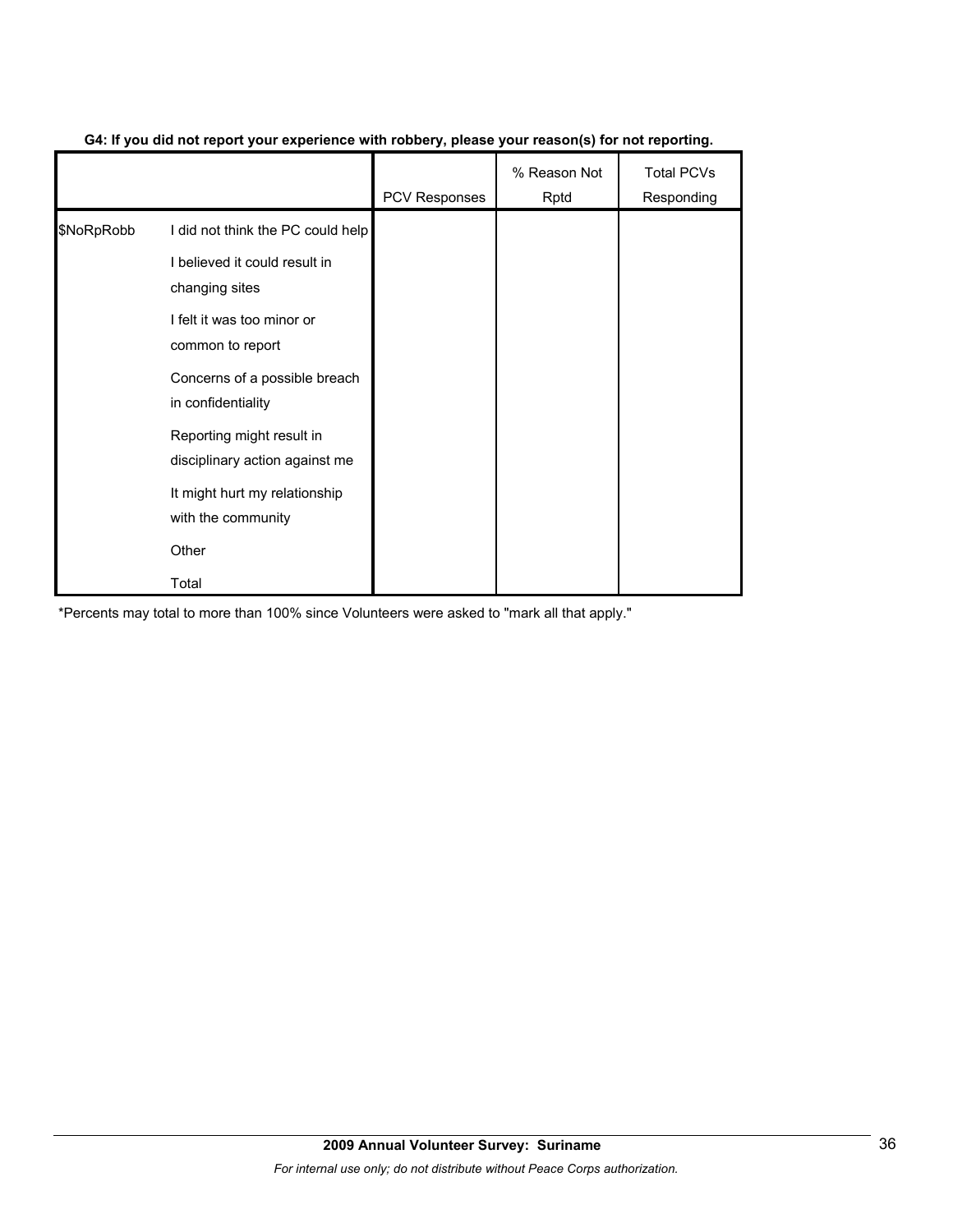# **G4: If you did not report your experience with physical assault, please your reason(s) for not**

**reporting.**

|            |                                                                                                                                                                                                                                                              | PCV Responses | % Reason Not<br>Rptd | <b>Total PCVs</b><br>Responding |
|------------|--------------------------------------------------------------------------------------------------------------------------------------------------------------------------------------------------------------------------------------------------------------|---------------|----------------------|---------------------------------|
| \$NoRpPhAs | I did not think the PC could help<br>I believed it could result in<br>changing sites<br>I felt it was too minor or<br>common to report<br>Concerns of a possible breach<br>in confidentiality<br>Reporting might result in<br>disciplinary action against me |               |                      |                                 |
|            | It might hurt my relationship<br>with the community<br>Other<br>Total                                                                                                                                                                                        |               |                      |                                 |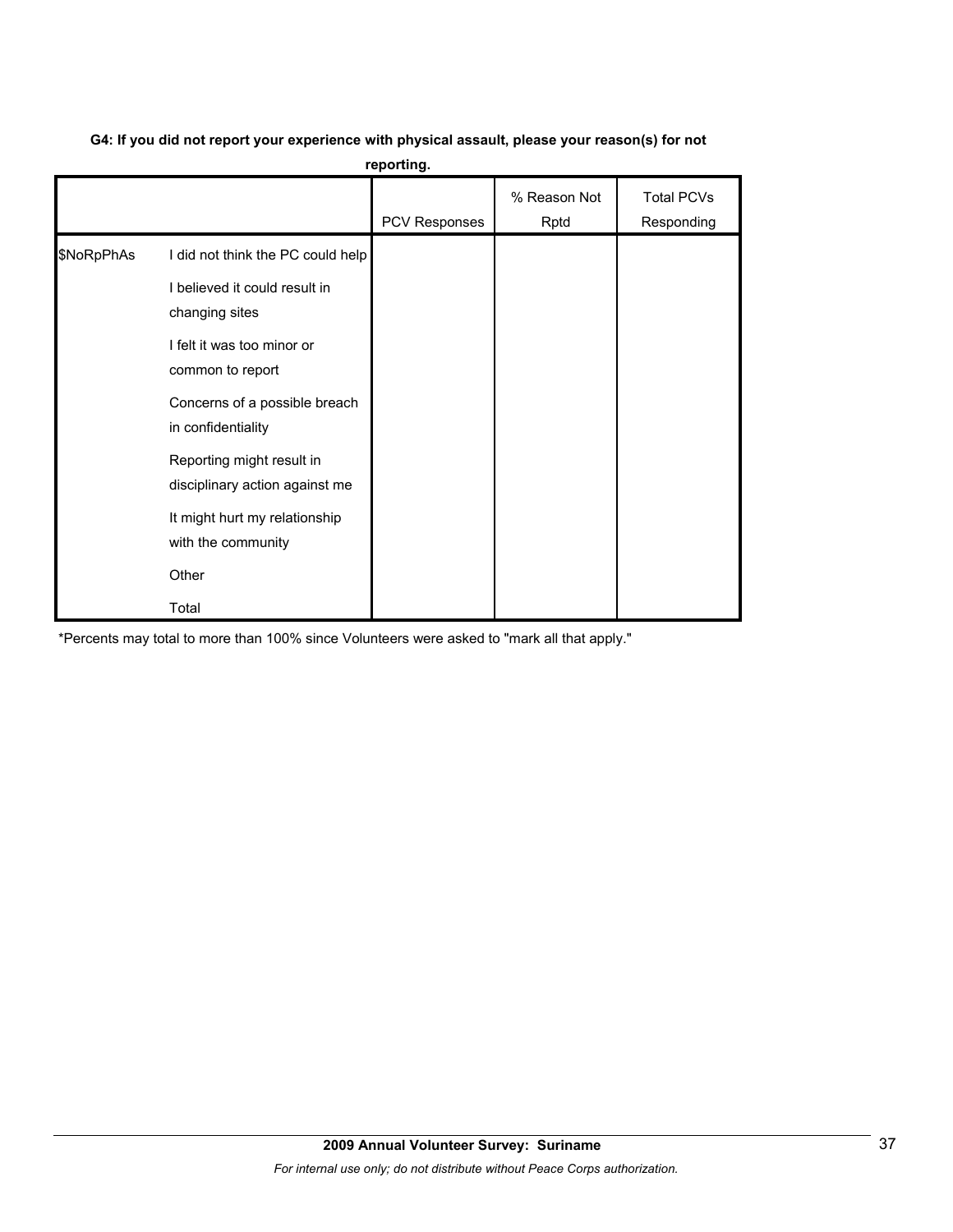# **G4: If you did not report your experience with aggravated assault, please your reason(s) for not**

**reporting.**

|            |                                                                                                                                                                         | PCV Responses | % Reason Not<br>Rptd | <b>Total PCVs</b><br>Responding |
|------------|-------------------------------------------------------------------------------------------------------------------------------------------------------------------------|---------------|----------------------|---------------------------------|
| \$NoRpAgAs | I did not think the PC could help<br>I believed it could result in<br>changing sites<br>I felt it was too minor or<br>common to report<br>Concerns of a possible breach |               |                      |                                 |
|            | in confidentiality<br>Reporting might result in<br>disciplinary action against me<br>It might hurt my relationship<br>with the community<br>Other<br>Total              |               |                      |                                 |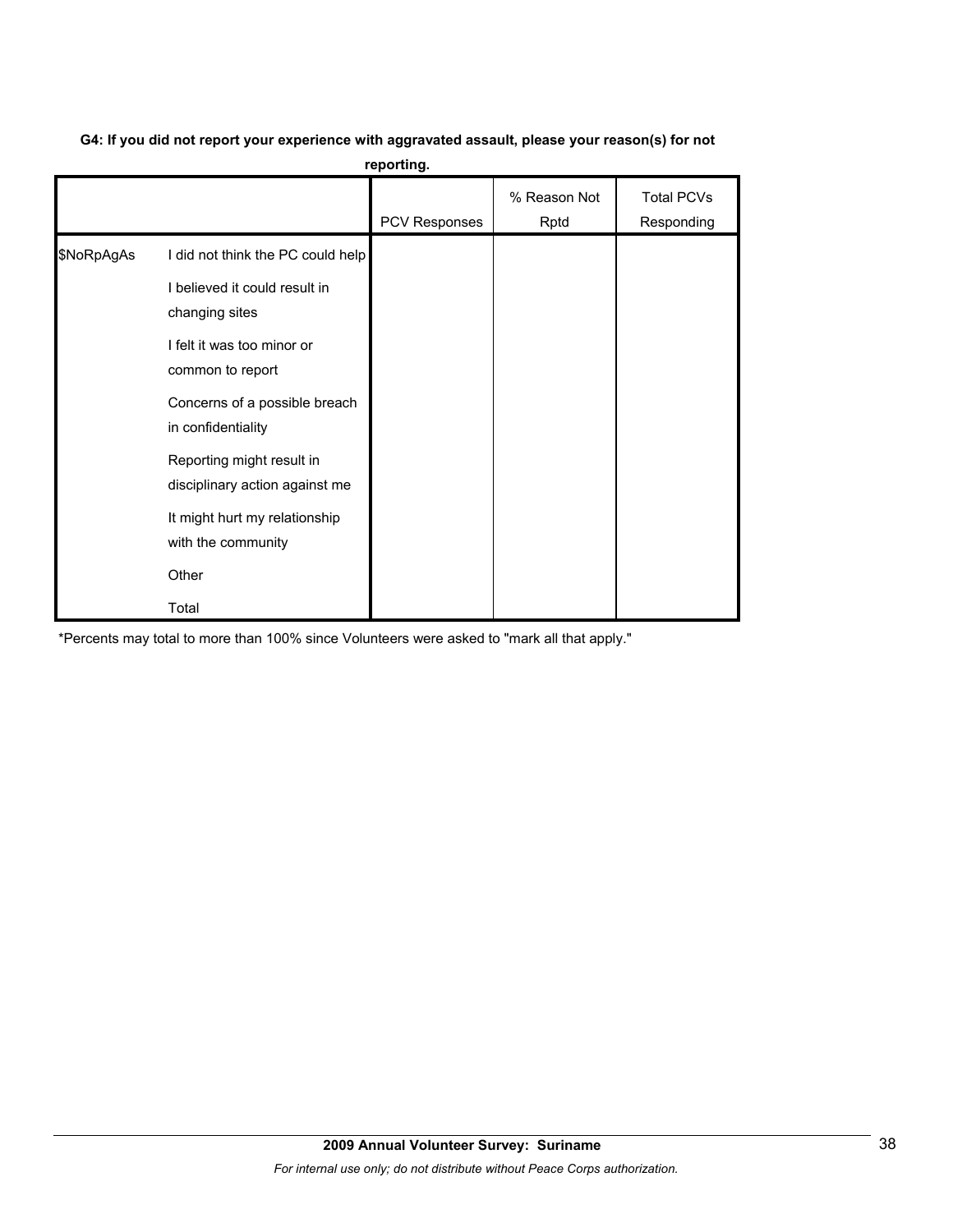|            |                                                             | <b>PCV Responses</b> | % Reason Not<br>Rptd | <b>Total PCVs</b><br>Responding |
|------------|-------------------------------------------------------------|----------------------|----------------------|---------------------------------|
| \$NoRpSxAs | I did not think the PC could help                           |                      | 67%                  |                                 |
|            | I felt it was too minor or<br>common to report              |                      | 33%                  |                                 |
|            | Other                                                       |                      | 33%                  |                                 |
|            | I believed it could result in<br>changing sites             |                      |                      |                                 |
|            | Concerns of a possible breach<br>in confidentiality         |                      |                      |                                 |
|            | Reporting might result in<br>disciplinary action against me |                      |                      |                                 |
|            | It might hurt my relationship<br>with the community         |                      |                      |                                 |
|            | Total                                                       |                      |                      | 3                               |

### **G4: If you did not report your experience with sexual assault, please your reason(s) for not reporting.**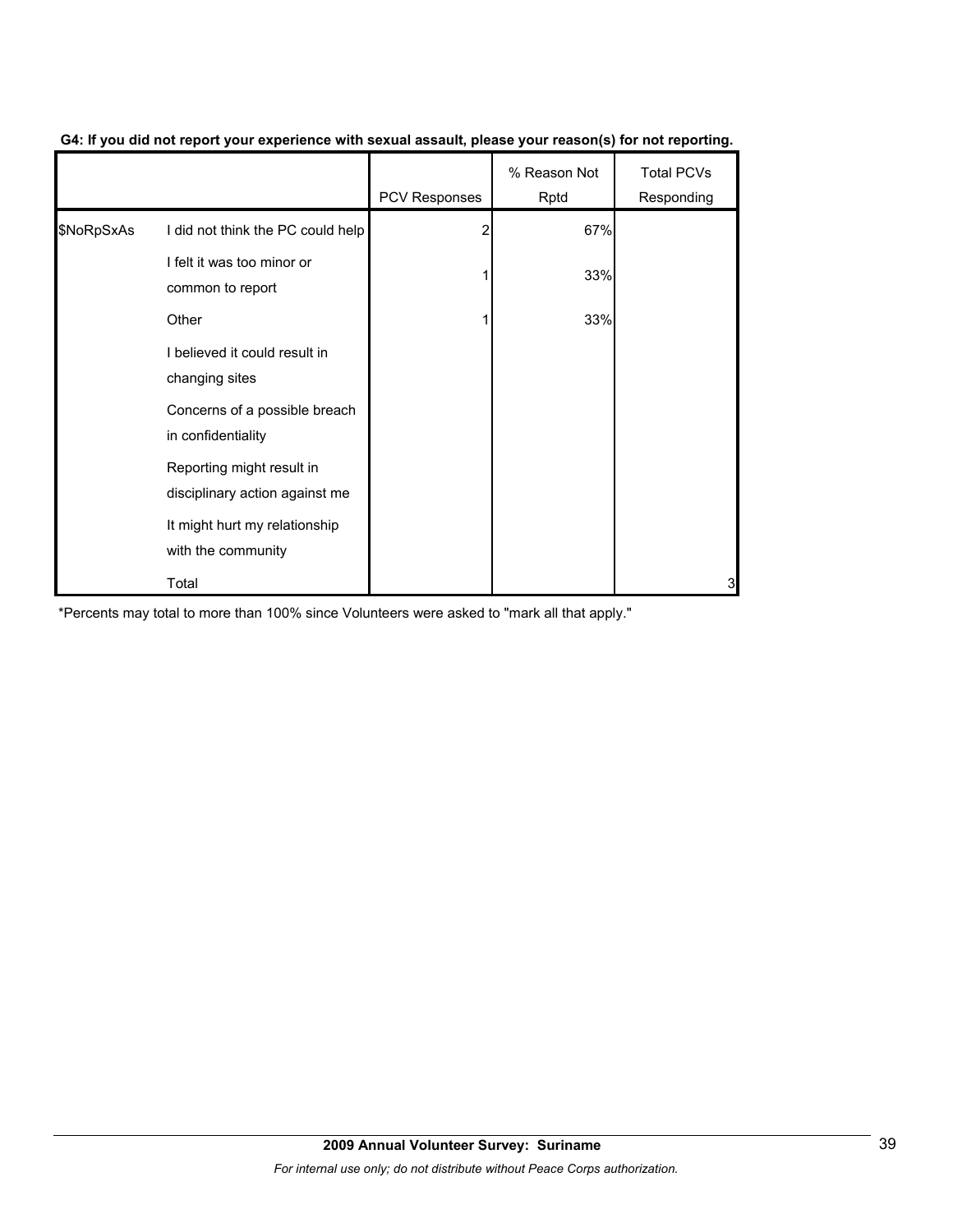|            |                                                             | <b>PCV Responses</b> | % Reason Not<br>Rptd | <b>Total PCVs</b><br>Responding |
|------------|-------------------------------------------------------------|----------------------|----------------------|---------------------------------|
| \$NoRpRape | I did not think the PC could help                           |                      |                      |                                 |
|            | I believed it could result in<br>changing sites             |                      |                      |                                 |
|            | I felt it was too minor or<br>common to report              |                      |                      |                                 |
|            | Concerns of a possible breach<br>in confidentiality         |                      |                      |                                 |
|            | Reporting might result in<br>disciplinary action against me |                      |                      |                                 |
|            | It might hurt my relationship<br>with the community         |                      |                      |                                 |
|            | Other                                                       |                      |                      |                                 |
|            | Total                                                       |                      |                      |                                 |

### **G4: If you did not report your experience with rape, please your reason(s) for not reporting.**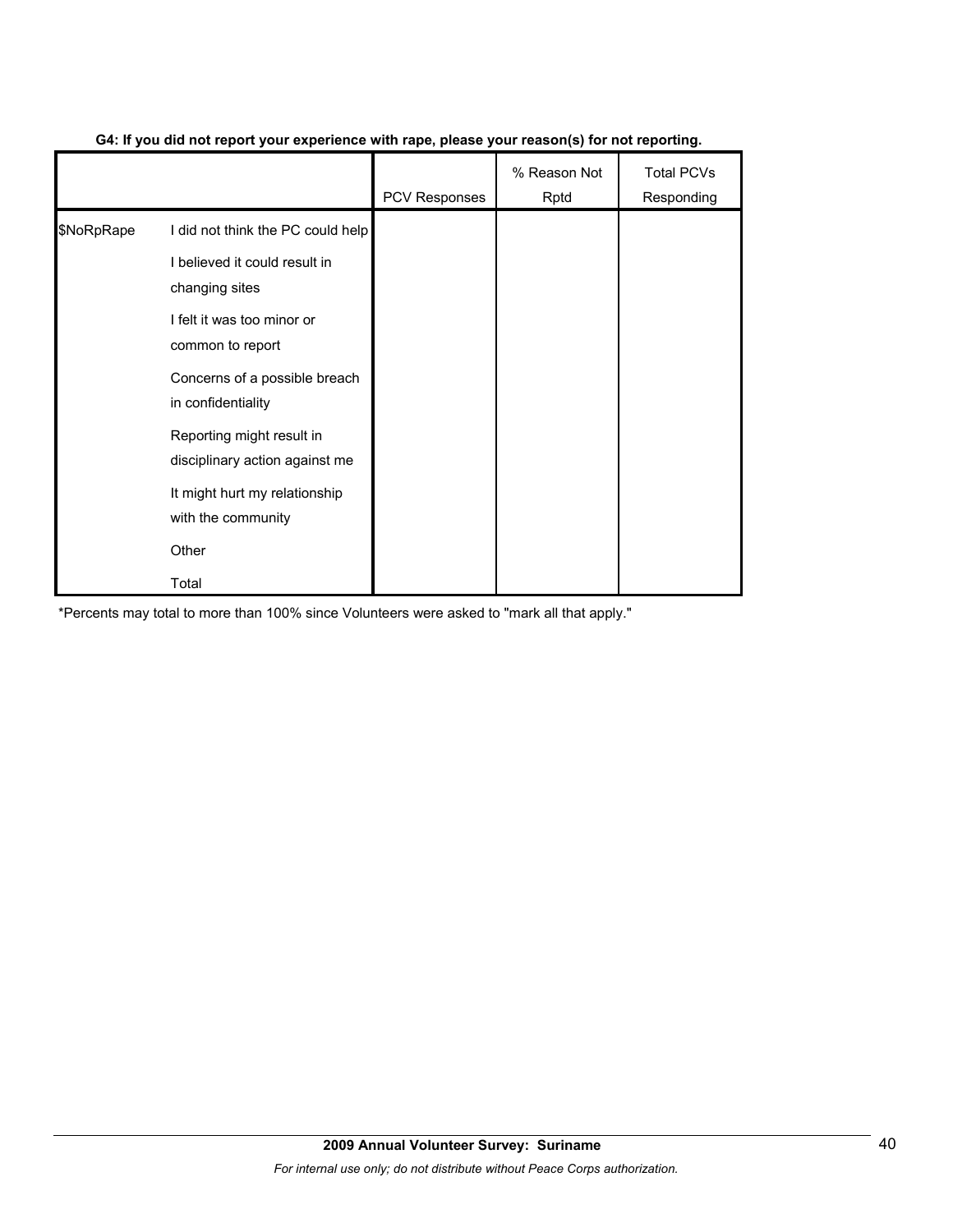# **H. Volunteers working in HIV/AIDS**

*This section reports Volunteers' involvement in HIV/AIDS and their perceived effectiveness of their HIV/AIDS related activities.* 

|                |                  | HIV/AIDS work is | Involved in<br>HIV/AIDS efforts, |                    |       |
|----------------|------------------|------------------|----------------------------------|--------------------|-------|
|                | HIV/AIDS work is | part of my       | not                              | Not involved in    |       |
|                | my primary       | secondary        | primary/secondary                | any HIV/AIDS       |       |
|                | assignment.      | activities.      | work                             | related activities | Total |
| H <sub>1</sub> | 16%              | 41%              | 41%                              | 3%                 | 32    |

### **H1: Which of the following best describes your involvement in HIV/AIDS activities?**

**H2: How well has PC training prepared you to undertake your HIV/AIDS activities?**

|                | Not at all | Poorly | Adequately | Well | √erv well | NA | Total |
|----------------|------------|--------|------------|------|-----------|----|-------|
| H <sub>2</sub> |            | 10%    | 45%        | 35%  | 6%        | 3% | 31    |

## **H3: In working with HC individuals or groups, how would you rate the effectiveness of your specific HIV/AIDS activities? (Including the "Don't Know" responses)**

|            |                  | Sometimes |                 | Almost always |            |       |
|------------|------------------|-----------|-----------------|---------------|------------|-------|
|            | Seldom effective | effective | Often effective | effective     | Don't know | Total |
| <b>H</b> 3 |                  | 35%       | 32%             | 26%           | 6%         | 31    |

## **H3: In working with HC individuals or groups, how would you rate the effectiveness of your**

**specific HIV/AIDS activities? (Excluding the "Don't Know" responses)**

|                |                  | Sometimes |                 | Almost always |       |
|----------------|------------------|-----------|-----------------|---------------|-------|
|                | Seldom effective | effective | Often effective | effective     | Total |
| H <sub>3</sub> |                  | 38%       | 34%             | 28%           | 29    |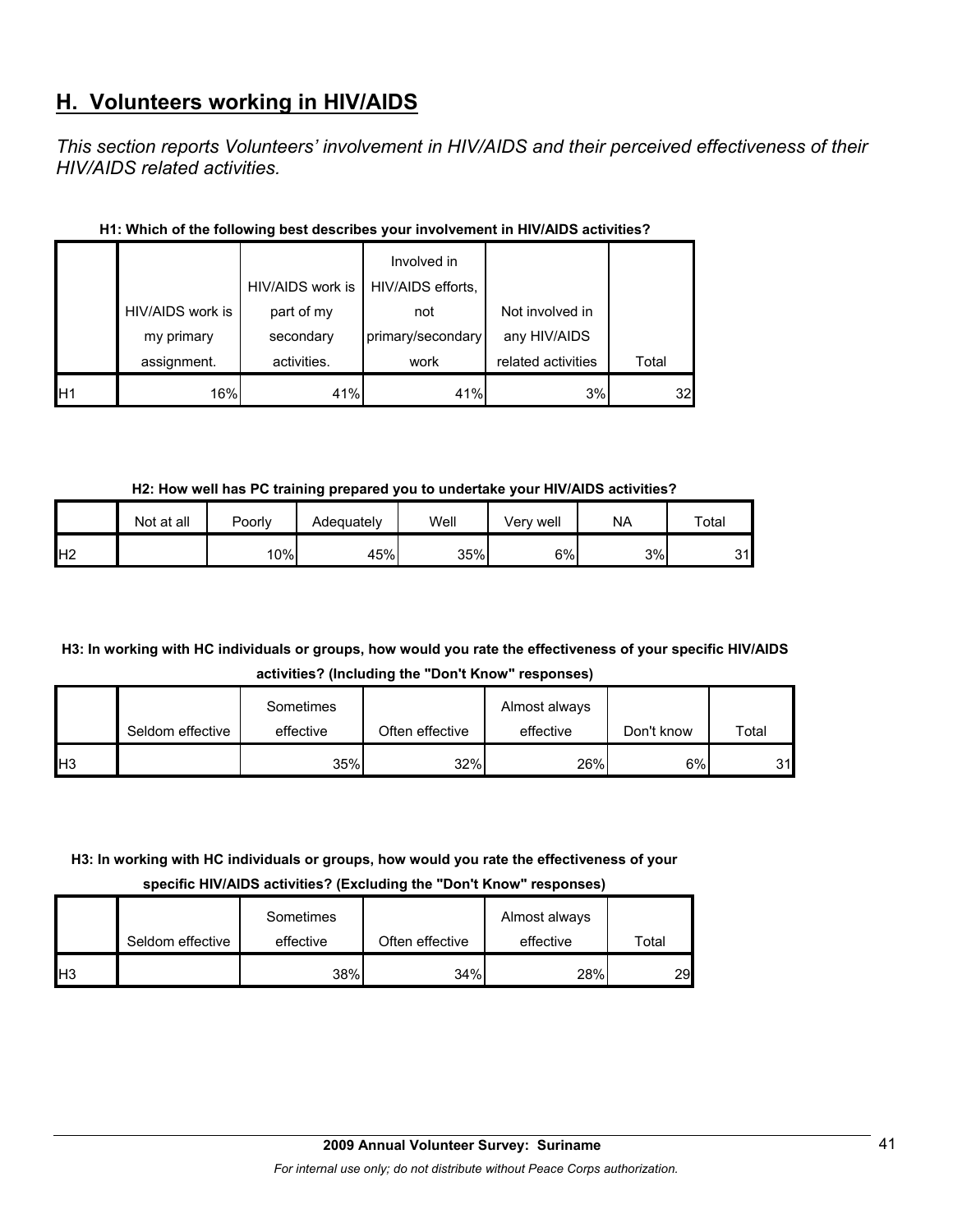# **I. Your Life in the Peace Corps**

*This section reports on Volunteers' descriptions of and adjustments to their living conditions, including stress factors and how Volunteers cope with stress.* 

|    | No, I have never  | Yes, I lived with a                     |                |                  |       |  |  |  |  |
|----|-------------------|-----------------------------------------|----------------|------------------|-------|--|--|--|--|
|    | lived with a host | host country                            | Yes, in my     | Yes, both during |       |  |  |  |  |
|    |                   | country individual individual or family | community (not | PST and later in |       |  |  |  |  |
|    | or f              | only                                    | during PST).   | my community.    | Total |  |  |  |  |
| 11 | 7%                | 80%                                     | 3%             | 10%              | 30    |  |  |  |  |

### **I1: Have you lived with a host country individual or family?**

**I2: How often do you interact with HCNs in community/family social events?**

|     |       | Several times a |        | Several times a |         | Less than once a I |       |
|-----|-------|-----------------|--------|-----------------|---------|--------------------|-------|
|     | Dailv | week            | Weekly | month           | Monthly | month              | Total |
| ll2 | 61%   | 19%             | 6%     |                 | 3%      | 10%                | 31    |

### **I3: How well can you communicate in the language used by most people in your**

**community?**

|     | Not at all | Poorly | Adequately | Well | Very well | $\tau$ otal |
|-----|------------|--------|------------|------|-----------|-------------|
| II3 |            | 6%     | 35%        | 23%  | 35%       | $\sim$ 1    |

#### **I4: Do you have the following at your worksite?**

|                      |       | Sometimes or |       |
|----------------------|-------|--------------|-------|
|                      | Never | more often   | Total |
| Electricity          | 23%   | 77%          | 31    |
| <b>Running water</b> | 52%   | 48%          | 31    |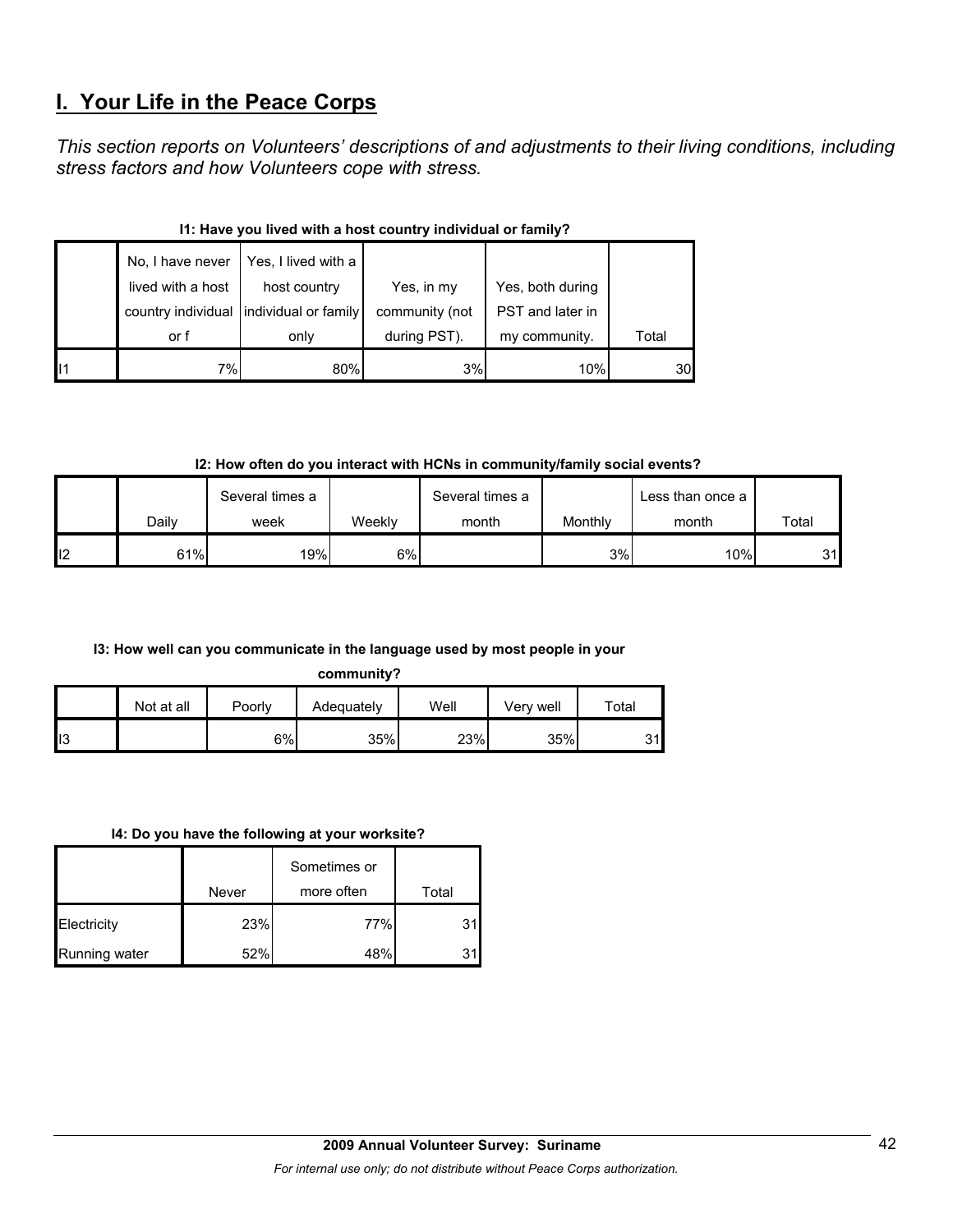#### **I4: Do you have the following at your residence?**

|               |       | Sometimes or |       |
|---------------|-------|--------------|-------|
|               | Never | more often   | Total |
| Electricity   | 23%   | 77%          | 26    |
| Running water | 50%   | 50%          |       |

## **I5: How well do your PC experiences match the expectations you had before you became a**

**Volunteer?**

|                 | Not at all | Minimallv | Moderately | Considerablv     | Exceptionally | $\tau$ otal |
|-----------------|------------|-----------|------------|------------------|---------------|-------------|
| II <sub>5</sub> | 10%        | 16%       | 52%        | 19% <sub>I</sub> | 3%            | ົາ<br>ັ     |

|                                                                            | Not at all<br>stressful 1 | $\overline{2}$ | 3   | 4   | Exceptionally<br>stressful 5 | <b>NA</b> | Total |
|----------------------------------------------------------------------------|---------------------------|----------------|-----|-----|------------------------------|-----------|-------|
| <b>Cultural issues</b>                                                     | 7%                        | 33%            | 50% | 10% |                              |           | 30    |
| Dealing with violence in                                                   |                           |                |     |     |                              |           |       |
| country (e.g., civil unrest,<br>domestic violence, corporal<br>punishment) | 33%                       | 43%            | 17% | 7%  |                              |           | 30    |
| Health/medical problems                                                    | 20%                       | 17%            | 53% | 3%  | 3%                           | 3%        | 30    |
| Issues including family,<br>friends, loved ones in U.S.                    | 10%                       | 30%            | 23% | 27% | 7%                           | 3%        | 30    |
| Isolation/loneliness                                                       | 10%                       | 17%            | 23% | 33% | 17%                          |           | 30    |
| Local language                                                             | 17%                       | 30%            | 40% | 13% |                              |           | 30    |
| Primary assignment                                                         | 13%                       | 23%            | 33% | 23% | 7%                           |           | 30    |
| Romantic relationships in-<br>country                                      | 20%                       | 30%            | 17% | 17% | 7%                           | 10%       | 30    |
| Interactions with other<br>Volunteers                                      | 33%                       | 40%            | 13% | 7%  | 3%                           | 3%        | 30    |
| Interactions with PC Staff                                                 | $3%$                      | 27%            | 23% | 30% | 17%                          |           | 30    |
| Safety and security                                                        | 20%                       | 50%            | 27% |     | 3%                           |           | 30    |
| Other: Please specify below                                                |                           |                | 29% | 14% | 29%                          | 29%       | 7     |

#### **I7: To what extent do the following create stress and/or emotional health issues for you?**

**2009 Annual Volunteer Survey: Suriname**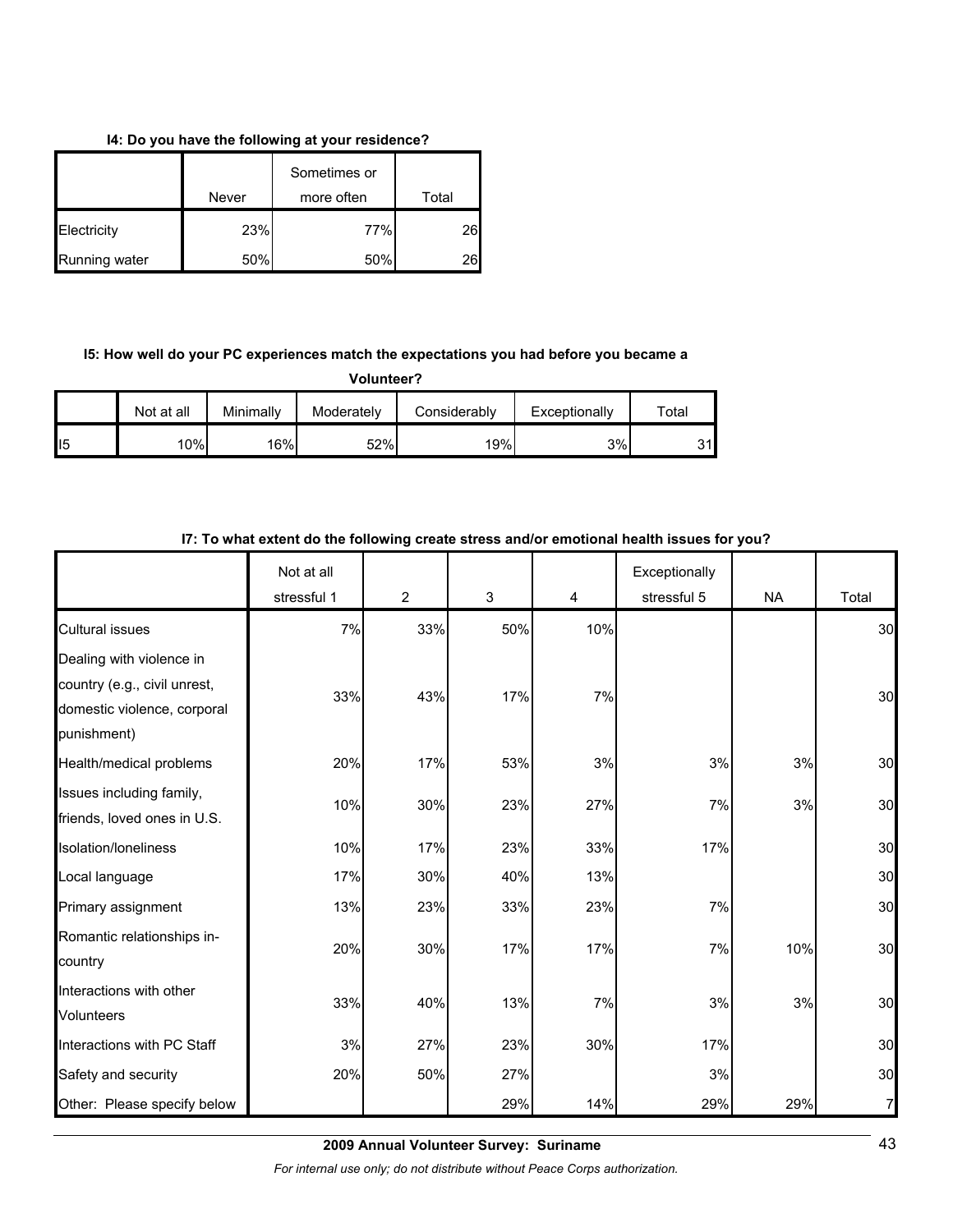|                |                                               | <b>PCV Responses</b> | % Using This<br><b>Stress Reducer</b> | <b>Total PCVs</b><br>Responding |
|----------------|-----------------------------------------------|----------------------|---------------------------------------|---------------------------------|
| \$18LessStress | Talk with friends and family in<br>US         | 24                   | 80%                                   |                                 |
|                | Do sports                                     | 24                   | 80%                                   |                                 |
|                | Pursue personal hobbies                       | 22                   | 73%                                   |                                 |
|                | Talk with PCVs outside my<br>community        | 21                   | 70%                                   |                                 |
|                | Leave the community for a time                | 21                   | 70%                                   |                                 |
|                | Get involved in other projects                | 17                   | 57%                                   |                                 |
|                | Talk with co-workers or friends<br>(not PCVs) | 15                   | 50%                                   |                                 |
|                | Pray                                          | 11                   | 37%                                   |                                 |
|                | Talk with PC in-country staff                 | 10                   | 33%                                   |                                 |
|                | Talk with PCVs in my<br>community             | 8                    | 27%                                   |                                 |
|                | Meditate                                      | 5                    | 17%                                   |                                 |
|                | Do other activity (specify)                   | 5                    | 17%                                   |                                 |
|                | Talk with my host family                      | 2                    | 7%                                    |                                 |
|                | Talk with Office of Special<br>Services staff | 1                    | 3%                                    |                                 |
|                | Total                                         |                      |                                       | 30                              |

### **I8: Please mark all of the typical ways in which you cope with stress.**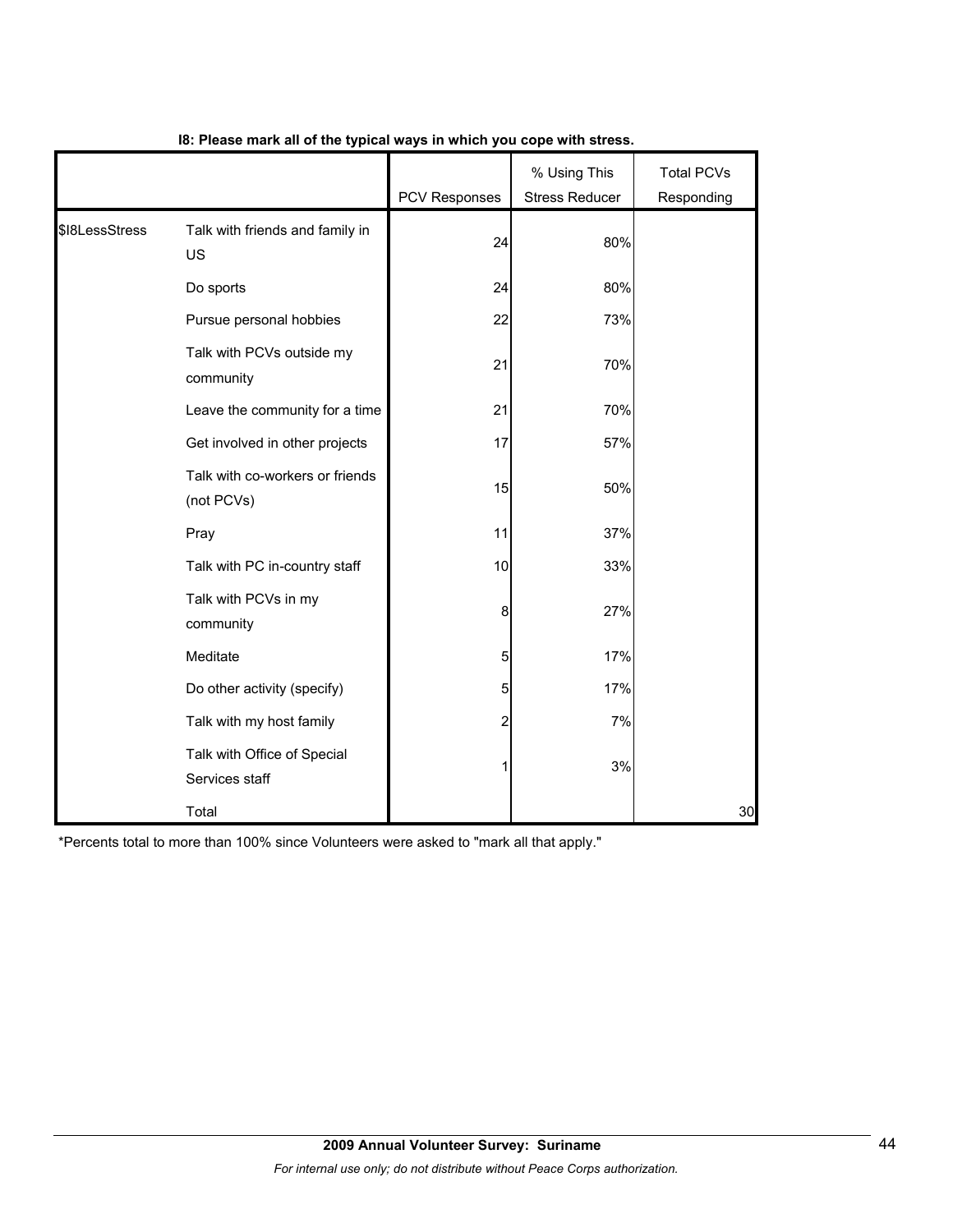### **I8: Others I talk with to reduce stress**

|                      |                                                | Percent | Number |  |
|----------------------|------------------------------------------------|---------|--------|--|
| <b>I8.OTHRS.TEXT</b> | Open-ended results. Not responsive to request. |         |        |  |
|                      |                                                |         |        |  |
|                      |                                                |         |        |  |
|                      |                                                |         |        |  |
|                      |                                                |         |        |  |
|                      |                                                |         |        |  |
|                      |                                                |         |        |  |
|                      | Total                                          | 100%    | 33     |  |

| 18: Other activities to reduce stress |                                                |         |        |  |  |
|---------------------------------------|------------------------------------------------|---------|--------|--|--|
|                                       |                                                | Percent | Number |  |  |
| <b>I8.OTHRACT.TEXT2</b>               | Open-ended results. Not responsive to request. |         |        |  |  |
|                                       | Total                                          | 100%    | 33     |  |  |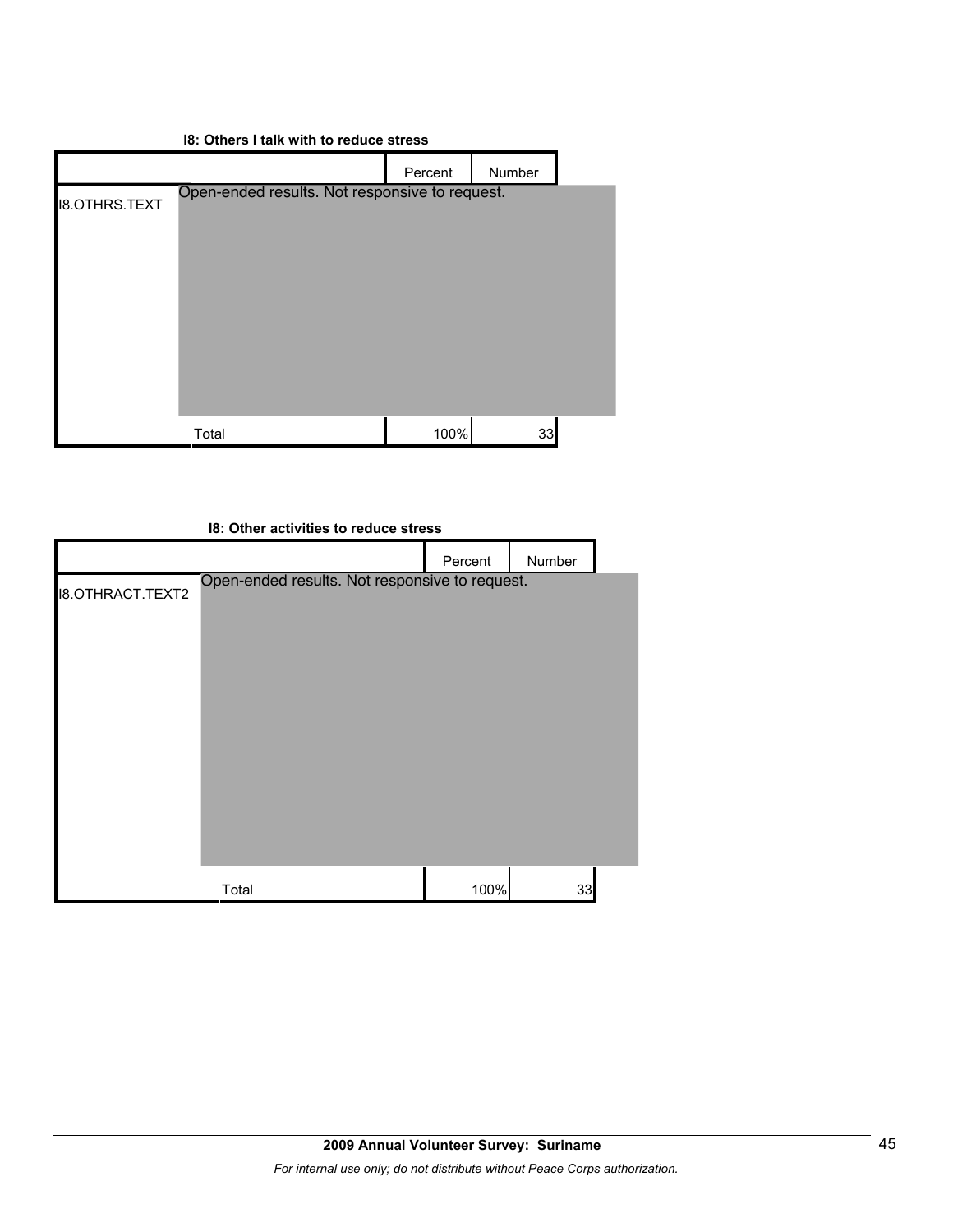## **I8: When asked about ways of coping with stress, Volunteers who answered "No stress"**

|                    | No   | Yes, I have no<br>stress | Total |
|--------------------|------|--------------------------|-------|
| <b>I8.NOSTRESS</b> | 100% |                          |       |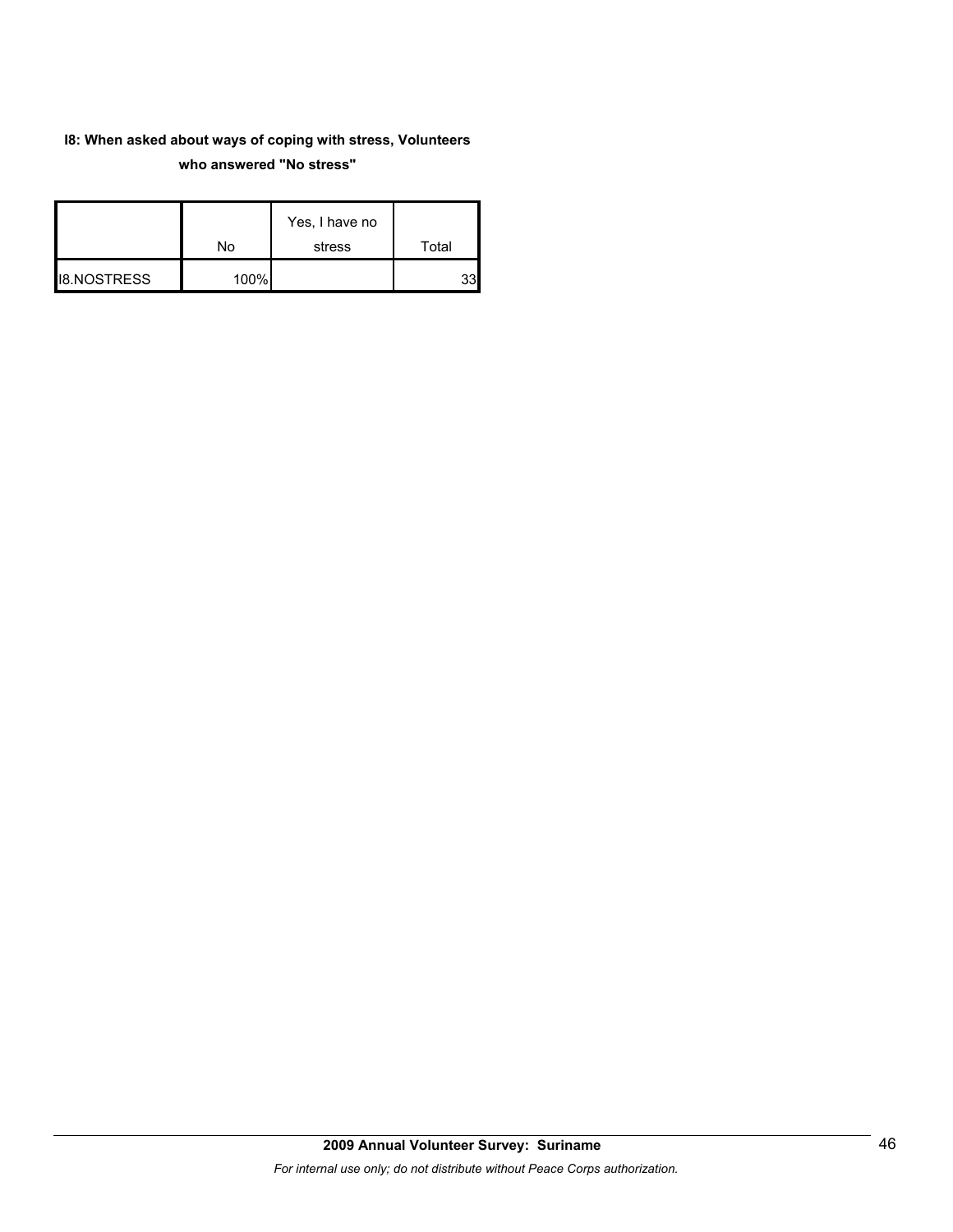# **J. Overall Assessment of Peace Corps Service**

*This section reports Volunteers' level of satisfaction with their Peace Corps service and their expectations about completing their service.* 

|                  | Not at all | Minimally | Moderately | Considerably | Exceptionally | $\tau$ otar |
|------------------|------------|-----------|------------|--------------|---------------|-------------|
| J <sub>1</sub> A |            | 16%       | 26%        | 39%          | 19%           | 31l         |

**J1a: How personally rewarding do you find your overall Peace Corps service?**



J1a: How personally rewarding do you find your overall Peace Corps<br>service?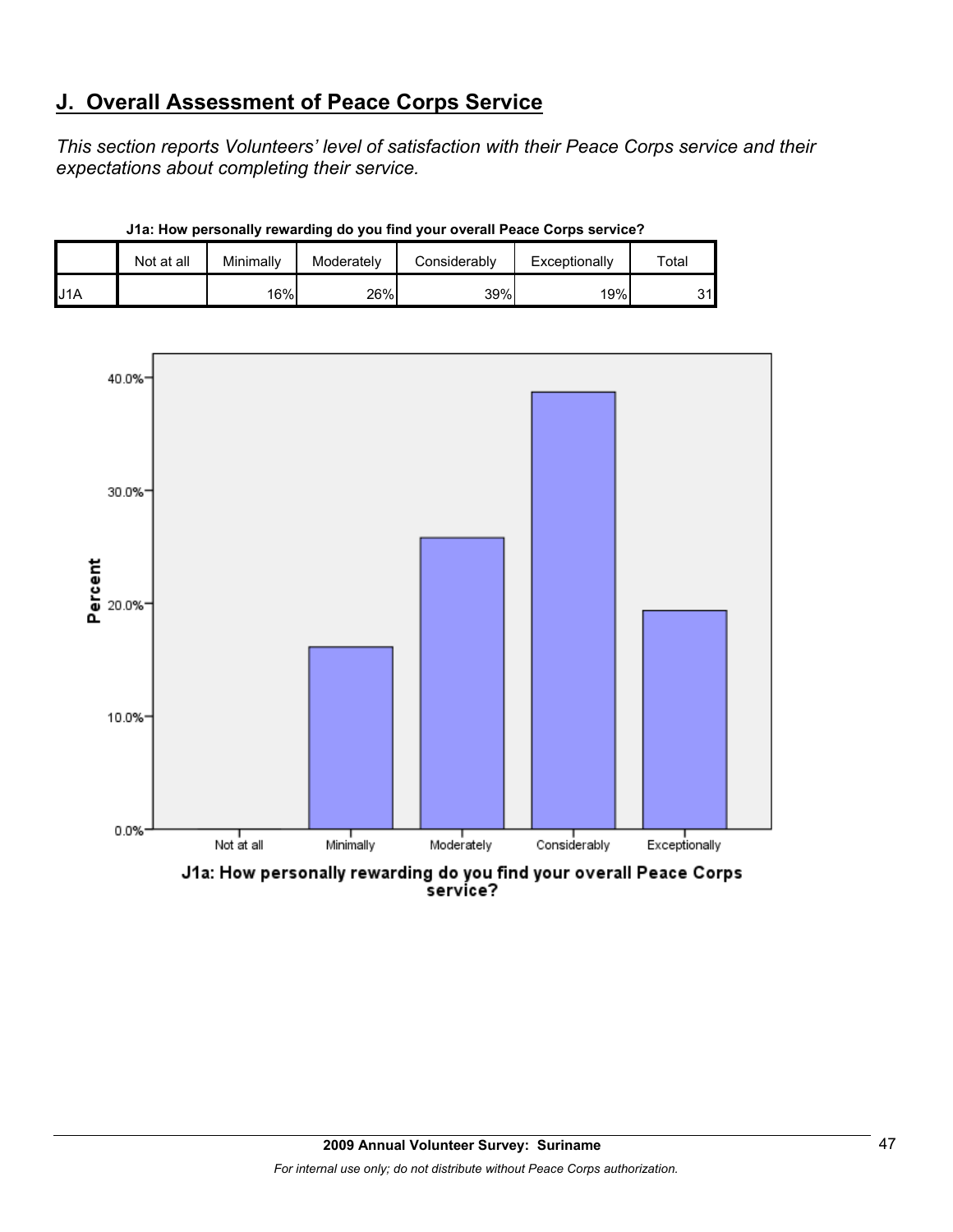

**J1b: How personally rewarding do you find your community involvement?**



J1b: How personally rewarding do you find your community involvement?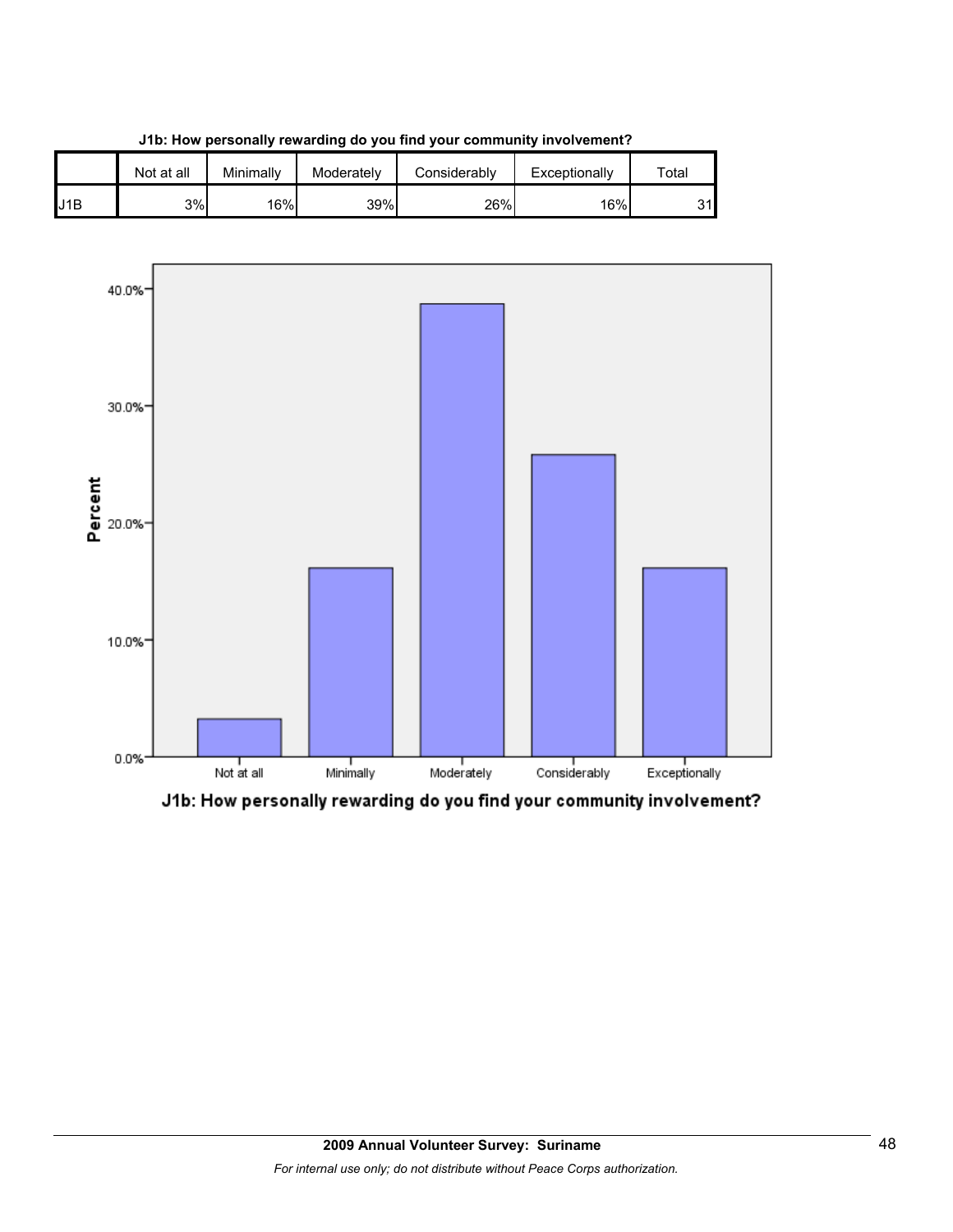





J1c: How personally rewarding do you find your experience with other<br>Volunteers?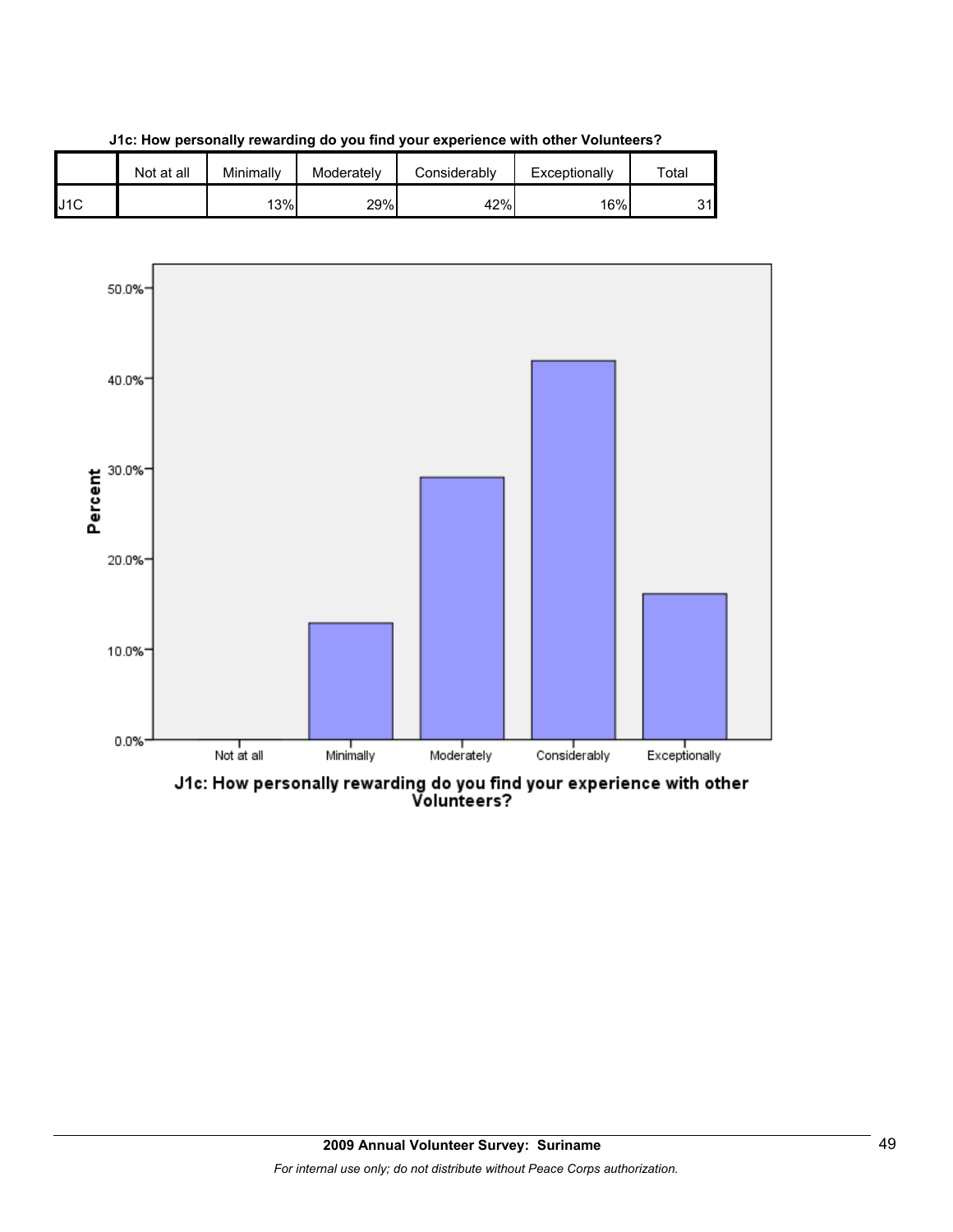

**J1d: How personally rewarding do you find your work with counterparts/community partners?**

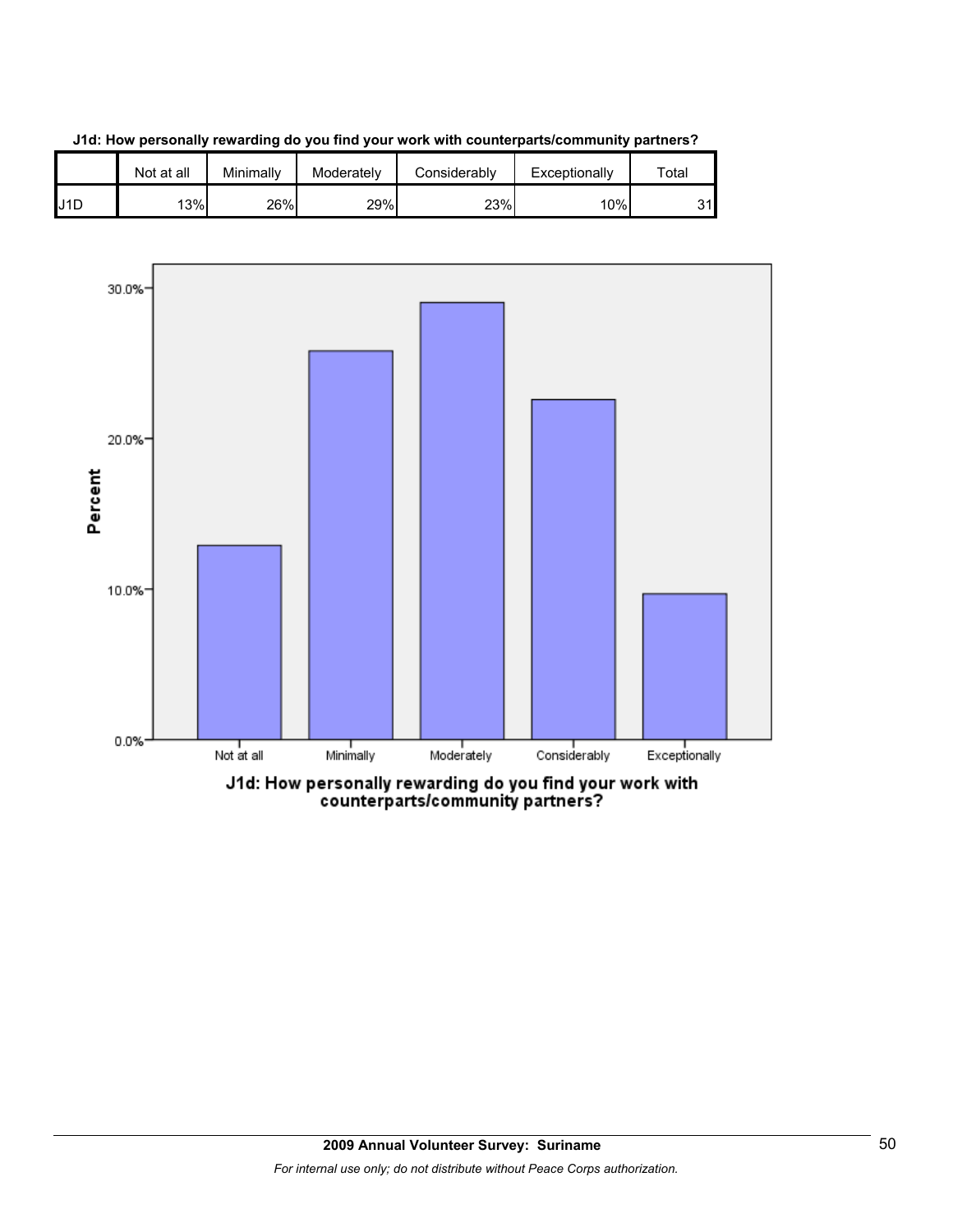





J1e: How personally rewarding do you find your experience with other<br>HCNs?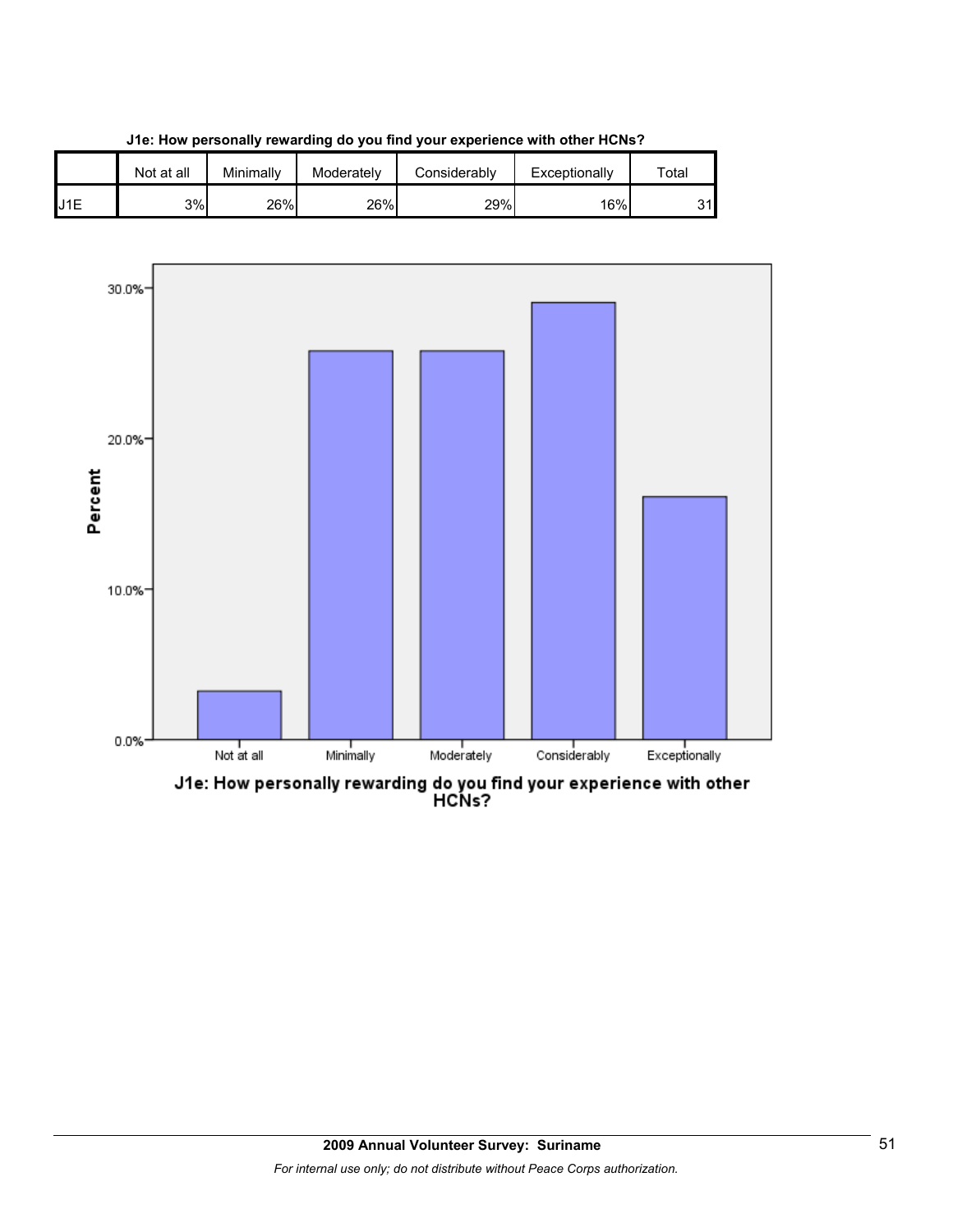

**J2a (PCVs at post 9 months+ months): Please rate how well you think you achieved Goal 1.**





J2a (PCVs at post 9 months+ months): Rate how well you think you<br>achieved Goal 1.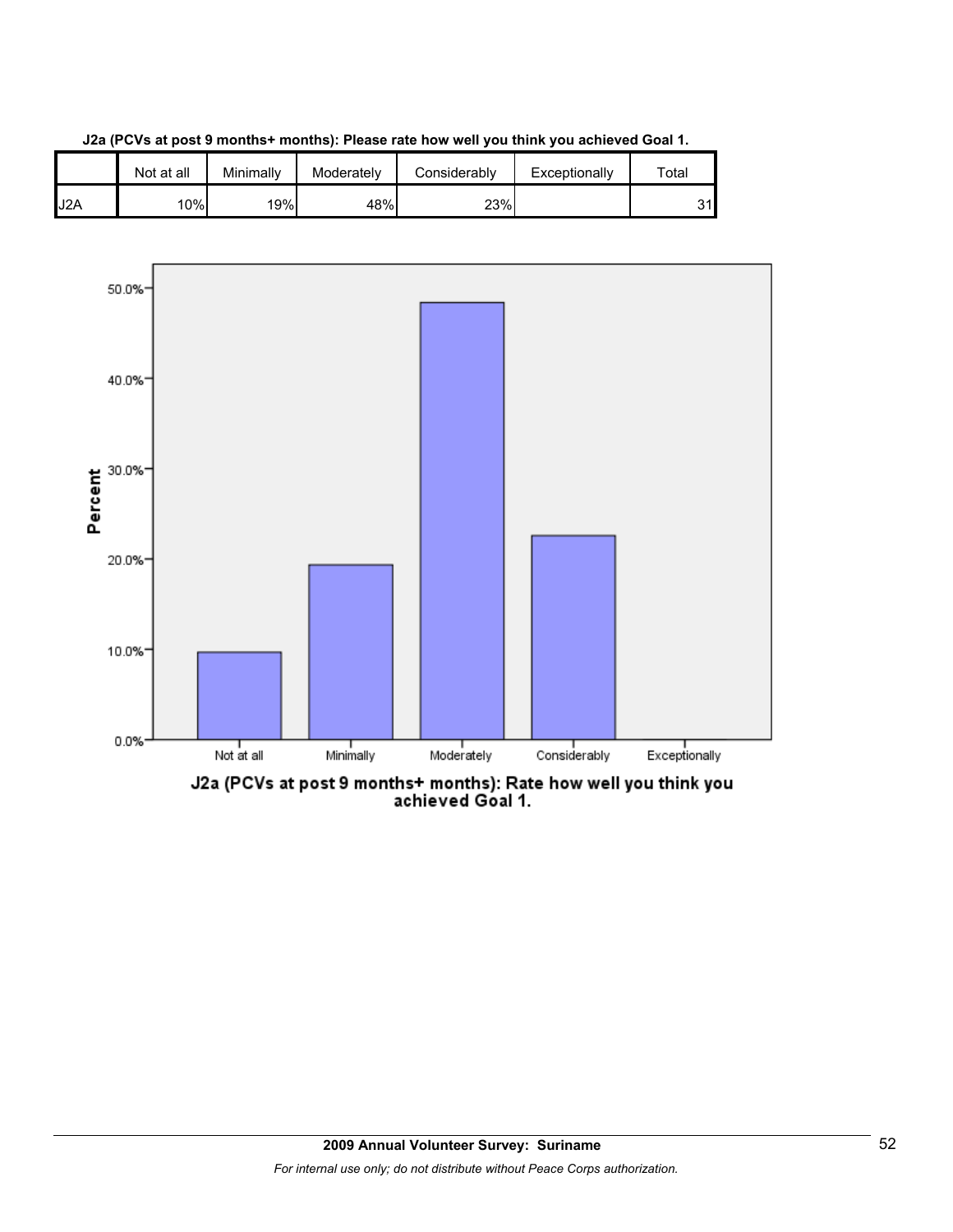



J2b (PCVs at post 9 months+ months): Rate how well you think you<br>achieved Goal 2.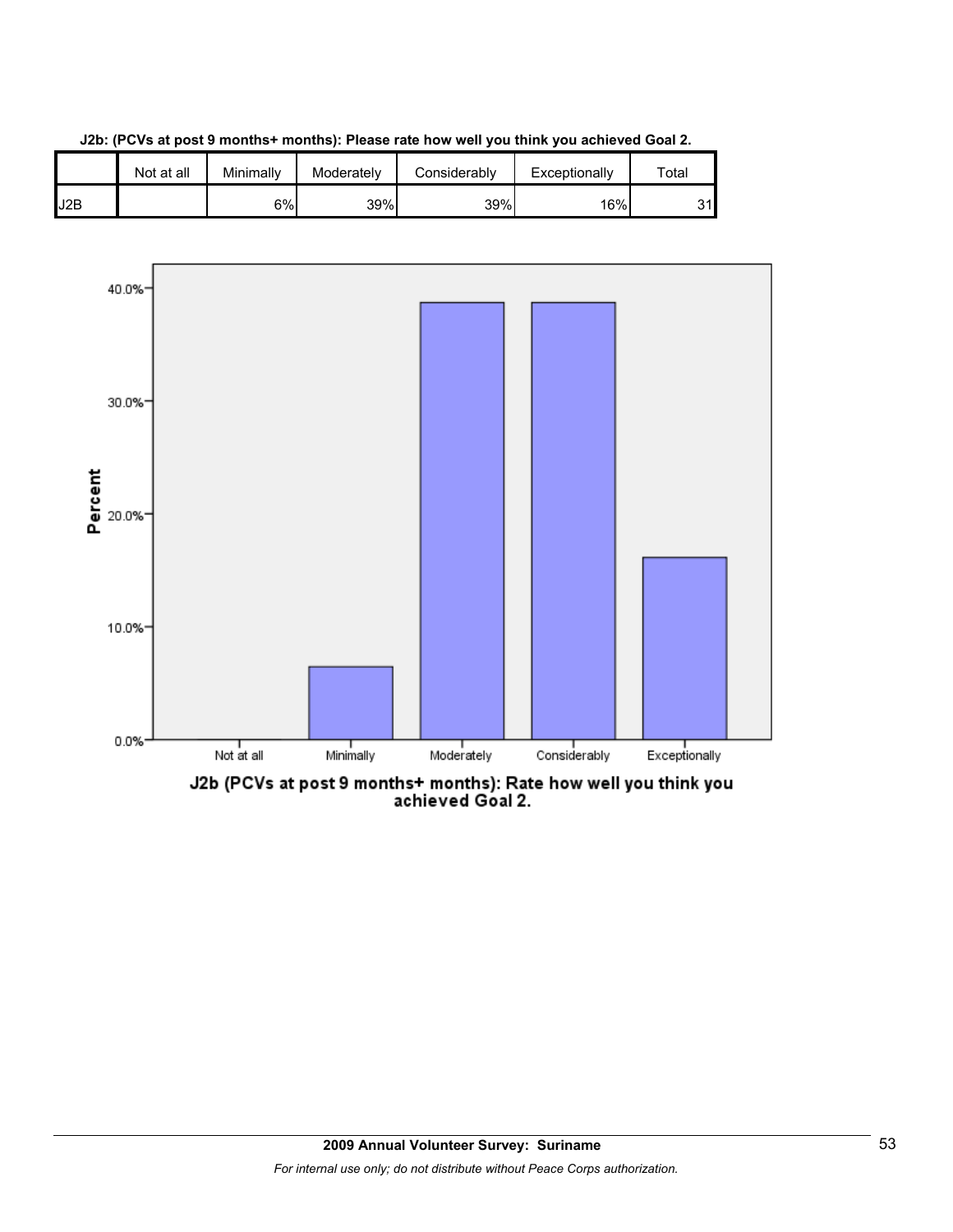



J2c (PCVs at post 9 months+ months): Please rate how well you think you<br>achieved Goal 3.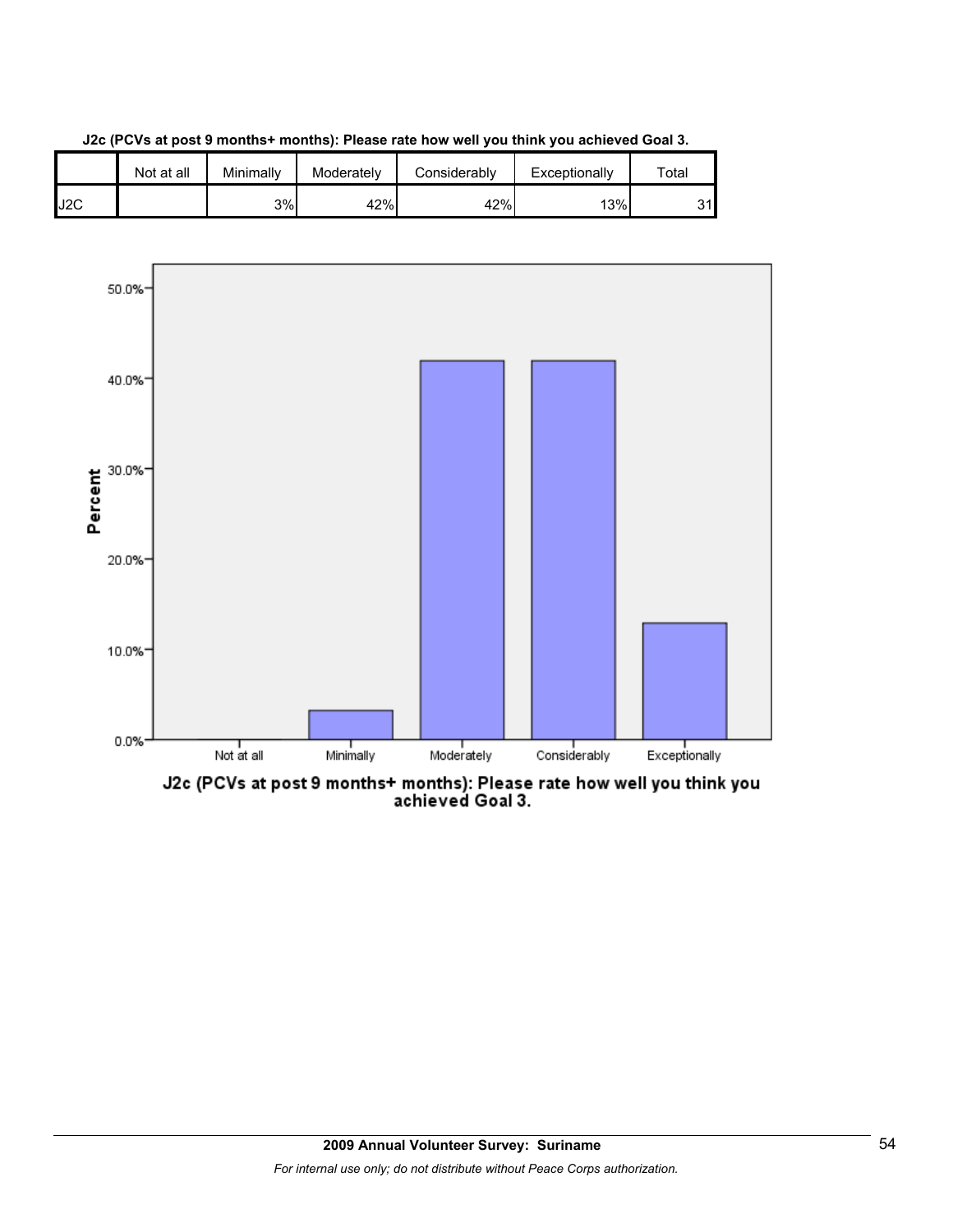**J3: Today, would you make the same decision to join the Peace Corps?**

|    | Nο | Not likely | Possibly | Probably | Definitely | $\tau$ otal |
|----|----|------------|----------|----------|------------|-------------|
| J3 | 6% | 6%         | 32%      | 23%      | 32%        | ົາ          |

**J4: Would you recommend Peace Corps service to others you think are qualified?**

|     | No  | Not likely | Possibly | Probably | Definitely | $\tau$ otal       |
|-----|-----|------------|----------|----------|------------|-------------------|
| IJ4 | 10% | $10\%$     | 16%      | 32%      | 32%        | <b>O</b> 4<br>ا ت |

**J5: Do you intend to complete your Peace Corps service?**

|    | N٥ | Not sure | Yes | Might extend | Total    |
|----|----|----------|-----|--------------|----------|
| J5 |    | 19%      | 68% | 13%          | 31l<br>ັ |

**J6: Would your host country benefit most if the Peace Corps program was---?**

|     |              |         | Refocused/redesig |                  |          |       |
|-----|--------------|---------|-------------------|------------------|----------|-------|
|     | Discontinued | Reduced | ned               | Maintained as is | Expanded | Total |
| IJ6 | 13%          | 6%      | 61%               | 16%              | 3%       | 31    |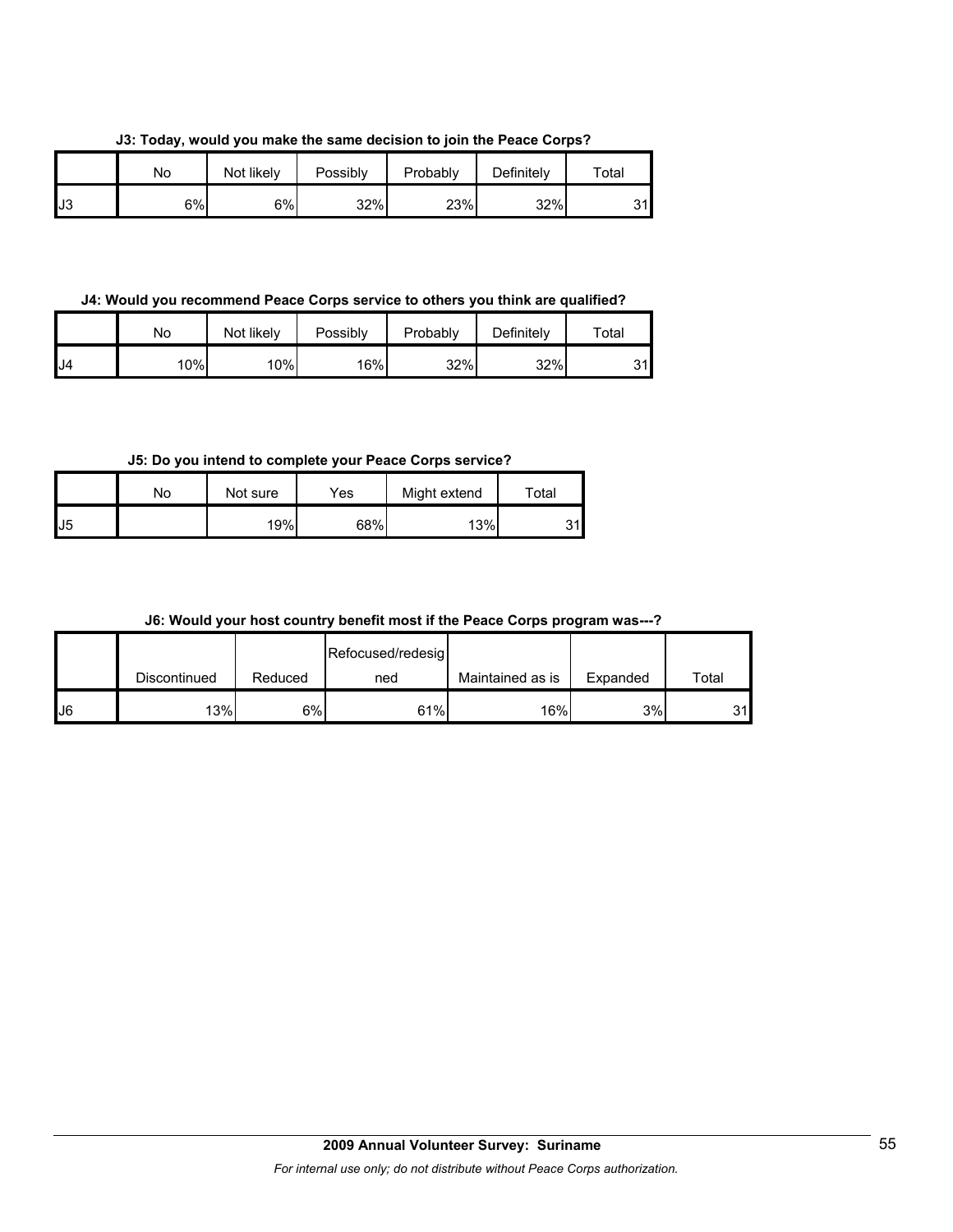# **K. Activities After Peace Corps Service**

*This section reports on Volunteers' plans for after they have completed their Peace Corps Service.* 

#### **K1: What are your plans after your Peace Corps service? Work in**

| government.   |              |                    |  |  |  |
|---------------|--------------|--------------------|--|--|--|
|               | Government   |                    |  |  |  |
|               | In your host |                    |  |  |  |
| In the $U.S.$ | country      | In another country |  |  |  |
| 100%          | 14%          | 71%                |  |  |  |

\* Percent of cases was used. Percentages will be greater than 100 since

Volunteers were asked to select all that applied.

### **K1: What are your plans after your Peace Corps service? Work in the**

| private sector.       |              |                    |   |  |
|-----------------------|--------------|--------------------|---|--|
| <b>Private Sector</b> |              |                    |   |  |
|                       | In your host |                    |   |  |
| In the $U.S.$         | country      | In another country |   |  |
| 83%                   | 17%          | 50%                | 6 |  |

\* Percent of cases was used. Percentages will be greater than 100 since

Volunteers were asked to select all that applied.

### **K1: What are your plans after your Peace Corps service? Work for an**

**NGO.**

| <b>NGO</b>    |                         |                    |   |  |
|---------------|-------------------------|--------------------|---|--|
| In the $U.S.$ | In your host<br>country | In another country |   |  |
| 100%          | 40%                     | 80%                | 5 |  |

\* Percent of cases was used. Percentages will be greater than 100 since

Volunteers were asked to select all that applied.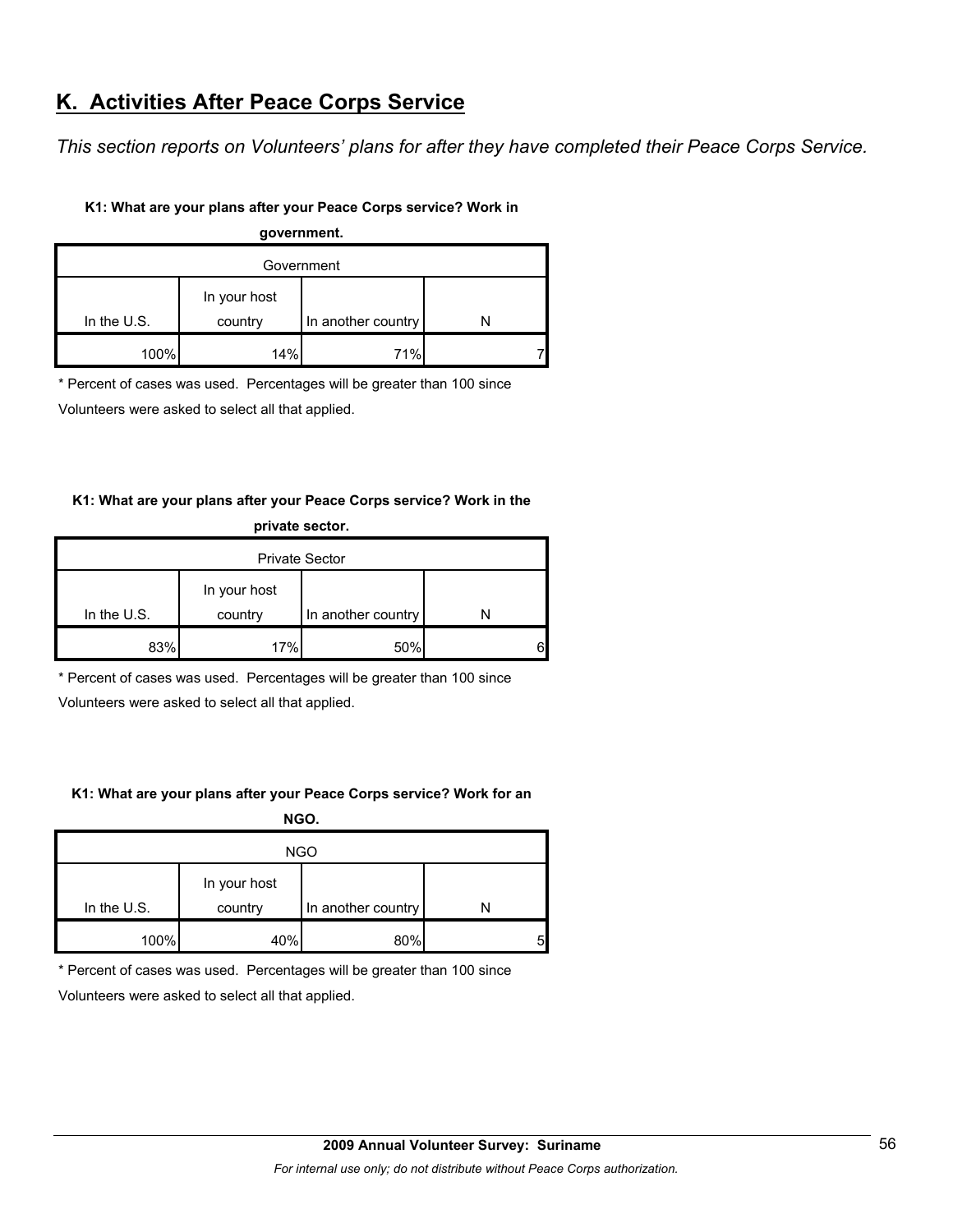#### **K1: What are your plans after your Peace Corps service? Work for PC Response.**

|               | -----------             |                      |  |
|---------------|-------------------------|----------------------|--|
|               |                         | Peace Corps Response |  |
| In the $U.S.$ | In your host<br>country | In another country   |  |
| $0\%$         | 25%                     | 75%                  |  |

\* Percent of cases was used. Percentages will be greater than 100 since Volunteers were asked to select all that applied.

## **K1: What are your plans after your Peace Corps service? Continue to participate in volunteer activities.**

|               |                         | <b>Volunteer Activities</b> |   |
|---------------|-------------------------|-----------------------------|---|
| In the $U.S.$ | In your host<br>country | In another country          |   |
|               |                         |                             |   |
| 80%           | 20%                     | 40%                         | 5 |

\* Percent of cases was used. Percentages will be greater than 100 since

Volunteers were asked to select all that applied.

## **K1: What are your plans after your Peace Corps service? Graduate school/academic credentialing.**

| Graduate School |              |                    |  |  |
|-----------------|--------------|--------------------|--|--|
|                 | In your host |                    |  |  |
| In the $U.S.$   | country      | In another country |  |  |
| 75%             | 0%           | 25%                |  |  |

\* Percent of cases was used. Percentages will be greater than 100 since

Volunteers were asked to select all that applied.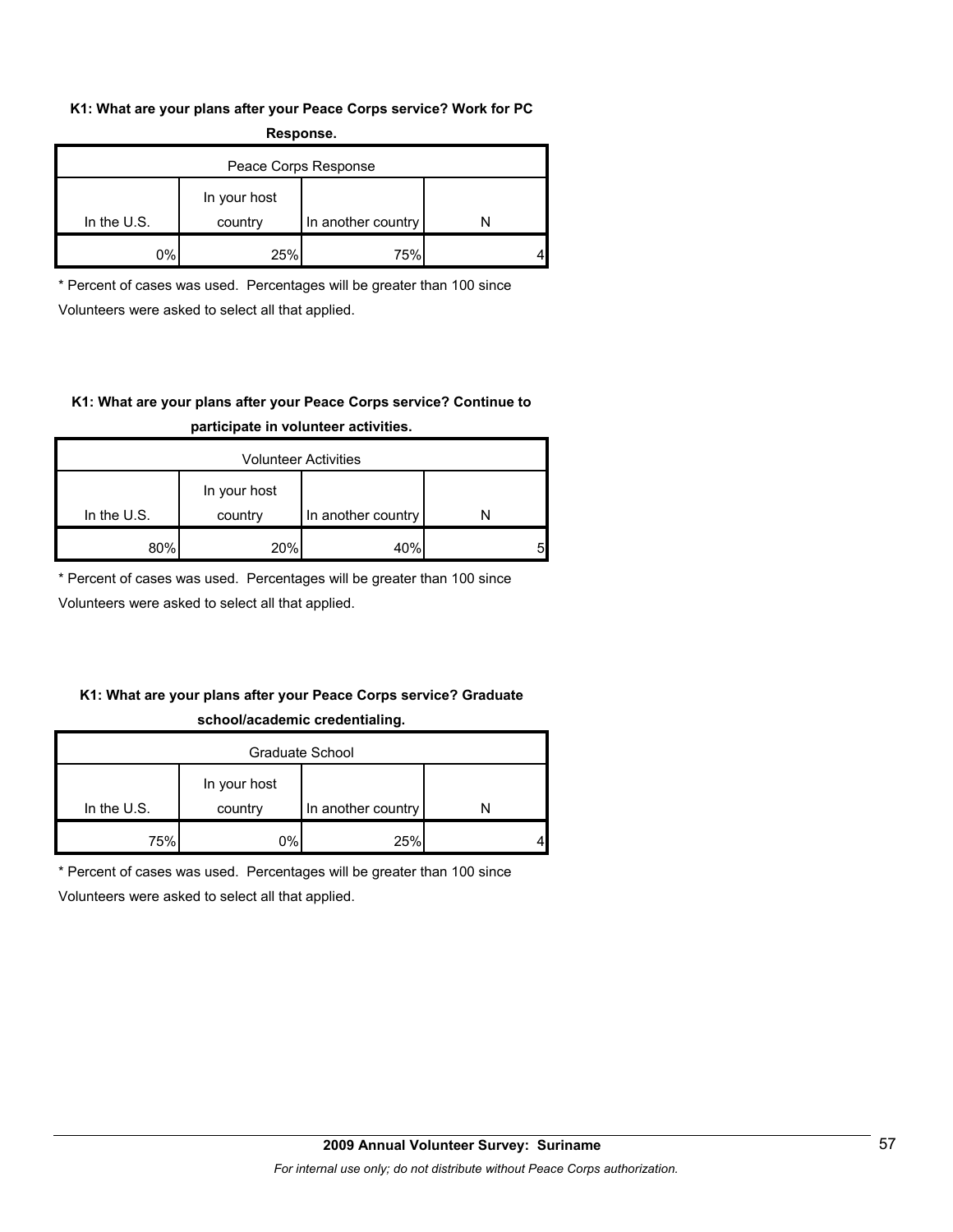#### **K1: What are your plans after your Peace Corps service? Travel.**

| Travel                                                         |     |     |  |  |
|----------------------------------------------------------------|-----|-----|--|--|
| In your host<br>In the $U.S.$<br>In another country<br>country |     |     |  |  |
| 50%                                                            | 12% | 62% |  |  |

\* Percent of cases was used. Percentages will be greater than 100 since Volunteers were asked to select all that applied.

#### **K1: What are your plans after your Peace Corps service? Other.**

| Other       |              |                    |  |  |  |
|-------------|--------------|--------------------|--|--|--|
|             | In your host |                    |  |  |  |
| In the U.S. | country      | In another country |  |  |  |
| 100%        | 0%I          | 0%                 |  |  |  |

\* Percent of cases was used. Percentages will be greater than 100 since

Volunteers were asked to select all that applied.

## **K2:How prepared do you feel to share your Peace Corps experience and knowledge of your host country with others in the United States when you return?**

|                                  | Not at all | Minimally | Moderately | Considerably | Total |
|----------------------------------|------------|-----------|------------|--------------|-------|
| How prepared do you feel to      | 0%         | 9%        | 18%        | 73%          |       |
| share your Peace Corps           |            |           |            |              |       |
| experience and knowledge of      |            |           |            |              |       |
| your host country with others in |            |           |            |              | 11    |
| the United States when you       |            |           |            |              |       |
| return?                          |            |           |            |              |       |

### **K3: How well do you feel Peace Corps has prepared you for life in the U. S. after you return?**

|                                 | Not at all | Minimally | Moderately | Considerably | Exceptionally | Total |
|---------------------------------|------------|-----------|------------|--------------|---------------|-------|
| How well do you feel Peace      | 0%I        | 18%       | 73%        | 9%           | $0\%$         |       |
| Corps has prepared you for life |            |           |            |              |               |       |
| in the U. S. after your return? |            |           |            |              |               | 11    |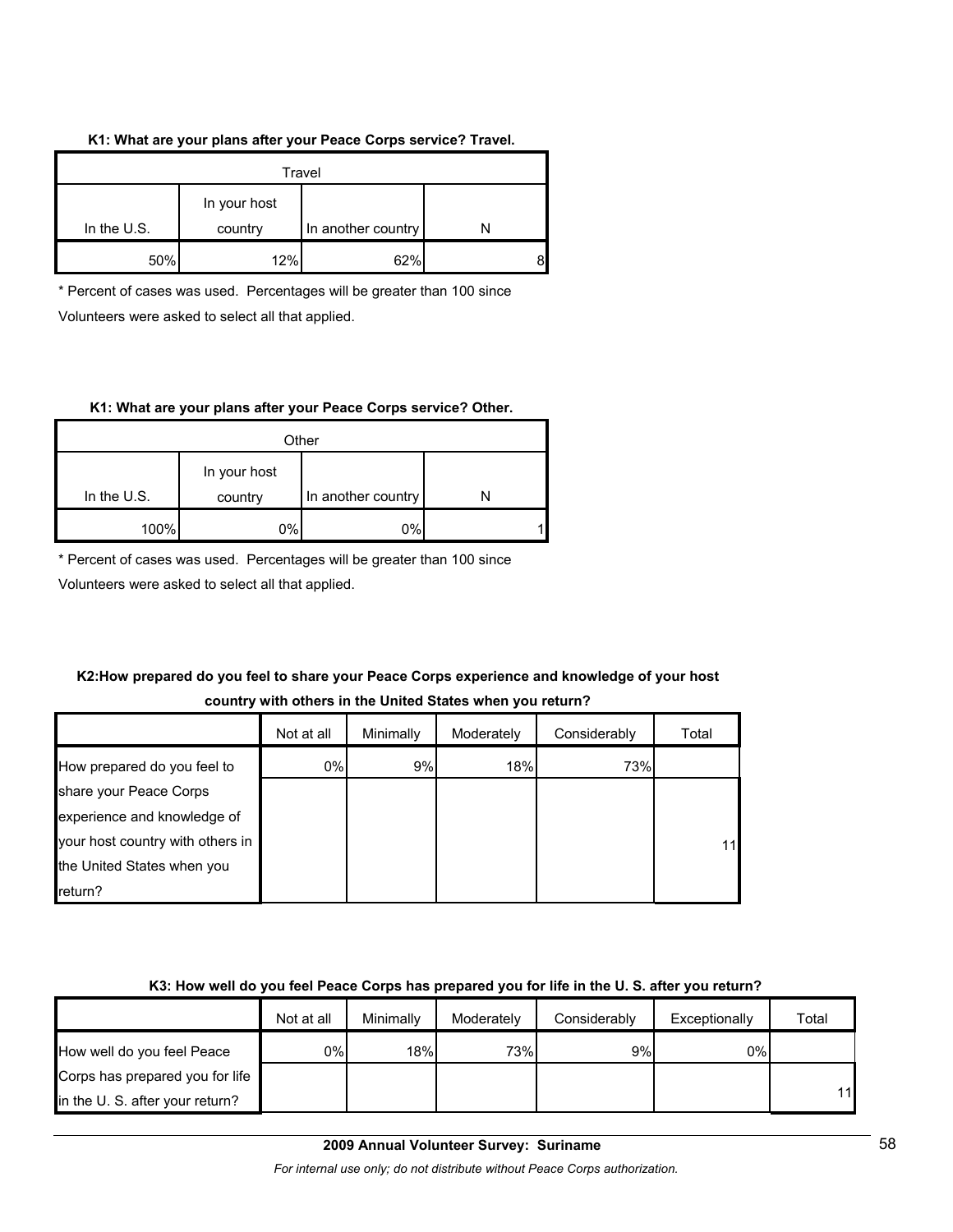### **K6: Have your life/career goals changed because of your Peace**

| Corps service?              |     |     |       |  |  |
|-----------------------------|-----|-----|-------|--|--|
|                             | No  | Yes | Total |  |  |
| Have your life/career goals | 50% | 50% |       |  |  |
| changed because of your     |     |     |       |  |  |
| Peace Corps service?        |     |     | 10    |  |  |

#### **K7: How well informed are you about the following opportunities for returned Volunteers:**

|                                                  | Not informed | Somewhat<br>informed | Well informed | N  |
|--------------------------------------------------|--------------|----------------------|---------------|----|
| Peace Corps Response                             | 0%           | 91%                  | 9%            | 11 |
| Peace Corps' Fellows/USA<br>program              | 18%          | 73%                  | 9%            | 11 |
| Noncompetitive eligibility                       | 27%          | 64%                  | 9%            | 11 |
| <b>RPCV Career Center in</b><br>Washington, D.C. | $0\%$        | 100%                 | 0%            | 11 |
| <b>Returned Volunteer Services</b>               | 18%          | 82%                  | 0%            | 11 |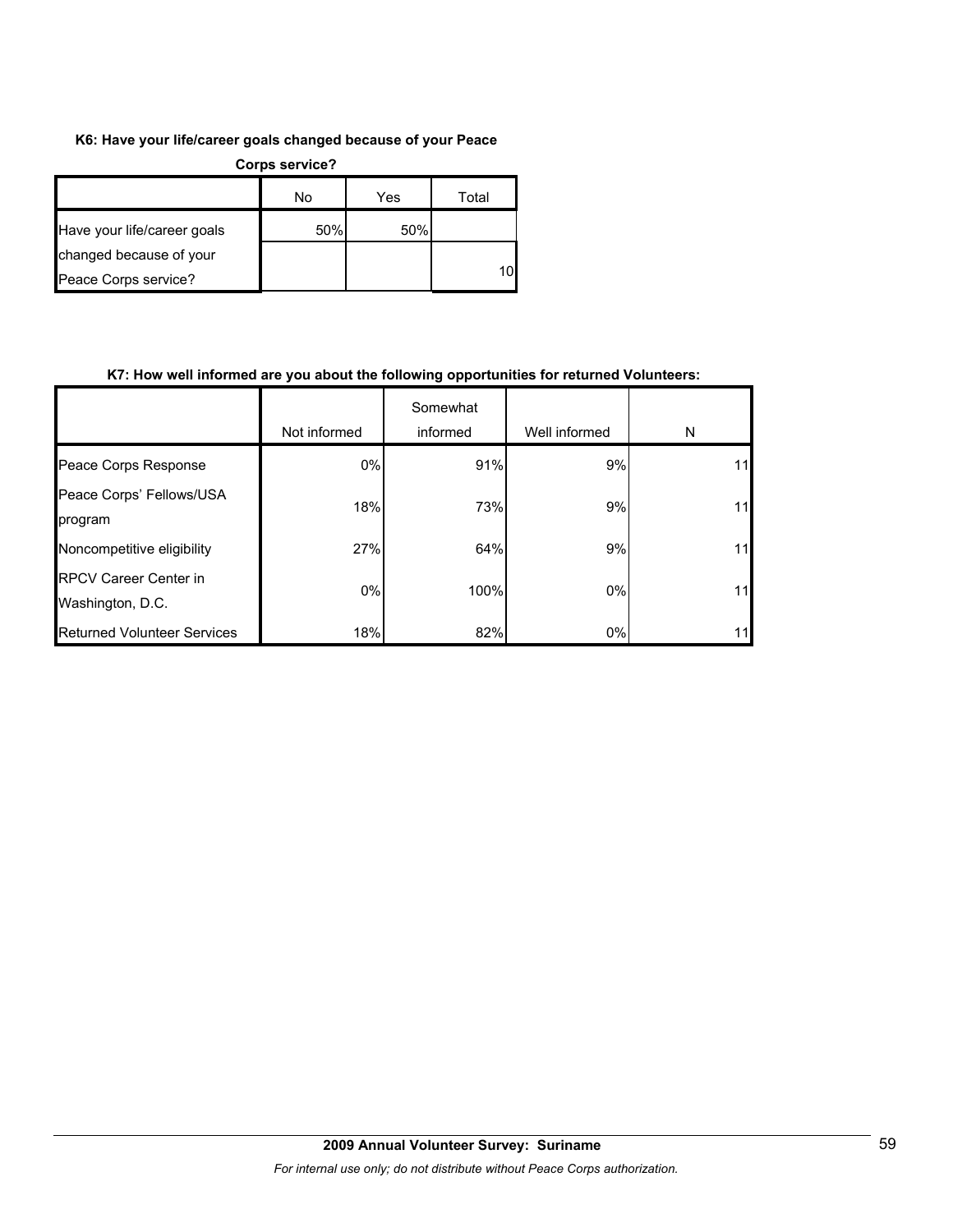| Learn about Fellows/USA | At COS Conference                             | 40%   |    |
|-------------------------|-----------------------------------------------|-------|----|
| program                 | Word of mouth                                 | 40%   |    |
|                         | PC Website                                    | 30%   |    |
|                         | From a recruiter                              | 20%   |    |
|                         | At PST                                        | 10%   |    |
|                         | At IST                                        | 10%   |    |
|                         | Mid-service mailing from PC                   | 10%   |    |
|                         | University website                            | 10%   |    |
|                         | From staff in the host country's<br>PC office | 10%   |    |
|                         | Other                                         | 10%   |    |
|                         | Hotline                                       | $0\%$ |    |
|                         | At post's information resource<br>center      | $0\%$ |    |
|                         | Ν                                             |       | 10 |

**K8: How did you first learn about the Fellows/USA program?**

\* Percent of cases was used. Percentages will be greater than 100 since Volunteers were asked to select all that applied.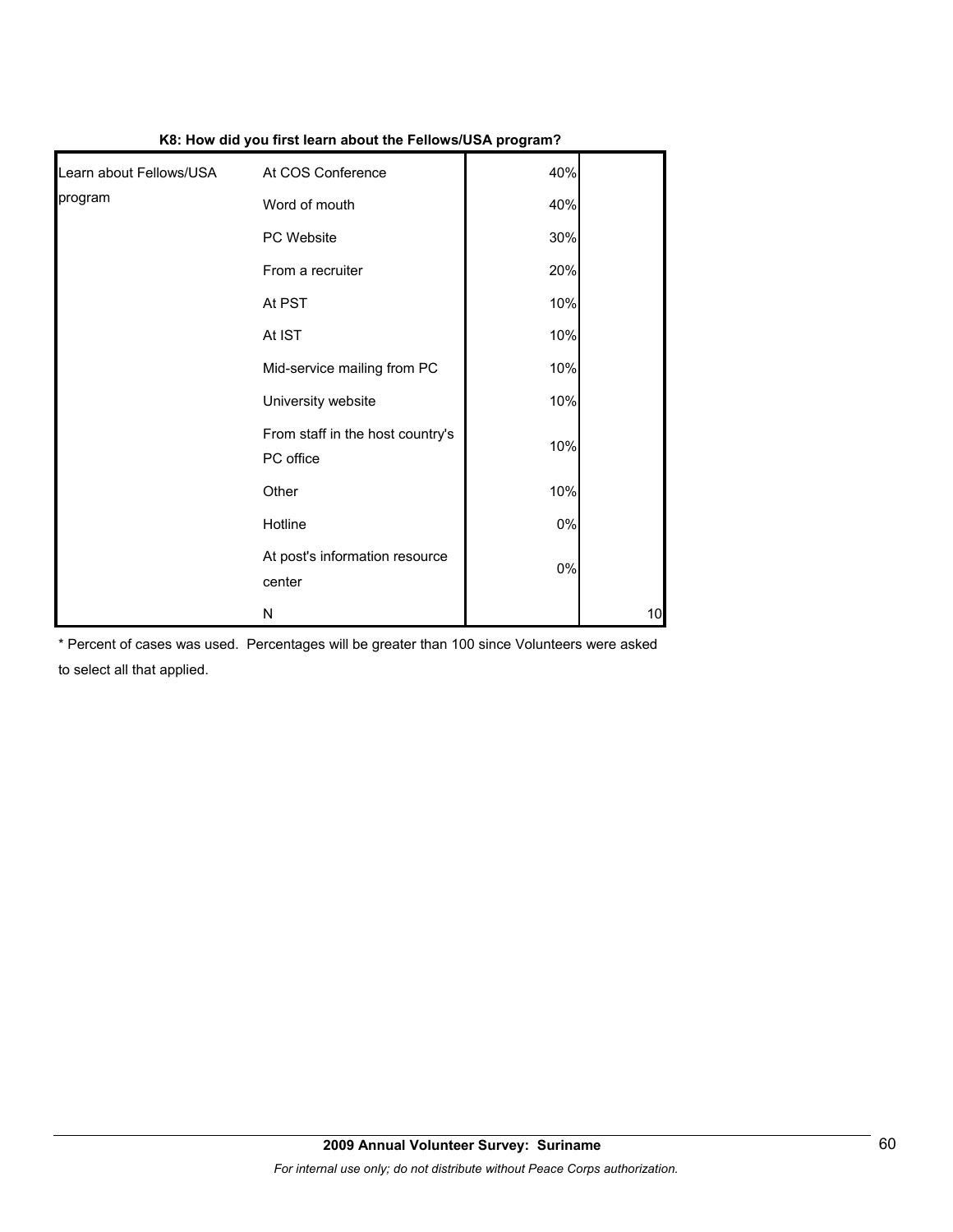**K9: Which of the following resources do you think will be helpful as you exit** 

| K9 Resources | Applying to federal government<br>with RPCV noncompetitive<br>eligibility | 64% |    |
|--------------|---------------------------------------------------------------------------|-----|----|
|              | RPCV career conferences                                                   | 45% |    |
|              | <b>RPCV Handbook</b>                                                      | 36% |    |
|              | Electronic newsletter with job<br>postings and career advice              | 36% |    |
|              | <b>Career Resource Manual</b>                                             | 27% |    |
|              | List of RPCVs willing to talk to<br>me about their careers                | 27% |    |
|              | RPCV job search webinars                                                  | 27% |    |
|              | Access to free job bulletins                                              | 27% |    |
|              | Guide to speaking about my PC<br>service to others (third goal)           | 18% |    |
|              | <b>NOT SURE</b>                                                           | 18% |    |
|              | <b>Connection with RPCVs</b><br>through a mentoring program               | 9%  |    |
|              | Self-assessment software (SIGI<br>3)                                      | 9%  |    |
|              | Other                                                                     | 9%  |    |
|              | N                                                                         |     | 11 |

**Peace Corps service?**

\* Percent of cases was used. Percentages will be greater than 100 since Volunteers were asked to select all that applied.